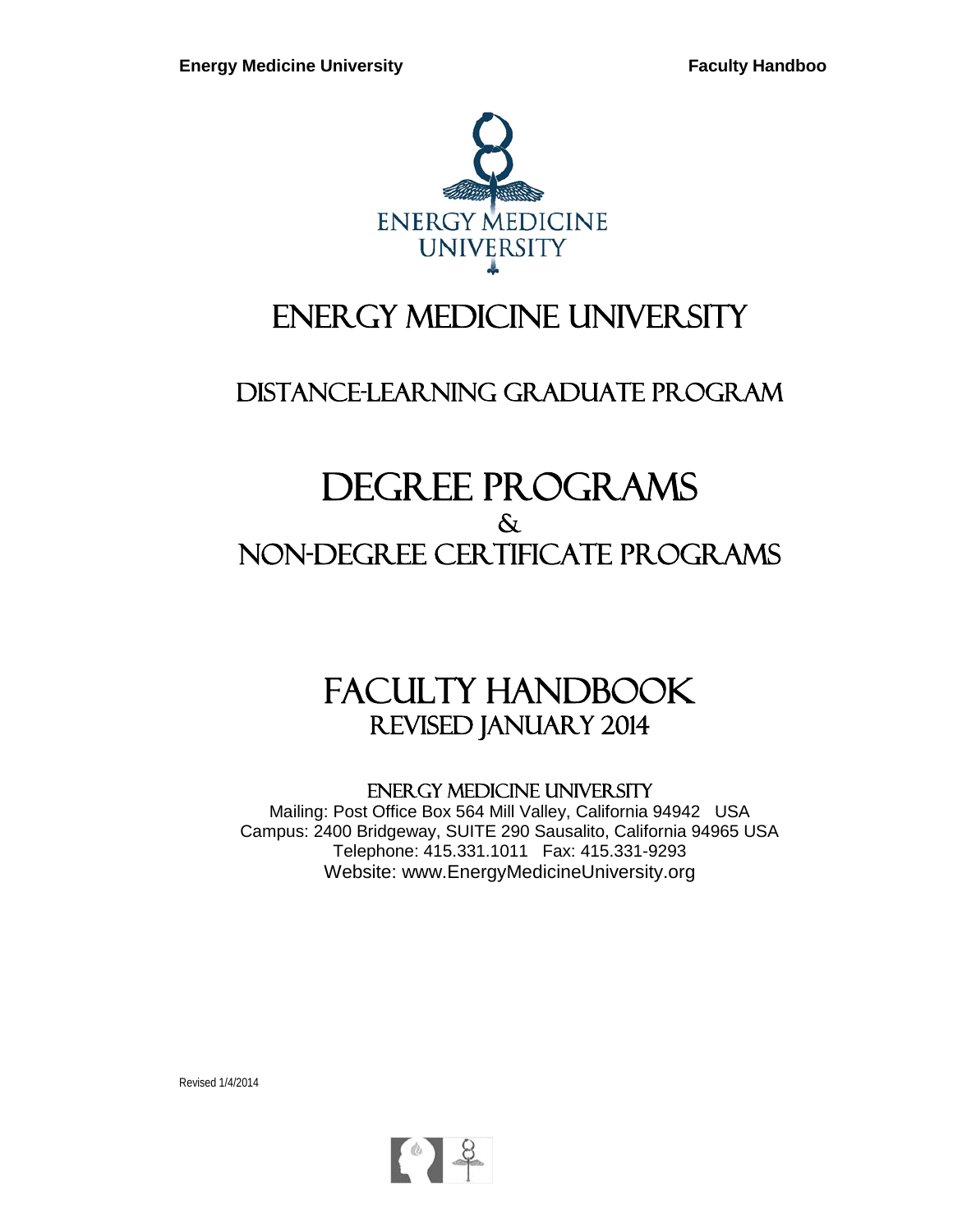### **ENERGY MEDICINE UNIVERSITY** FACULTY HANDBOOK

## **Table of Contents**

## **Section**

## Page

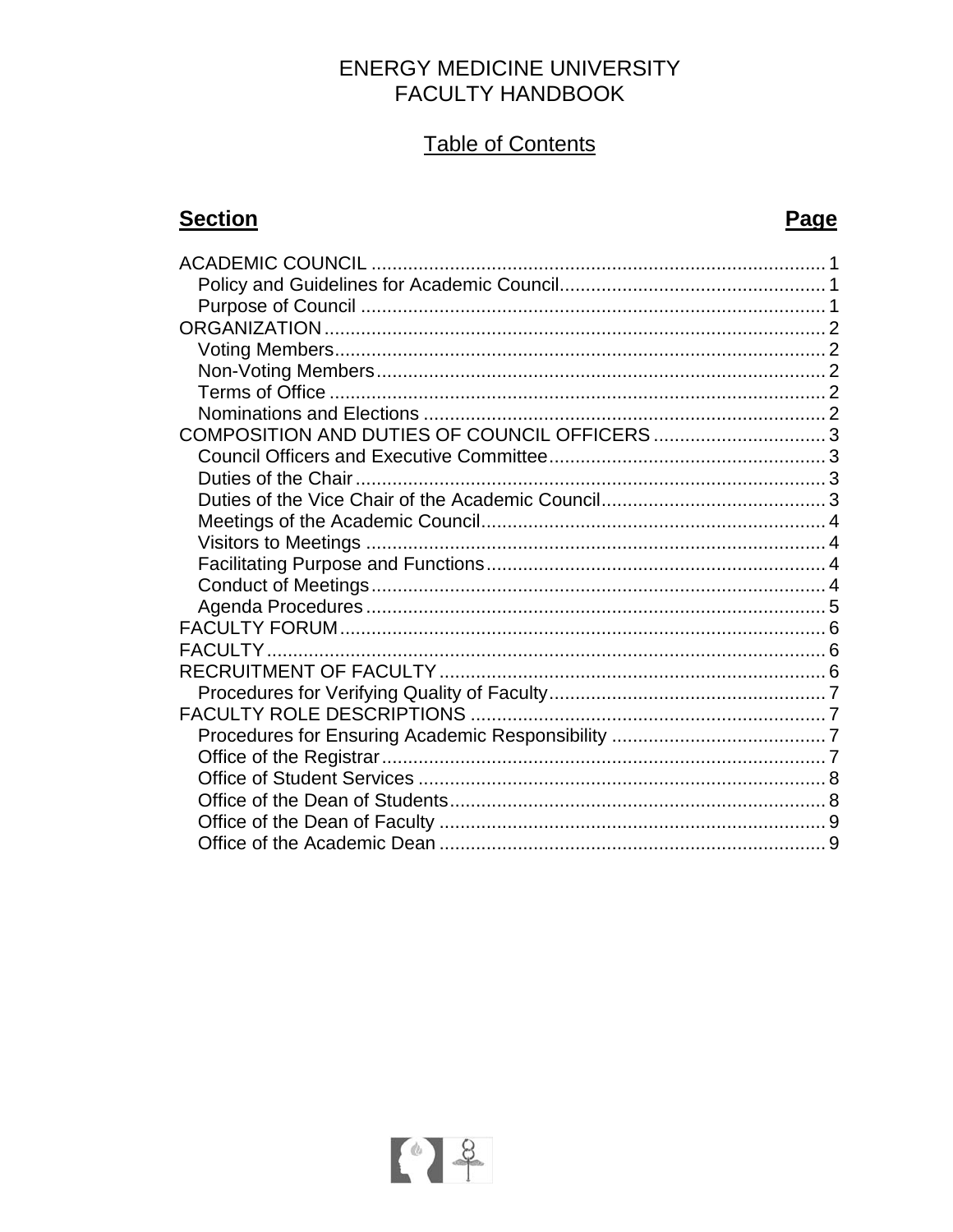| FACULTY SUPERVISION OF STUDENT PROGRAMS 12         |  |
|----------------------------------------------------|--|
|                                                    |  |
|                                                    |  |
|                                                    |  |
|                                                    |  |
|                                                    |  |
|                                                    |  |
|                                                    |  |
|                                                    |  |
|                                                    |  |
|                                                    |  |
|                                                    |  |
|                                                    |  |
|                                                    |  |
|                                                    |  |
|                                                    |  |
|                                                    |  |
|                                                    |  |
|                                                    |  |
|                                                    |  |
| ENERGY MEDICINE UNIVERSITY PROGRAM COURSES for  18 |  |
|                                                    |  |
|                                                    |  |
|                                                    |  |
|                                                    |  |
|                                                    |  |
|                                                    |  |
|                                                    |  |
|                                                    |  |
|                                                    |  |
|                                                    |  |
|                                                    |  |
|                                                    |  |
|                                                    |  |
|                                                    |  |
|                                                    |  |
|                                                    |  |
|                                                    |  |
|                                                    |  |
|                                                    |  |
|                                                    |  |
|                                                    |  |
|                                                    |  |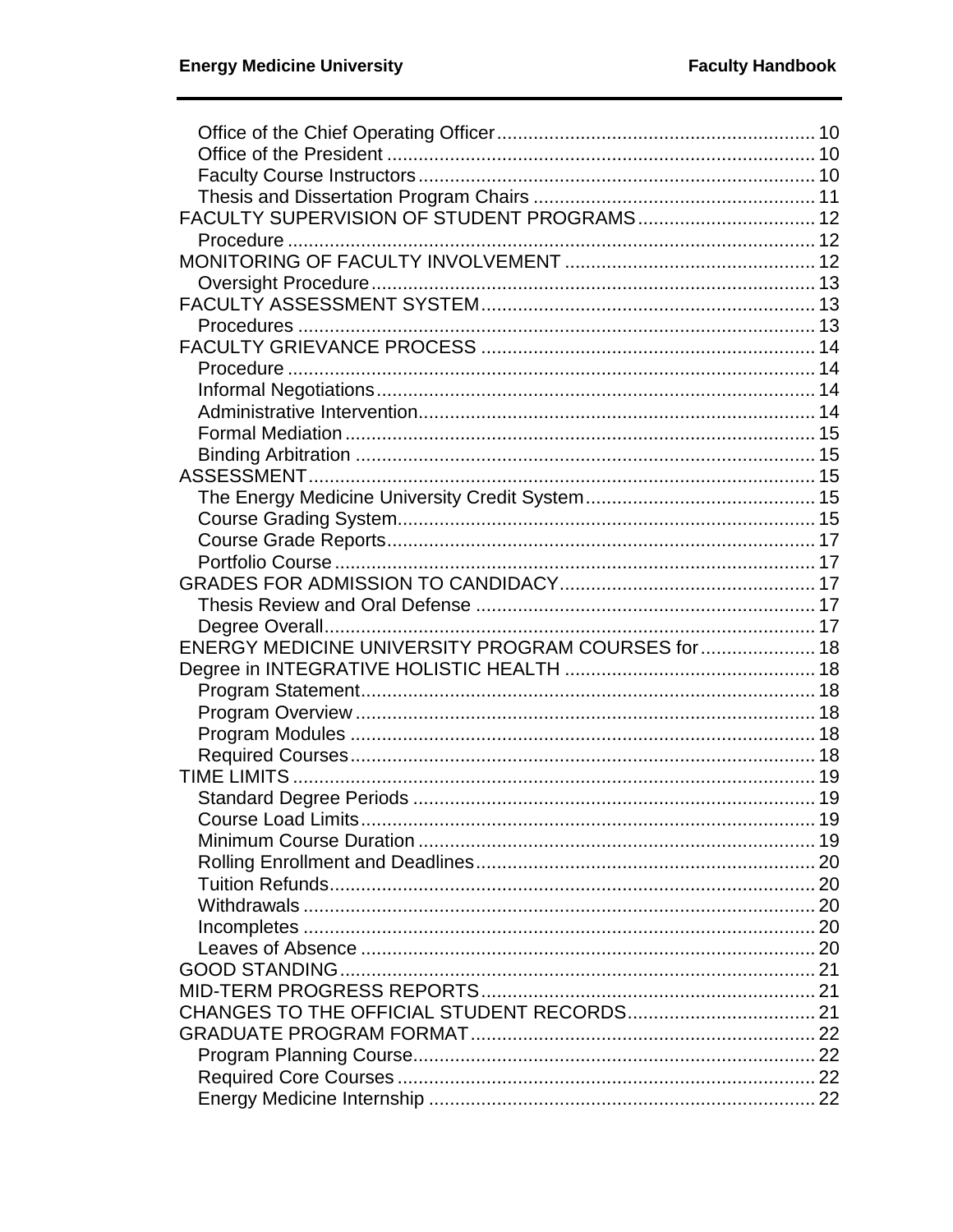| Determining Credit for Classroom-Based Transfer Courses 28   |  |
|--------------------------------------------------------------|--|
| Determining Credit for Non-Traditional Transfer Courses 28   |  |
|                                                              |  |
|                                                              |  |
|                                                              |  |
|                                                              |  |
|                                                              |  |
|                                                              |  |
|                                                              |  |
|                                                              |  |
| College Proficiency Examinations for Bachelor Degree 31      |  |
|                                                              |  |
|                                                              |  |
|                                                              |  |
|                                                              |  |
|                                                              |  |
|                                                              |  |
| UPON COMPLETION OF COURSEWORK: THESIS and DISSERTATION 34    |  |
| Admissions to Candidacy Examination: Masters and Doctoral 34 |  |
|                                                              |  |
|                                                              |  |
|                                                              |  |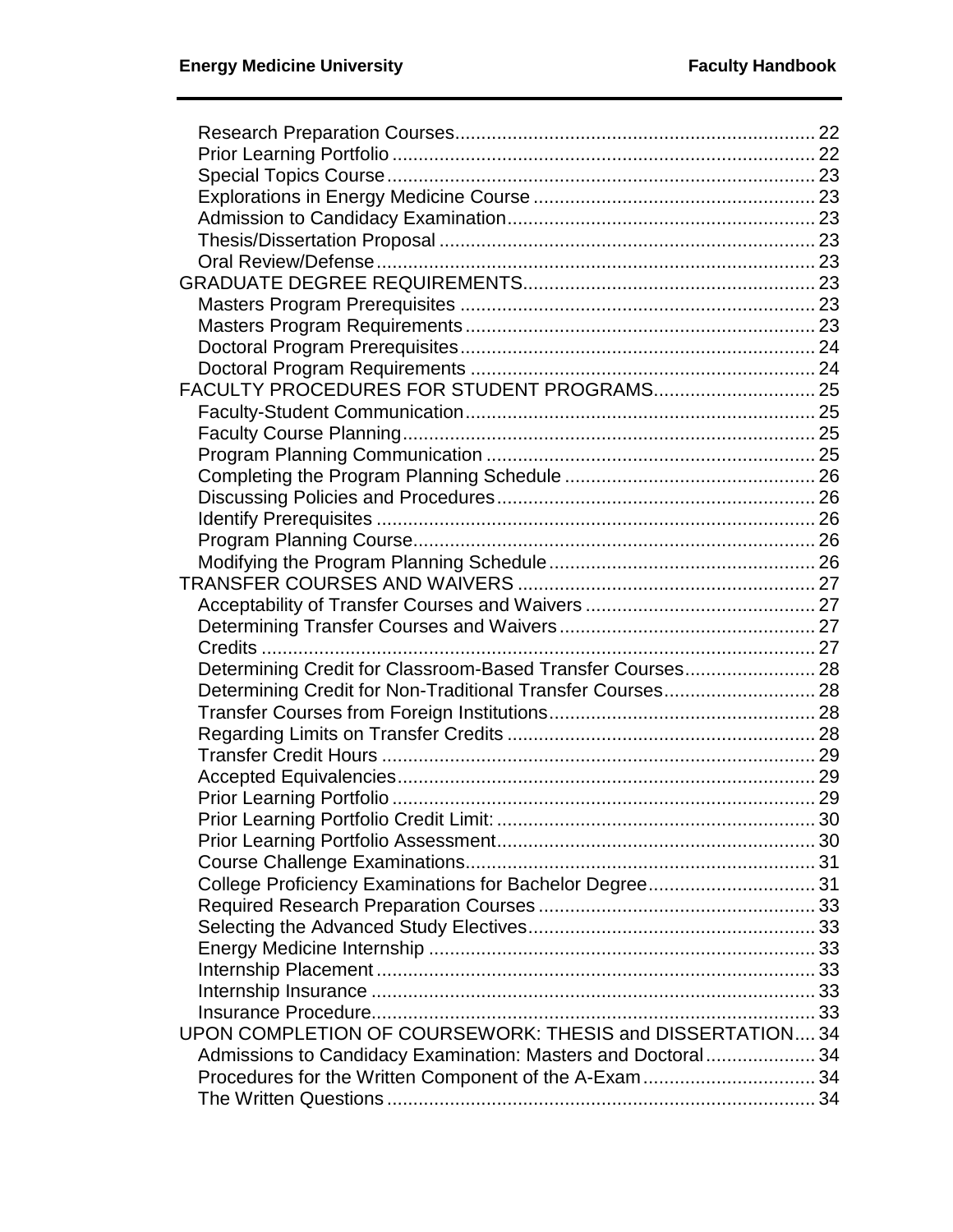| Procedures for the Preparation of the Research Proposal 40    |  |
|---------------------------------------------------------------|--|
|                                                               |  |
|                                                               |  |
|                                                               |  |
| ORAL REVIEW OF THESIS and DEFENSE OF DISSERTATION  41         |  |
| Procedure for Oral Review of Dissertation Qualifying Exam: 41 |  |
|                                                               |  |
|                                                               |  |
|                                                               |  |
|                                                               |  |
|                                                               |  |
|                                                               |  |
|                                                               |  |
|                                                               |  |
|                                                               |  |
|                                                               |  |
|                                                               |  |
|                                                               |  |
|                                                               |  |
|                                                               |  |
|                                                               |  |
|                                                               |  |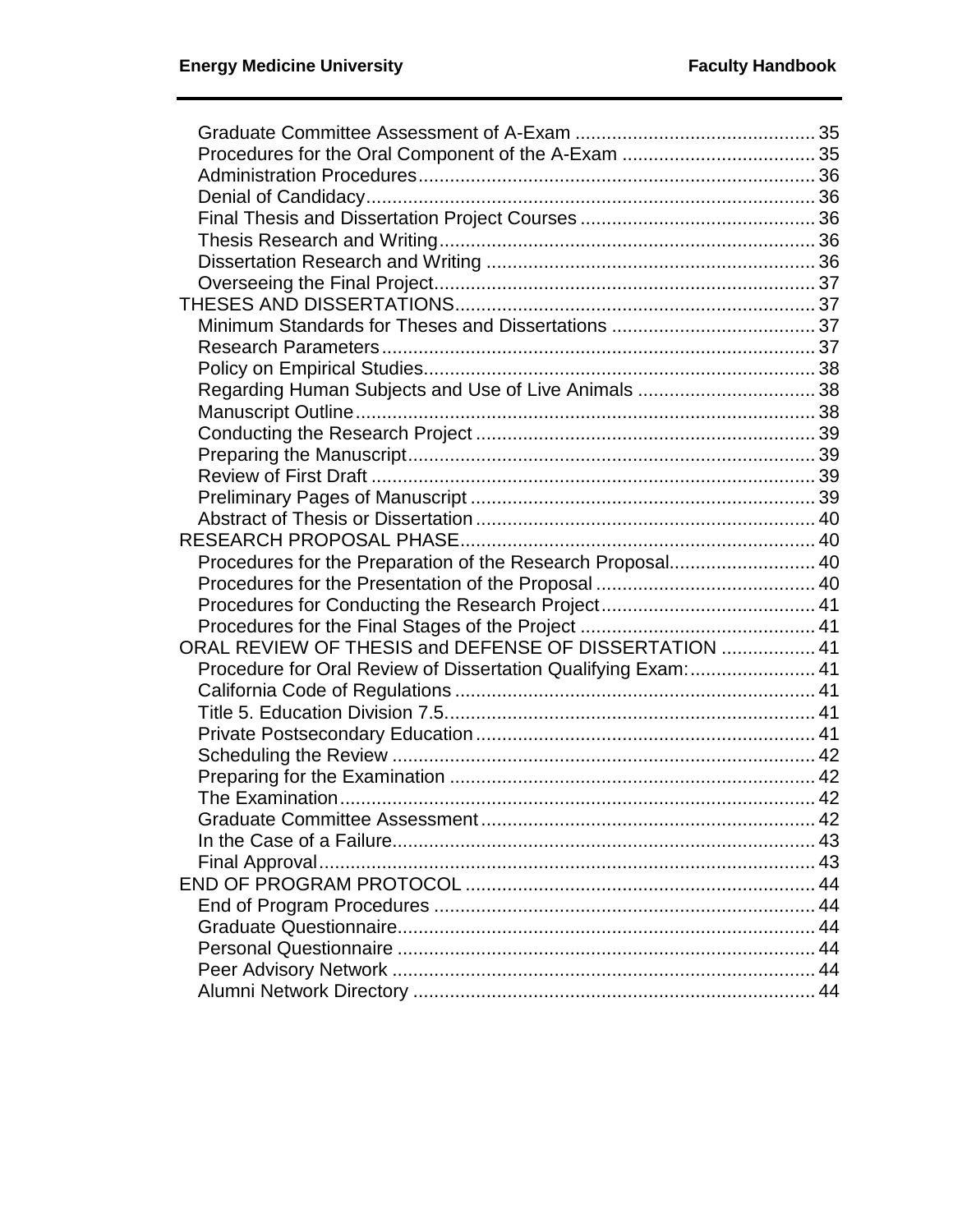## **Energy Medicine University**

#### **Physical Address** 2400 Bridgeway Boulevard Suite 290 Sausalito, California 94965 USA

#### **Postal Mailing Address**

P.O. Box 564 Mill Valley, California 94942 USA

**Contact Numbers**<br>11-1011 Facsimile (415) 331-9293 Telephone: (415) 331-1011

#### **Website & Internet Contact**

Registrar@EnergyMedicineUniversity.org

www.EnergyMedicineUniversity.org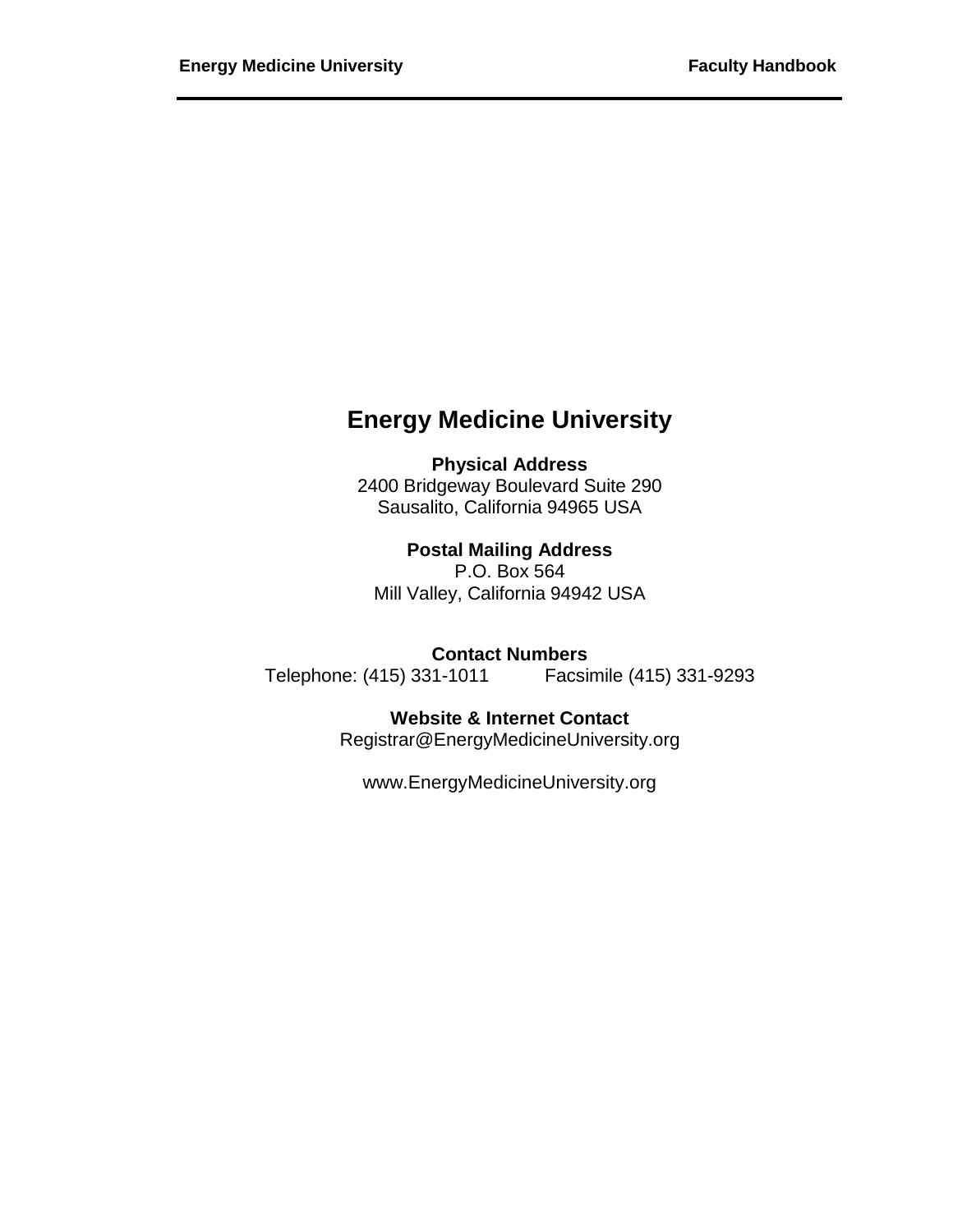#### DEAR FACULTY:

The Faculty Handbook provides information on the administrative systems in place at Energy Medicine University and the overall structure of the Master and Doctoral Degree program.

#### <span id="page-6-0"></span>**ACADEMIC COUNCIL**

#### <span id="page-6-1"></span>**Policy and Guidelines for Academic Council**

The following guidelines are provided for the operation of the Academic Council. Through self-governance, it is intended that the Academic Council will modify and clarify the procedural guidelines, establishing the systems needed to carry out its mission.

#### <span id="page-6-2"></span>**Purpose of Council**

The Academic Council has broad powers and responsibilities for all academic activities of the institution including the components of curriculum and instruction, research, academic support, outreach and recruitment. The Academic Council oversees the quality of conduct of academic programs; it recommends to the Academic Dean the establishment of new programs and the termination of existing programs.

It investigates and recommends new and revised academic policies, procedures, rules and guidelines, and submits reports regarding academic matters to the Executive Board and to the University Council. It is the body through which the Office of the Academic Dean administers matters impacting academic policy.

The Academic Council is concerned with:

- New and revised program curriculum
- Enhancement and improvement of instructional delivery
- Effectiveness of outreach, promotion and development of students and faculty
- Maintenance of research policies and procedures
- Effectiveness of student academic support
- University academic service to the worldwide community
- Relationships with other educational institutions and organizations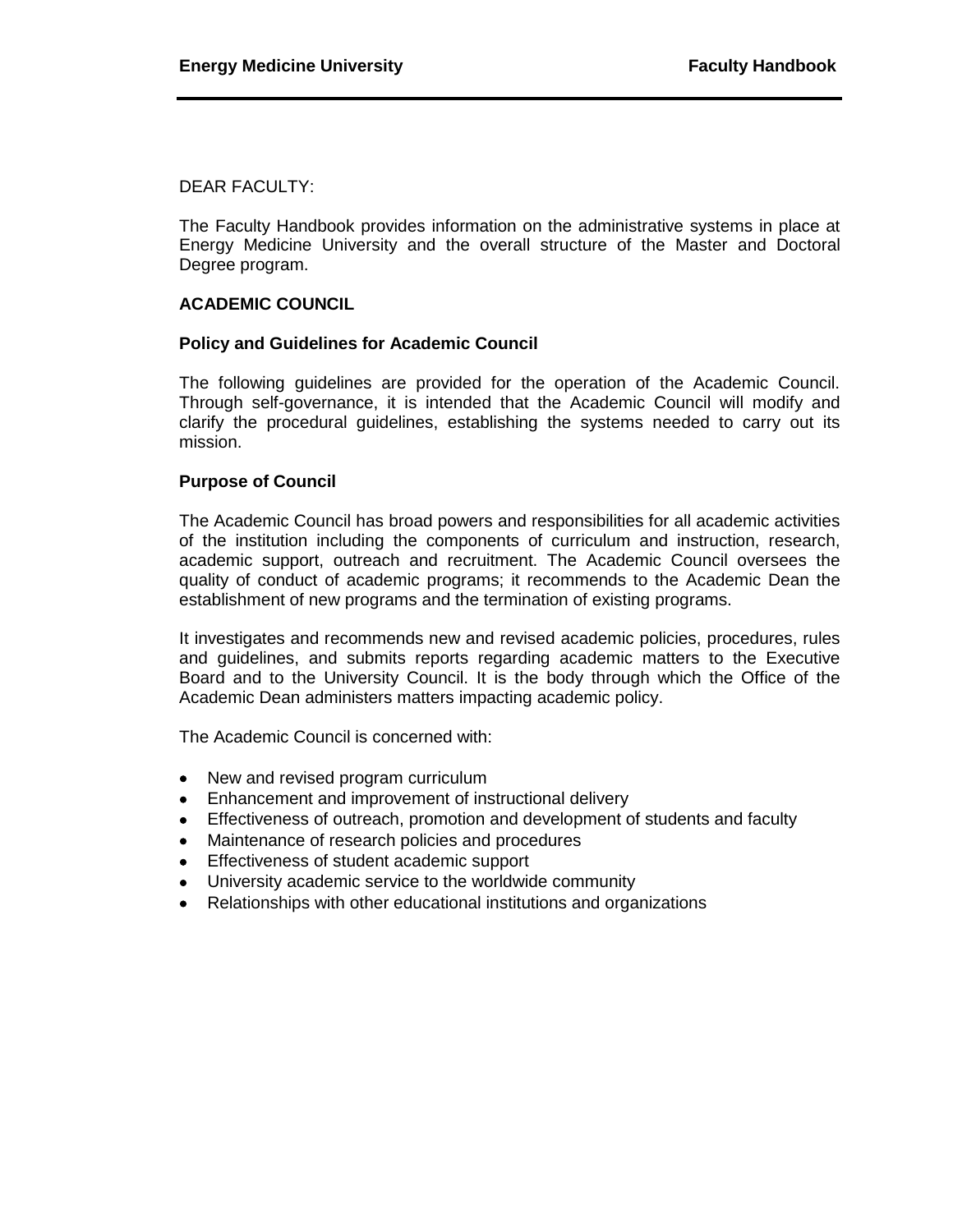The Academic Council is encouraged to make policy recommendations to the Executive Board and to the University Council on any matter impacting the academic functions of the University and to advise on other such matters as the Office of the Academic Dean or Office of the Registrar shall place before it. It shall keep the faculty fully informed of its recommendations and maintain an ongoing informative faculty dialogue through the Faculty Forum. The Academic Dean, as chief academic officer shall coordinate and cooperate with all aspects of the operation of the Academic Council and the Faculty Forum. The Academic Council shall be considered a continuing body and shall have the authority to make continuing studies of significant issues.

#### <span id="page-7-0"></span>**ORGANIZATION**

#### <span id="page-7-1"></span>**Voting Members**

The voting membership of the Academic Council shall be limited to the Dean of Students, Dean of Faculty, Chief Academic Officer, Chief Operating Officer and President.

#### <span id="page-7-2"></span>**Non-Voting Members**

The nonvoting membership of the Academic Council shall include senior academic officers and administrators of the University.

#### <span id="page-7-3"></span>**Terms of Office**

Standard terms of office are two years. The terms of office shall begin with each organizational meeting in the first quarter of the year. Any officer rotated off the Academic Council will become eligible for a new term after one calendar year. In recognition that a member occasionally may have to miss a meeting due to professional responsibilities or personal emergency, such a miss will be an excused absence when prior notice has been given to the Chair by email in advance of the meeting. Initial Council appointments may be for one or two years to establish the continuity of the appointments, allowing approximately 50% of the committee to remain each year.

#### <span id="page-7-4"></span>**Nominations and Elections**

The Council Chair shall be responsible for coordinating:

- The nominations process for electing the new officers for the Academic Council, and for reporting the election results to the University President and the Faculty. Tie votes shall be resolved by drawing of lots
- The elections process for new officers for the Academic Council, and for reporting the election results to the Office of the Registrar. Tie votes shall be resolved by drawing of lots
- The election process to fill vacancies on the Academic Council will be carried out by majority vote of the full Academic Council
- The Council Chair shall be responsible for reporting the election results to the Office of the Registrar, and the Faculty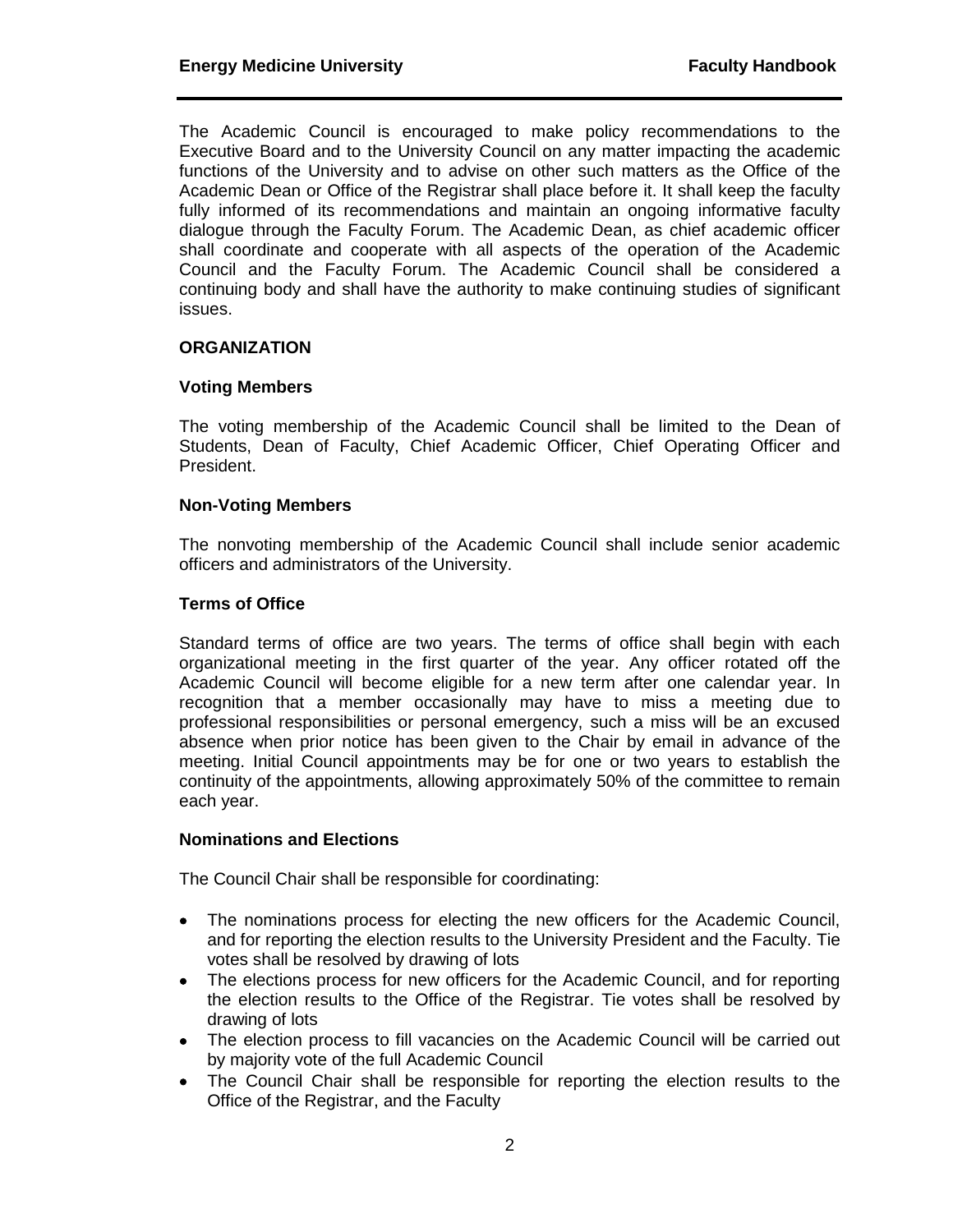#### <span id="page-8-0"></span>**COMPOSITION AND DUTIES OF COUNCIL OFFICERS**

#### <span id="page-8-1"></span>**Council Officers and Executive Committee**

The officers of the Academic Council include the immediate Past Chair, the current Chair, Vice Chair and Secretary. These four officers comprise the Executive Committee of the Academic Council.

#### <span id="page-8-2"></span>**Duties of the Chair**

- Calling the annual organizational meeting of the full Academic Council. The immediate past chair shall not be eligible for an elected office during the year following incumbency
- Presiding over meetings of the Academic Council and over meetings of the Executive Committee
- Notifying faculty members of their election to membership in the Academic Council and to invite them to accept (or decline membership if other commitments would interfere with their attendance at the scheduled meetings of the Council)
- With the concurrence of the Executive Committee, to prepare and distribute notices of meetings of the Academic Council with agendas. Such notices shall be distributed via email at least seven days prior to all regular meetings
- To send a memorandum to the Executive Board, not more than a week after each meeting; calling attention to any resolutions passed by the Council and other matters of importance that arose
- To perform all other functions normally expected of the chair of a council

#### <span id="page-8-3"></span>**Duties of the Vice Chair of the Academic Council**

- To preside over meetings and activities of the Academic Council in the absence of the Chair
- To monitor attendance at scheduled meetings and activities of the Academic Council, to encourage future attendance of those members absent from consecutive meetings, and to recommend resignations from those who encounter scheduling conflicts and become unable to participate effectively and attend regularly
- To coordinate activities, as requested by the Chair
- Duties of Secretary of the Academic Council
- To keep a record of attendance at meetings and activities, and whether advance notice was given of absences, all of which shall be included in the minutes
- To prepare the minutes of Academic Council meetings for duplication and distribution to the Chair within two weeks of the meeting for distribution the minutes at least a week before the subsequent meeting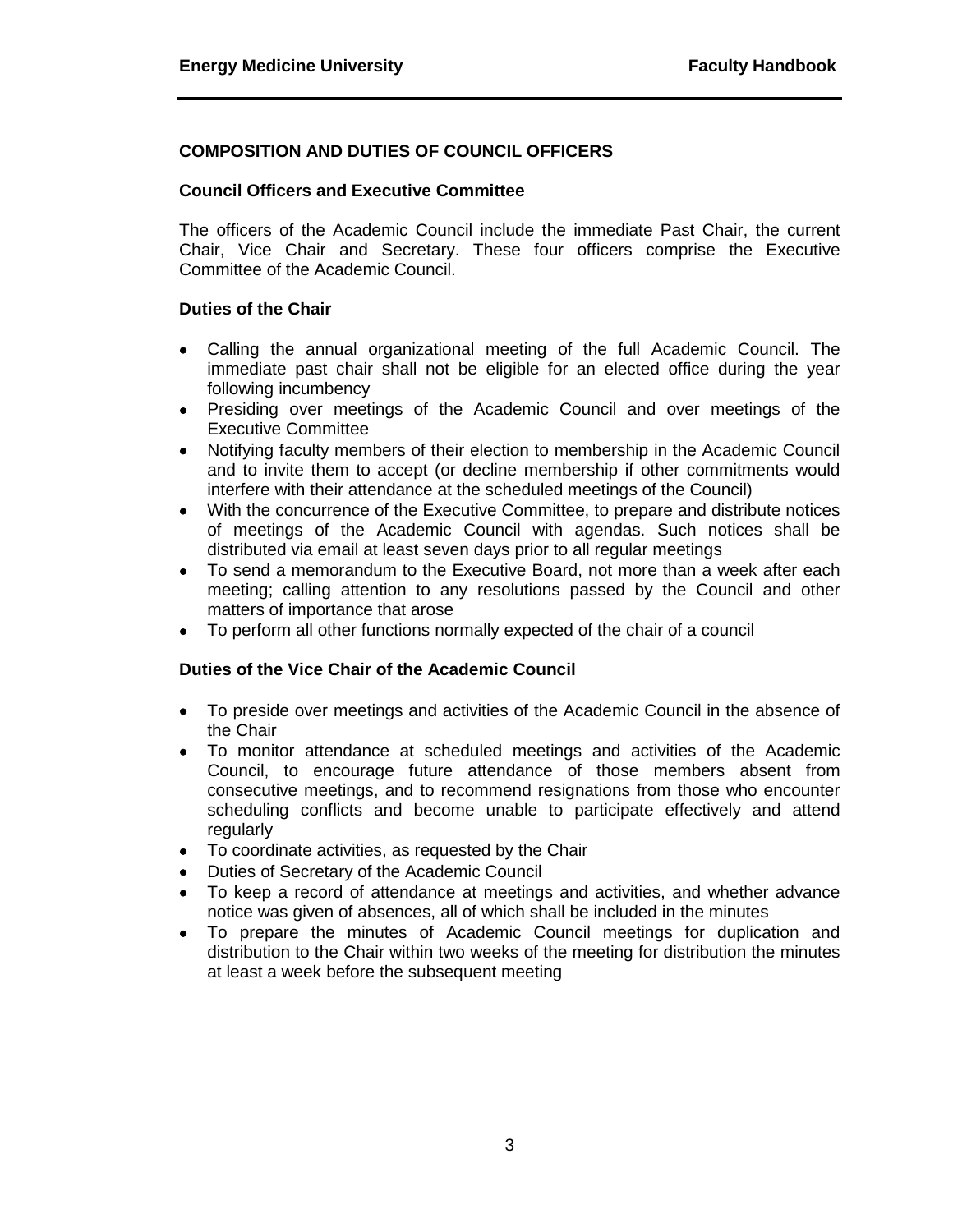#### <span id="page-9-0"></span>**Meetings of the Academic Council**

An annual organizational meeting of the Academic Council shall be called by presiding Chair not later than the second quarter of the year, at which meeting the Academic Council shall elect a chair, a Vice Chair, and a Secretary. This organizational meeting may be held by teleconference, electronic forum, or by conference gathering. Election of the Chair, Vice Chair, and Secretary shall be by ballot of the entire Council that shall be conducted by exchange of email between the Academic Council membership and the Past Council Chair

Regular meetings of the Academic Council shall be held as often as required to successfully conduct the affairs of the bodies. The Chair of the Academic Council must issue, within seven days, a notice of the meeting including the time and duration. Extraordinary meetings, which may be called with less than seven days notice shall not be called during, scheduled University vacation periods. The purpose of all meetings must be stated by email notice issued by the Chair with sufficient materials and information distributed to Council members to enable sufficiency in preparation.

The scheduling of the regular meetings shall be determined each year during the initial sessions after the new Council Officers have been appointed. By the first day of the first quarter, the Executive Committee shall establish a calendar of meetings for the next twelve months, setting alternate meeting dates and times for those months in which members may have heavy schedules and scheduled vacations.

#### <span id="page-9-1"></span>**Visitors to Meetings**

Regular meetings of the Academic Council are open to visitors upon prior written request to the Chair at least 14 days prior to the next regularly scheduled meeting. Visitors are not permitted in attendance at Executive Committee meetings. A visitor may only address the Academic Council if invited to do so by the Chairman.

#### <span id="page-9-2"></span>**Facilitating Purpose and Functions**

To facilitate the purpose and functions of the Academic Council, the University President addresses the Council annually, for the purpose of reviewing the disposition of the Council's recommendations of the past year.

#### <span id="page-9-3"></span>**Conduct of Meetings**

A quorum shall be defined as a simple majority of the total council membership. Participants are considered "in attendance" if there is written record of their contribution to the proceedings. When face-to-face meetings are scheduled, attendance may take the form of telephone or live Internet exchange, allowing for participation in the discussions, debates and voting. When virtual meetings are scheduled, attendance may take the form of postings to online forums or exchanges of email with the Council Chair to register input and vote on issues

Each member of the Academic Council shall have one vote in all proceedings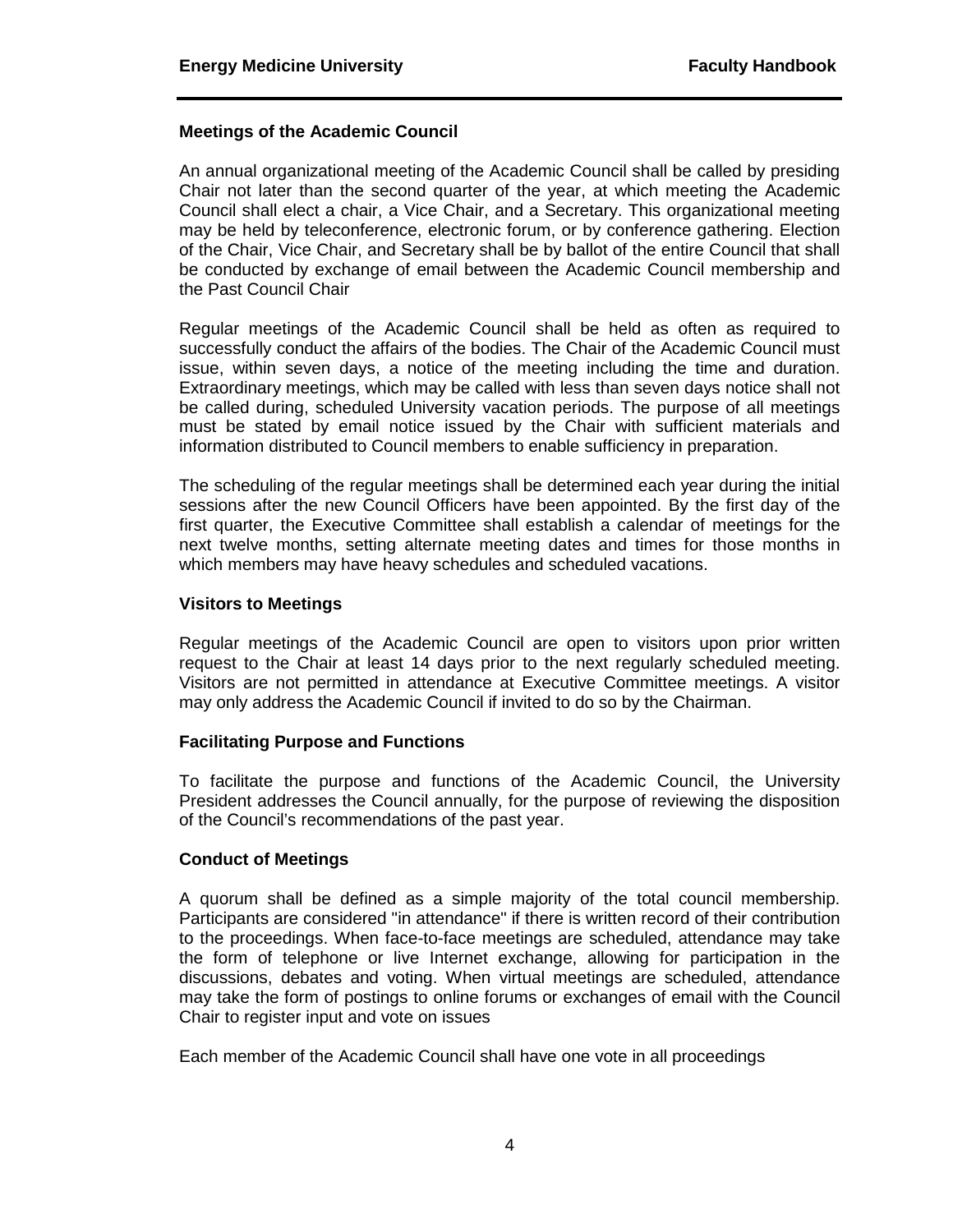The Academic Council shall abide by Robert's Rules of Order in conducting its business when meetings are scheduled face-to-face. The format for the conduct of meetings held by electronic means shall be otherwise fully explained in writing prior to onset of such activities

#### <span id="page-10-0"></span>**Agenda Procedures**

The Chair of the Academic Council (with the concurrence of the Executive Committee) shall prepare and distribute by email, at least seven days in advance of a meeting, a notice of the specific items or subjects to be on the agenda of that meeting. Resolutions concerning items not included in the agenda may be presented and seconded, but shall be placed on the agenda of the next meeting and not voted upon until that time. This rule may be suspended by at least three-fourths vote of all members.

A new motion or resolution for the consideration of the Academic Council must be submitted in writing. Motions or resolutions that are not amendments to these Guidelines can be placed on the agenda of the Council as follows:

- By presenting the written motion or resolution during progress of a meeting of the Academic Council for placement on the agenda of the next regular monthly meeting;
- By distributing the written motion or resolution to the Faculty Forum for discussion at least one month prior to the regular monthly meeting it is proposed for consideration, and written submission to the Council Chair, in which case it will be placed on the agenda of that meeting;
- By presenting the written motion or resolution at a meeting of the Academic Council together with a written motion for suspension of the rules and immediate consideration. The motion to suspend the rules must be approved by a threefourths vote of all members present and voting;
- By giving the written motion or resolution to the Executive Committee not less than three weeks prior to the next meeting.

Motions concerning matters on the agenda may be made orally from the floor but must be in writing and provided to the Council Secretary before the vote will be taken on them, if either the Chairman or one or more members so request.

Any members of the Faculty forum may enter issues for consideration by the Academic Council by written petition, if presented by email at least three weeks in advance of meetings at which issues are to be considered.

An amendment to these Guidelines can be placed on the agenda to be considered at the next Council meeting by majority vote of those present and voting. These guidelines may be amended by placing a motion on the agenda and by a majority of those voting at a meeting of the Academic Council. Amendments may be submitted by vote of the full Council or by petition of any ten members of the Faculty Forum, if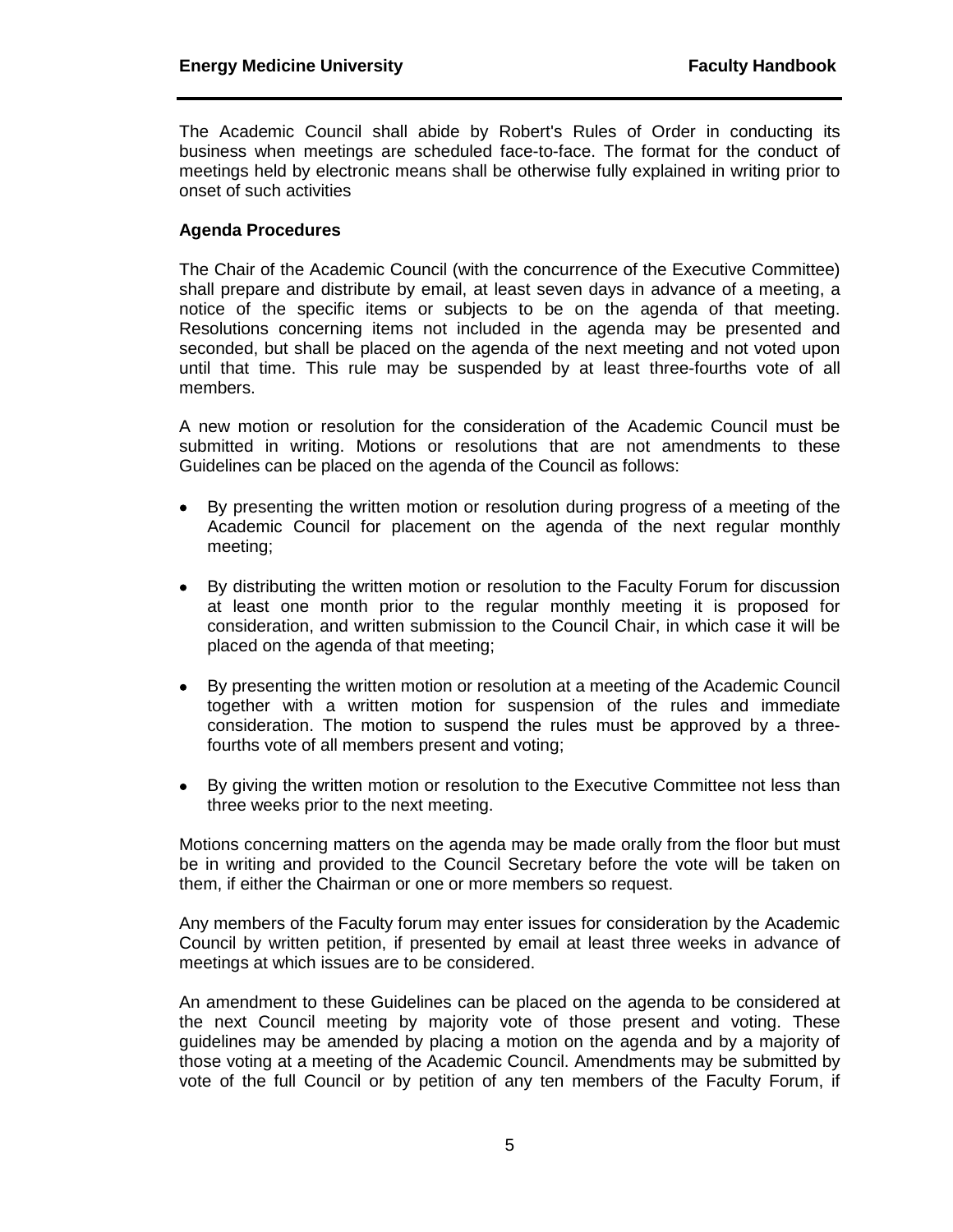presented by email at least seven days in advance of the meetings at which issues are to be considered.

#### <span id="page-11-0"></span>**FACULTY FORUM**

The Faculty Forum is a closed forum, open only to authorized members of the faculty body and invited guests. It is the representative body of the entire faculty of the University with members representing all courses. Any approved member of faculty is eligible for participation.

The Faculty Forum is accessed through the media of the electronic forum, exploring issues presented by the University Deans or President or introduced to the Forum by any eligible member of the faculty. All new policies and procedures, as well as general information pertaining to new developments at Energy Medicine University are to be posted to the Faculty Forum, to aid the circulation of information between administration and faculty, and to encourage ongoing dialogue between faculty. Issues before the Forum are expected to be of importance to the University faculty and students relative to quality of faculty, curriculum, instruction, research, academic support, outreach and recruitment. Forum meetings may consist of ongoing discussions of issues and may incorporate presentations by invited guests. The Academic Council carefully monitors issues explored by the Faculty Forum.

#### <span id="page-11-1"></span>**FACULTY**

The Energy Medicine University faculty are highly qualified scholars with 100% holding terminal degrees from accredited educational institutions in Australia, Britain, Canada, Europe and the United States. The faculty instructors of Energy Medicine University are dedicated to the professional approach of distance learning, and also teach in other universities or are practicing professionals widely recognized in their areas of expertise.

The policies and procedures in this section relate to the relationship between the faculty members, students and the administration.

#### <span id="page-11-2"></span>**RECRUITMENT OF FACULTY**

University Administration recruits new members of faculty upon advisement of a Dean or the President. Formal applications include the completion of the Energy Medicine University application form, a full resume, a brief biographical sketch relative to the position, a current list of publications, educational transcripts, letters of reference and a recent photograph. These materials are intended to demonstrate an applicant's academic excellence and career experience relative to mentoring students in the field of Energy Medicine and in a distance education environment.

Energy Medicine University operates according to the principles of equal opportunity and anti-discrimination. All procedures and decisions which may impact upon human rights such as those regarding faculty and administrative staff appointments, student admissions, and student assessment and grading, as well as the conduct of academic, student and administrative staff, are governed by the policies contained in the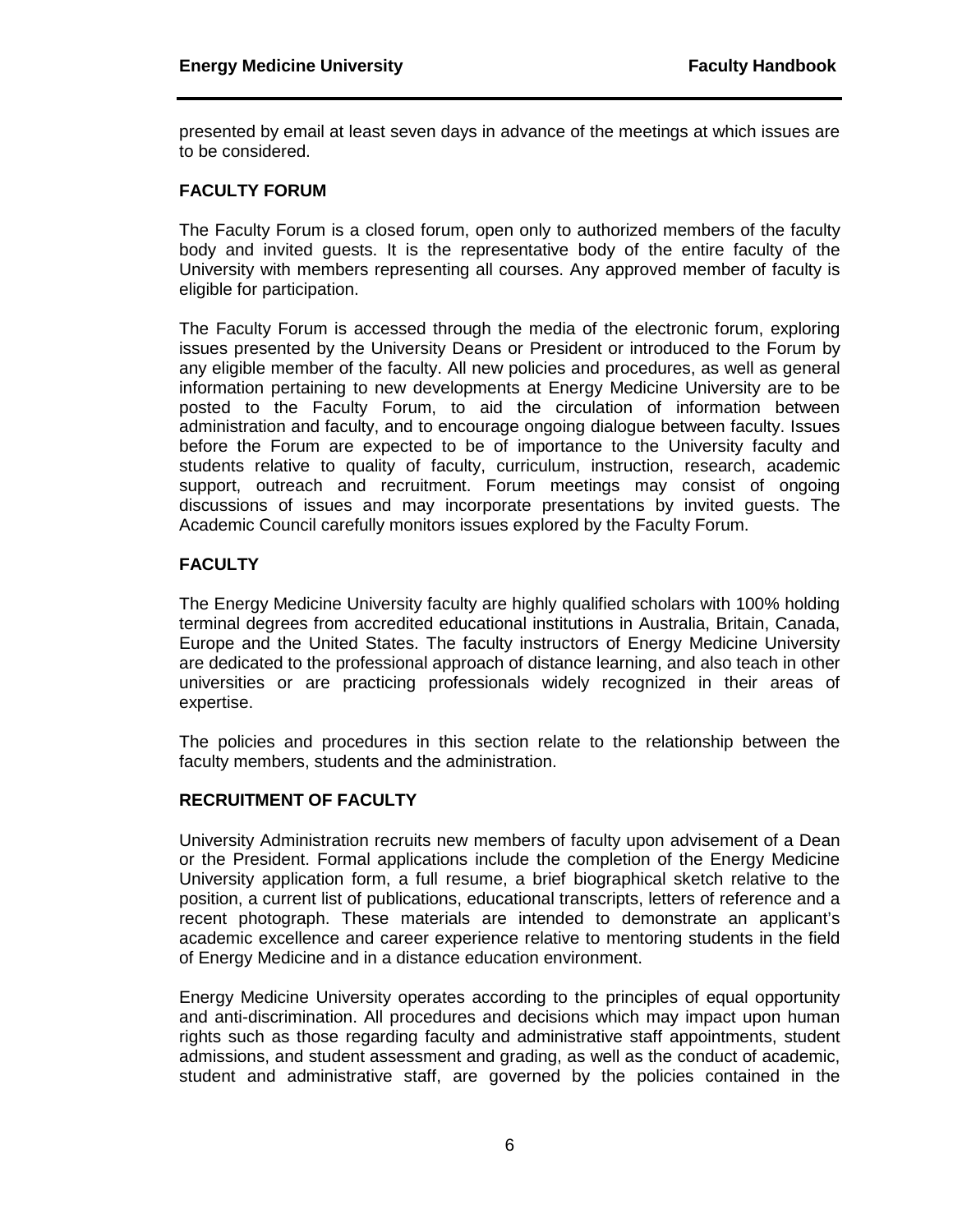California State and United States legislation which has been adopted as policy by Energy Medicine University.

Energy Medicine University employs the occupational health and safety guidelines as contained within the California State code.

#### <span id="page-12-0"></span>**Procedures for Verifying Quality of Faculty**

The procedures for verifying the quality of faculty fall into two main categories. The first is inherent within the process for hiring and promotion. The second is contained within the faculty evaluation systems.

Initial applications for faculty are received and reviewed for completeness by the Office of the President.

Curriculum Vita is then distributed to the University Deans.

Faculty applications are reviewed according to the strength of the candidate's academic background and professional experience relative to the expectations of the job functions for the position in question. The Deans reply either as accepted or rejected.

Referees are consulted to verify the suitability of each candidate for the position under consideration.

Qualifications are verified by Administration for authenticity at the appropriate universities.

#### <span id="page-12-1"></span>**FACULTY ROLE DESCRIPTIONS**

#### <span id="page-12-2"></span>**Procedures for Ensuring Academic Responsibility**

The hierarchical structure facilitates the planning, implementation, coordination, delivery and assessment of policies and procedures throughout the University.

#### <span id="page-12-3"></span>**Office of the Registrar**

This office facilitates essential aspects of the operation of academic programs in cooperation and in coordination with the Office of the President and Academic Council.

General responsibilities include the organization and maintenance of current faculty database and documentation, and reviewing inquiries and applications for faculty positions.

Assists and advises the President in relation to affiliations with other institutions.

Coordinates the proposal stage of new program curricula and oversees curriculum records and the provision of related academic support services.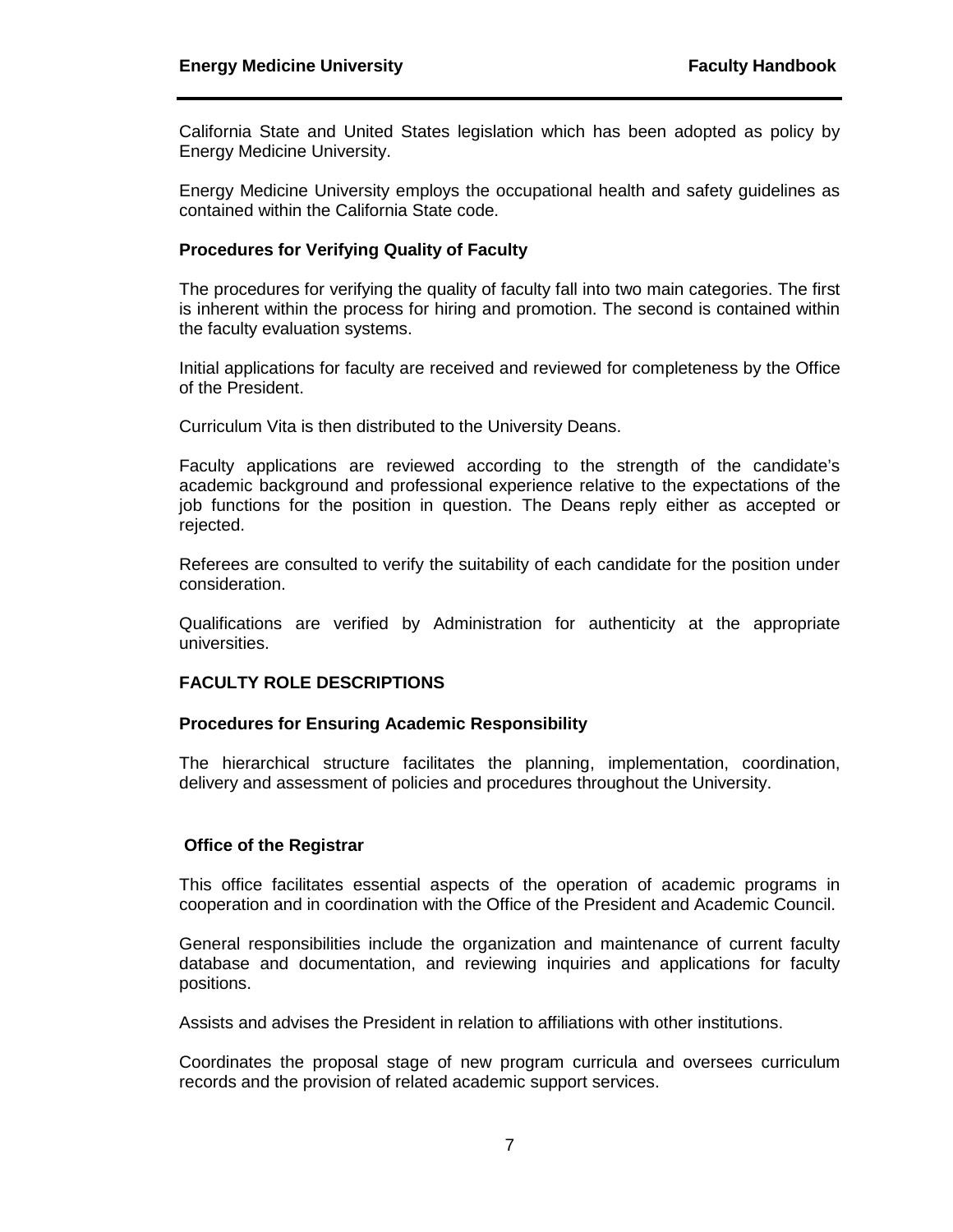Oversees student timelines and continuity of program delivery, monitors compliance with academic policies and procedures, and oversees the gathering of outcome statistics.

Works with relevant personnel with regard to interpretation of new academic policies and procedures.

Organizes and participates in academic team meetings and participates in special projects.

Serves as a member of the Admissions Committee, liaises with the Registrar in relation to enrollment, student progress matters and outreach.

Maintains the official permanent records and minutes of the meetings of the Academic Council and the University Council and distributes information, as required.

Participates as a full member of the Academic Council, the Academic Oversight Committee for Curriculum and Instruction and for Research.

#### <span id="page-13-0"></span>**Office of Student Services**

This office coordinates essential aspects of the operation of the fiscal databases in cooperation and in coordination with the Office of the President and Registrar.

General responsibilities of the Student Services Coordinator include the organization and maintenance of current faculty database and documentation. Including operations such as, maintaining current database documentation of the fiscal reports such as, tuitions, profit and loss, expenses and end of year reporting documentations. The Student Services Coordinator supports the admission process by generating files and student records, maintaining and tracking related information and documents, and processing completed files for submission to the appropriate University department.

#### <span id="page-13-1"></span>**Office of the Dean of Students**

Provide academic oversight for essential aspects of the operation of college level academic courses in support of senior administration.

General responsibilities include student support, and interviewing of new and potential students. Instructing the Program Planning course as the first required course in the EMU degree program. Maintaining current knowledge of the courses offered in the programs and various modes of delivery of courses to students. Contributing to the general curriculum and instruction, research, and academic support services.

Oversight responsibilities include support of student-faculty communications and coordination of the coursework planning with students.

Oversee the quality of program delivery to the students, evaluate learning outcome statistics, and propose upgrades of institutional policies and procedures in liaison with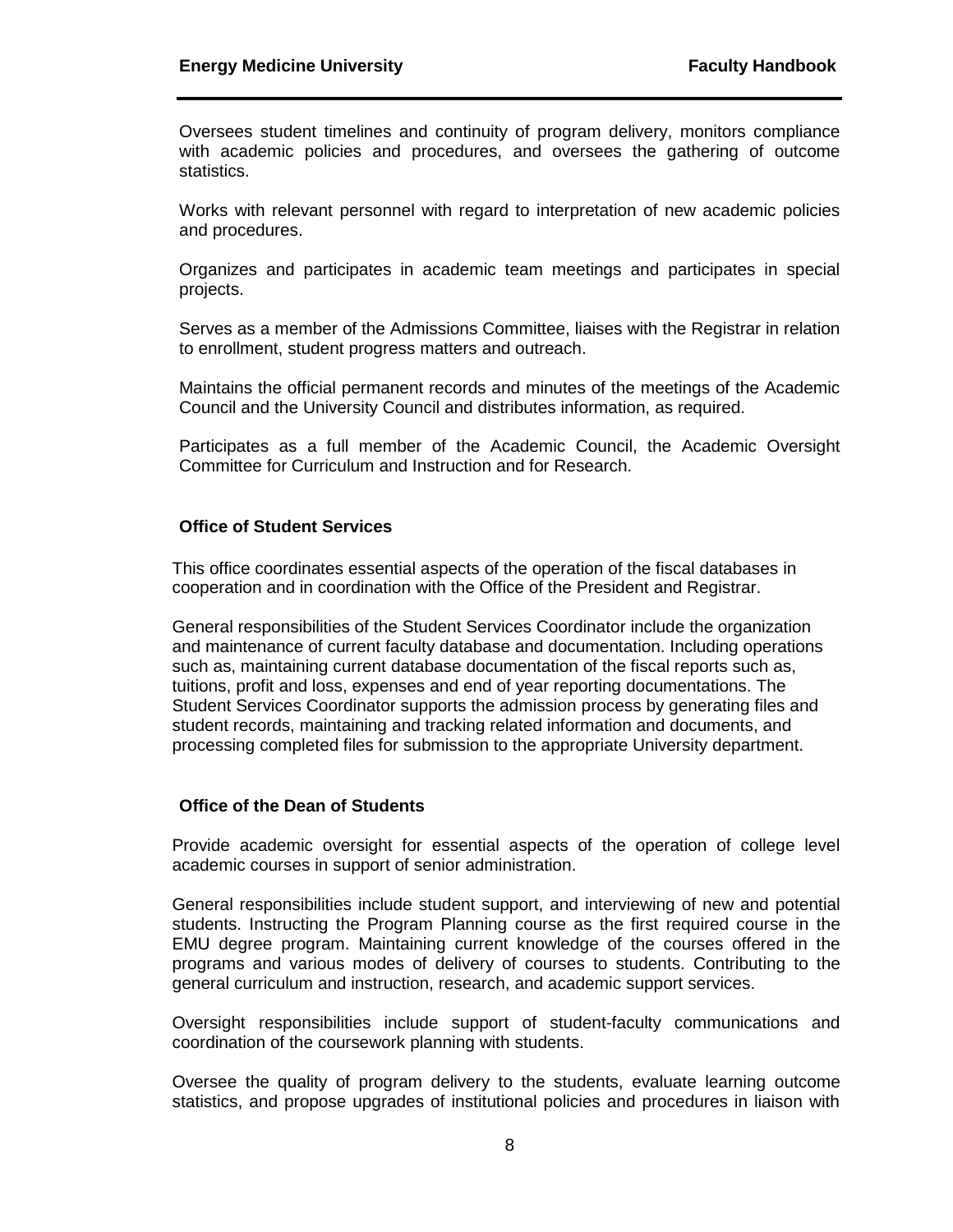the Office of the President. Participate with administrative staff in the conduct of effective outreach and recruitment efforts.

Participate as EMU faculty instructing courses within the program.

Review the assessment of faculty performance in regard to their support of student's learning.

Participate on the Academic Council and recommend representatives to the standing Academic Oversight Committees.

#### <span id="page-14-0"></span>**Office of the Dean of Faculty**

Provide academic oversight for essential aspects of the operation of college level academic courses in support of senior administration.

General responsibilities include faculty support, oversight of conduct of delivery of academic programs to students, as well as, contributing to the general curriculum and instruction, research, and academic support services. Maintaining current knowledge of the various modes of delivery of academic programs.

Oversight responsibilities include support of the ongoing student-faculty communications and liaison between faculty and student if needed.

Oversee the quality of program delivery to the students, evaluate learning outcome statistics, and propose upgrades of institutional policies and procedures in liaison with the Office of the President. Participate with administrative staff in the conduct of effective outreach and recruitment efforts.

Participate as EMU faculty instructing courses within the program.

Review the assessment of faculty performance in regard to their teaching excellence and support of student's learning.

Participate on the Academic Council and recommend representatives to the standing Academic Oversight Committees.

#### <span id="page-14-1"></span>**Office of the Academic Dean**

Provide academic oversight for essential aspects of the operation of college level academic courses in support of senior administration.

Provides academic support and organizational assistance of the degree program. The Academic Dean is supported by course instructors and the Office of the President. This office operates in cooperation with the Office of the President and Registrar.

Participate as EMU faculty instructing courses within the program.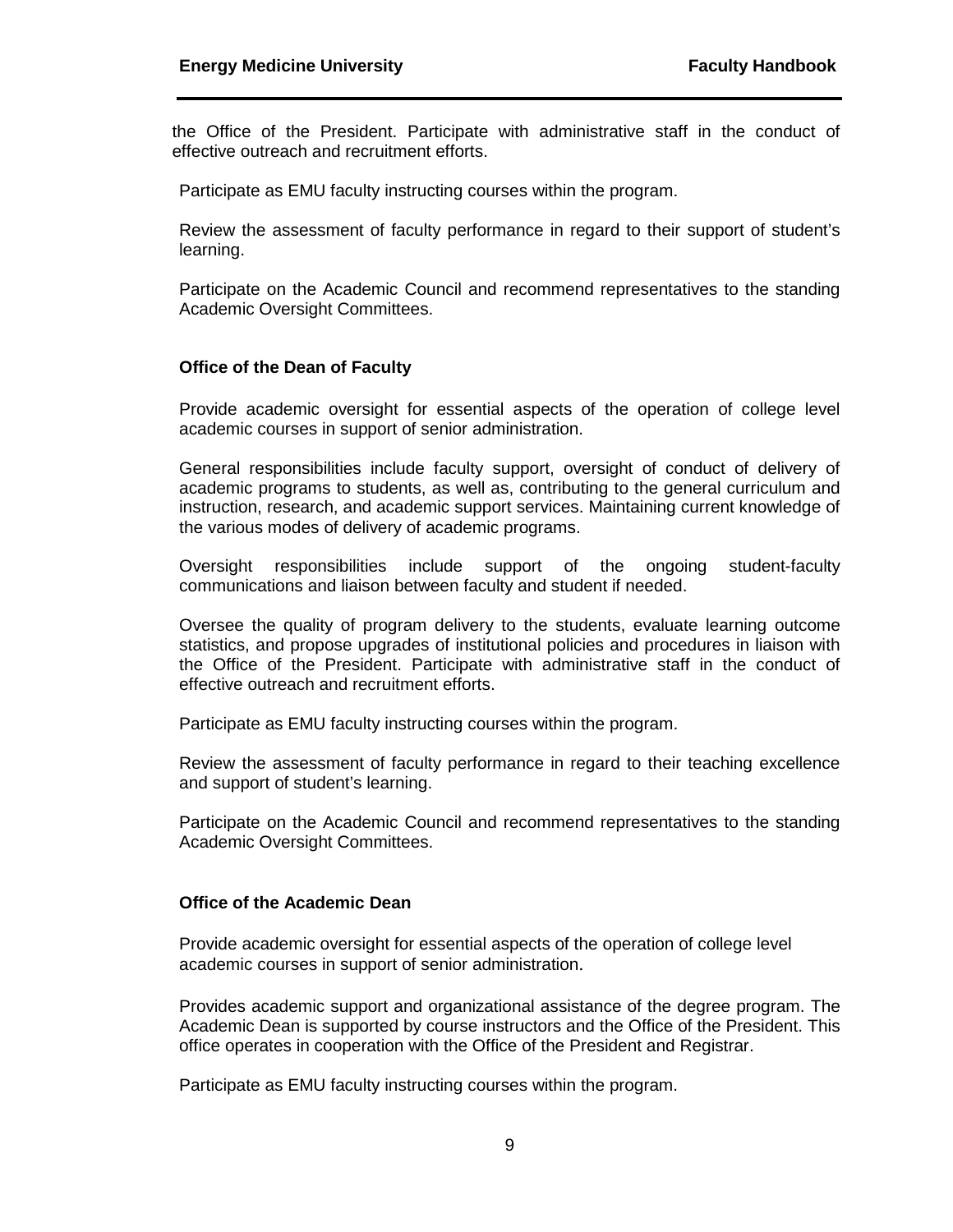#### <span id="page-15-0"></span>**Office of the Chief Operating Officer**

This office facilitates essential aspects of the operation of the University's interface with other institutions and in the creation of support systems within the University in coordination with the Office of the President and Registrar.

General responsibilities include the organization of communication to collegial organizations, inter-communication of administrative members, liaison between all the offices within the University. Oversight of the database and internet systems, including operations such as, maintaining current database equipment.

#### <span id="page-15-1"></span>**Office of the President**

Provide academic oversight along with the Offices of the University Deans for essential aspects of the operation of school level academic courses and concentrations.

General responsibilities include supervision of conduct of academic programs including quality of curriculum and instruction, research, and academic support services. Expansion of programs, courses and concentrations.

Responsibilities include review and oversight of faculty and Deans within the school and coordination of the communications of the various personnel and offices.

In collaboration with the University Deans oversee the quality of program delivery, evaluate outcome statistics, and propose upgrades of institutional policies and procedures.

Responsibilities include oversight of faculty integrity of academic excellence. Conduct the assessment of faculty performance. Convene reviews of faculty as needed and recommend procedures for improvement. Assess faculty contract continuations and review and hire new faculty.

#### <span id="page-15-2"></span>**Faculty Course Instructors**

Are supported by the Offices of the Deans in the instructional delivery of individual course elements of the academic program and the interface with individual students.

Assure compliance with the instructional plans as mandated by course syllabi.

Provide for the effectiveness of program delivery and compliance with academic policies and procedures.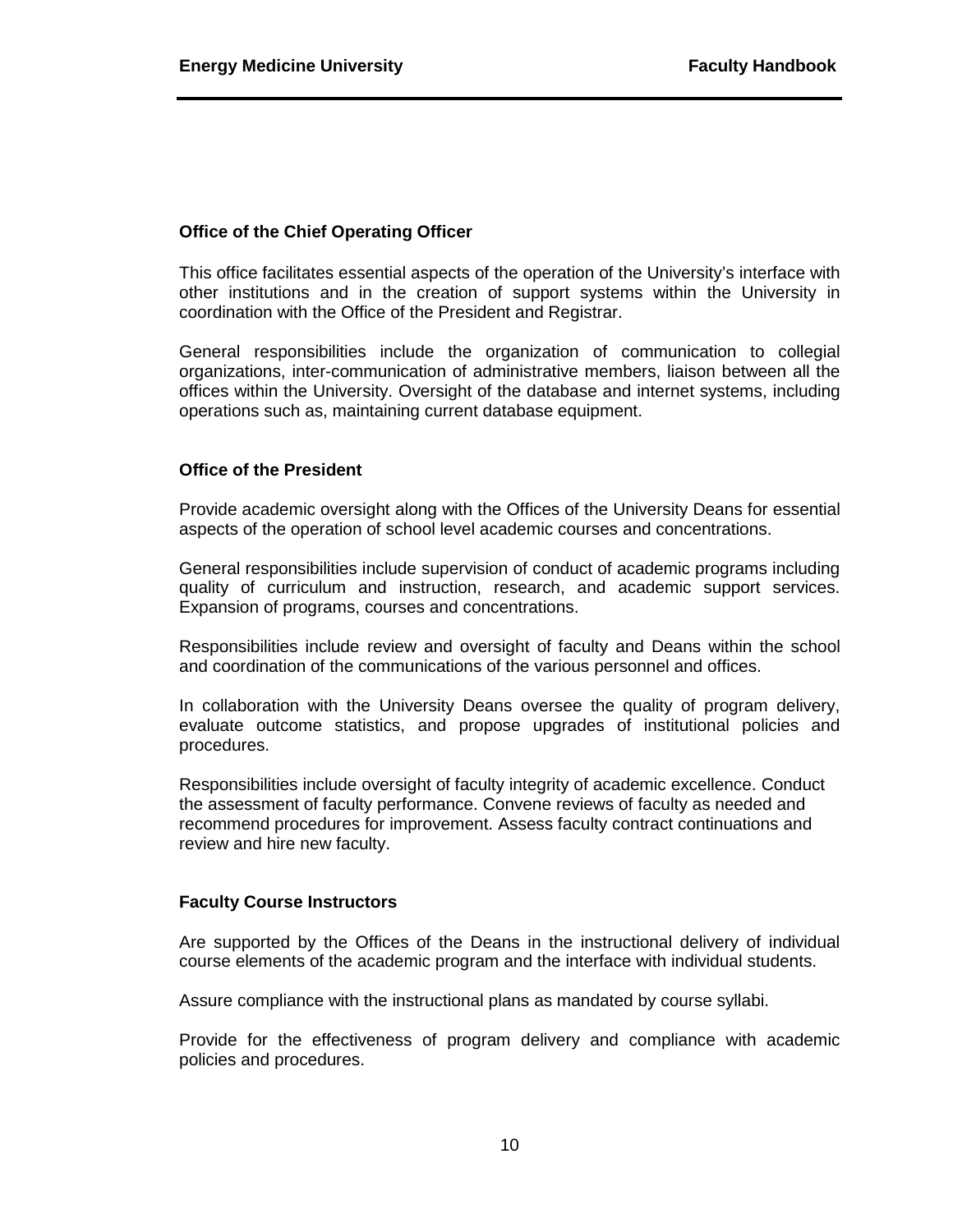Carry out the necessary tutoring and student instruction, guidance to learning resources, and assessment of student learning relative to the approved objectives for each course.

Provide records and reports, to the office of the Registrar as required.

Conduct the updating of course syllabi and selection of learning materials and submit revisions 60 days before semester start.

Cooperate with the Office of the President and Office of the Dean of Faculty in the assessment of the curriculum and course effectiveness, student assess to learning resources, and maintenance of academic quality standards.

#### <span id="page-16-0"></span>**Thesis and Dissertation Program Chair and Committee Members**

EMU professors are chosen by the student to serve as Chair and Members on Thesis and Dissertation Graduate Committees. Thesis committee is comprised of one Chair and one committee member. Dissertation committee is comprised of one Chair and two committee members. The Chair and 50% of the committee members must be EMU professors.

After student chooses a Chair and Committee Members and notifies the Registrar of these choices the rigor of the committee to serve the student will be assessed by the Dean of Academics and Dean of Faculty. After confirmation of the committee members the Chair of the Committee will notify the student to begin on the Timetable procedures for the Thesis Oral Review or A-exam. The student syllabi and Timetable for these courses can be accessed on the Student Only page.

Chair and Committee Members provide academic oversight for essential aspects of the operation of specific courses that pertain to the Thesis and Dissertation academic programs. Responsibilities include coordination and construction of Thesis and Dissertation course syllabi and delivering Thesis and Dissertation instructions to students in collaboration with the Office of the Academic Dean and the Faculty Dean. Follow the Thesis and Dissertation Timetable procedure managed by the Office of the Registrar and submit documentation in a timely manner to the Office of the Registrar.

General responsibilities include supervision of research, and provision of academic support services for students within the Thesis and Dissertation program. Instruct courses, as required.

Responsibilities include direction of program faculty within the Thesis and Dissertation courses and coordination of the work of Thesis and Dissertation Chairs and Graduate Committees. Assure the quality and completeness of program delivery and adherence to institutional policies and procedures.

Assist the Office of the President with the assessment of faculty performance in the Thesis and Dissertation courses. Make suggestions for academic excellence in Thesis and Dissertation committee member performance of instructional and support duties.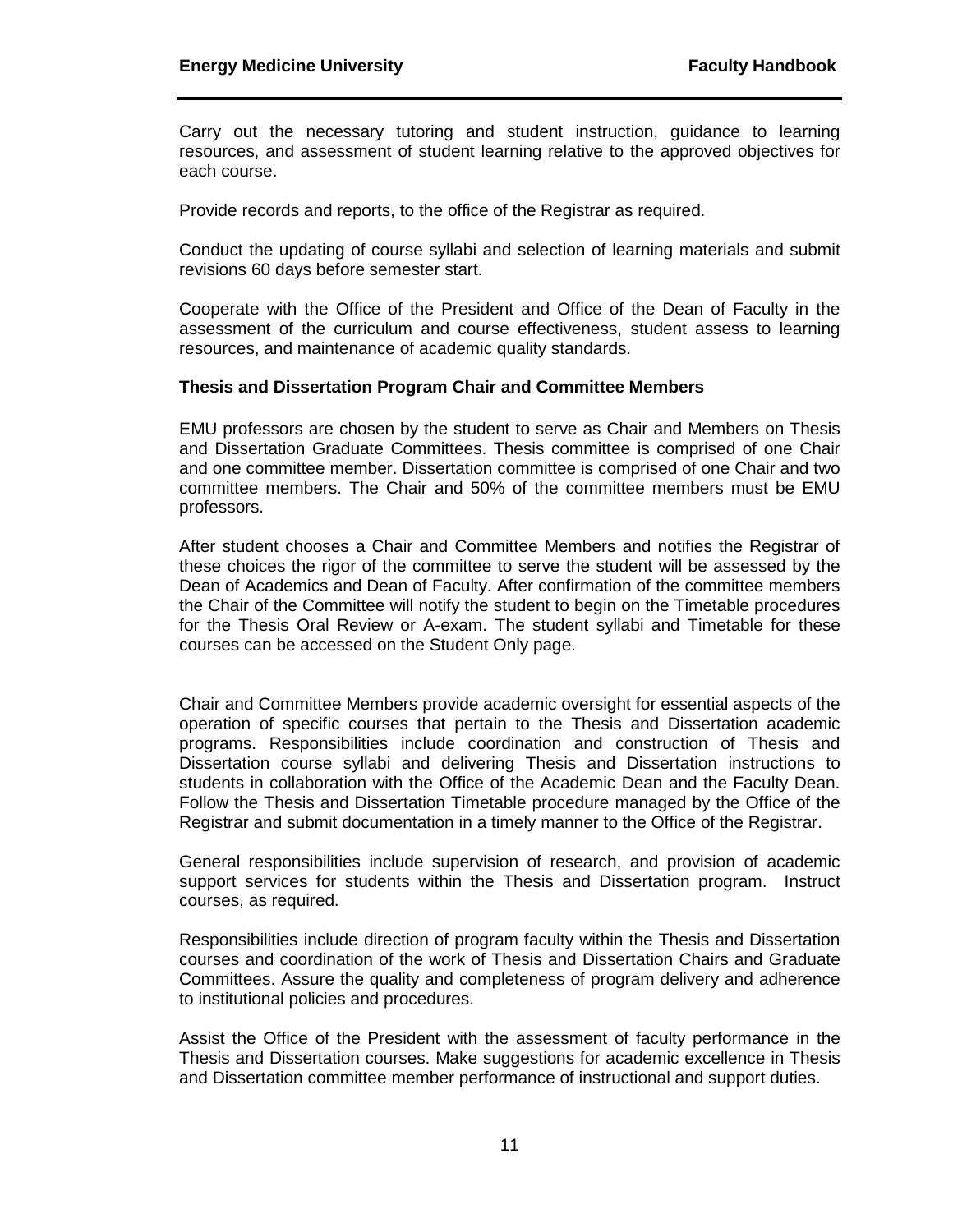#### <span id="page-17-0"></span>**FACULTY SUPERVISION OF STUDENT PROGRAMS**

In planning the program or delivery of a course, faculty members are expected to establish an effective introduction and student orientation, conduct a thorough academic assessment, and guide the student effectively in the selection of a program sand course of study. Faculty members must also guide the student sufficiently in the development of a comprehensive learning environment, define course assignments in a complete and appropriate manner, and handle the administrative paperwork in a timely and efficient manner.

#### <span id="page-17-1"></span>**Procedure**

In conducting a degree program or delivering a course, faculty members are expected to maintain appropriate supervision and direction over student progress, encourage and support the ideas of the student.

They should provide necessary direction to the student in finding learning resources.

Faculty members are also expected to motivate and facilitate the student to high levels of achievement.

They should maintain good mutual exchange and interaction with the student.

Faculty should direct the student in a thorough review of the academic literature relative to the program.

Faculty members are expected to maintain effective communication with the University and submit formal mid-term progress reports and final evaluations concerning their students on time and complete.

Administration should be informed immediately if students fall behind or experience difficulties, which could affect the outcome of their studies.

Faculty members are mandated to demonstrated mastery of their academic discipline, knowledge of University policies and procedures and to maintain enthusiasm and a positive attitude for leadership, mentoring and instruction of students.

#### <span id="page-17-2"></span>**MONITORING OF FACULTY INVOLVEMENT**

The faculty is expected to maintain a high level of interactivity with the student body, their fellow faculty members, the Deans and the administrative staff of the University. In addition to the monitoring of expected interaction, the University maintains an array of other information that provides ample evidence of faculty involvement.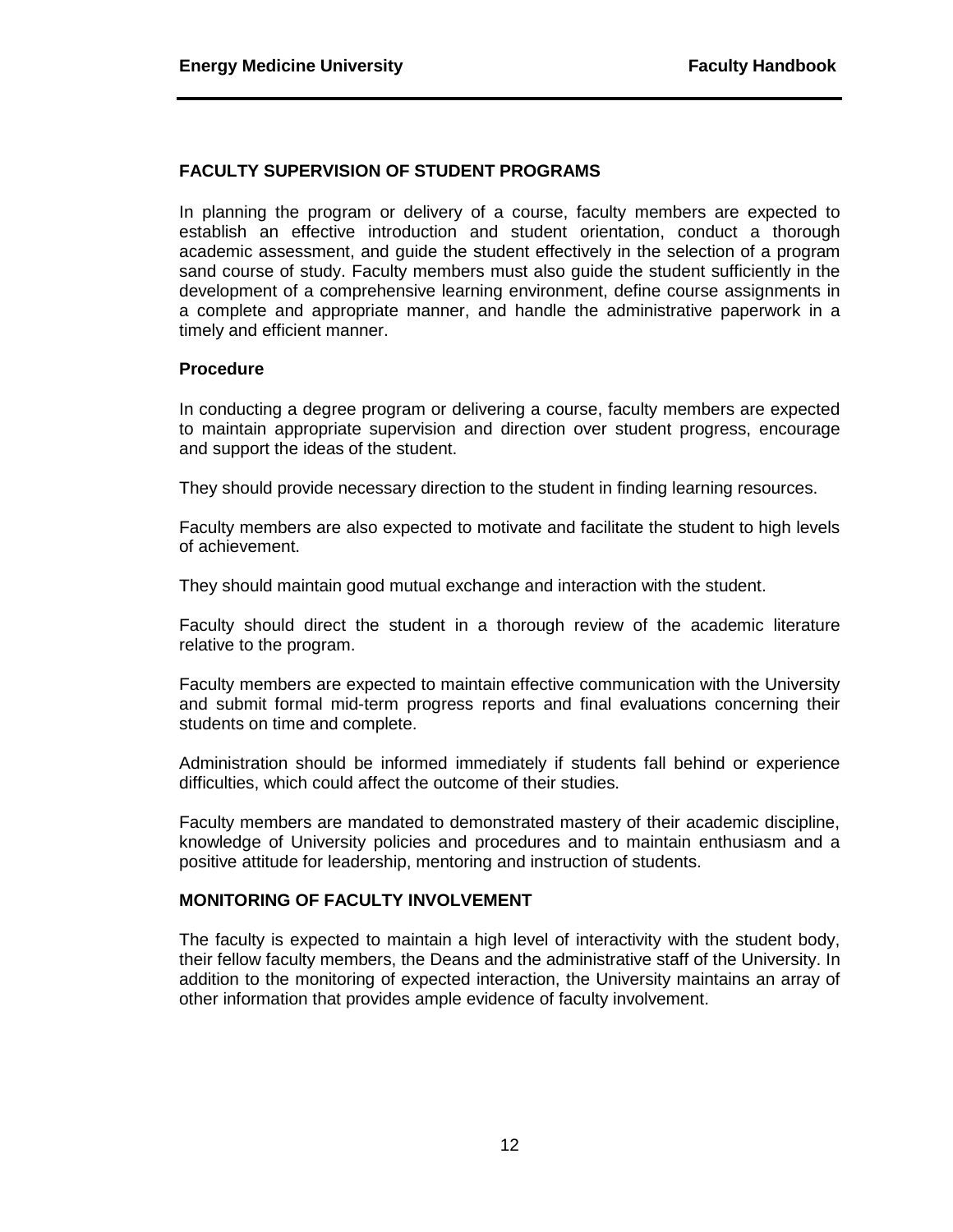#### <span id="page-18-0"></span>**Oversight Procedure**

The Offices of the President and the Office of the Faculty carefully review student instructor reports, which may identify inadequacies in the level of faculty participation.

Faculty and student reports are also closely monitored by Office of the Registrar who maintains the database entry of evaluations.

Administration faculty files include faculty agreements, records of correspondence, and curriculum materials prepared by faculty.

In addition to these records, the University maintains copies of the questions and answers and recorded oral elements of the Admissions to Candidacy Examinations and Oral Review/Defenses of Theses and Dissertations.

Faculty also participates in online forums, webinars, and semester commencement gatherings via internet presentations with students; and at times, on campus gatherings for which records are maintained. Faculty yearly meetings are conducted via webinar sessions.

At the conclusion of their programs, students complete a detailed assessment of their programs and the performance of their faculty members.

As all faculty work on an independent contract basis, if there develops a record of unsatisfactory performances, that faculty member is no longer assigned to students.

#### <span id="page-18-1"></span>**FACULTY ASSESSMENT SYSTEM**

The goal of the University in assessing its faculty is to identify and correct inefficiencies within our operating systems and provide the necessary direction and guidance in support of each individual faculty member. In addition to recognizing the positive aspects of a faculty member performance, our evaluation system is meant to highlight areas where faculty members have encountered difficulties in the conduct of their duties or assignments.

#### <span id="page-18-2"></span>**Procedures**

All faculty members are assessed by the Offices of the Faculty and President during the selection process and, again, at the end of an instructional period.

Faculty members are assessed in relation to the University's expectations in the areas of orientation of the student, planning of degree program, concentration or courses, course delivery, and conduct of the program, reporting student progress, and maintenance of quality standards.

The Office of the Faculty contacts faculty members who experience difficulties, for whatever reason, in accomplishing certain aspects of the academic program for dialogue and reorientation in the identified areas.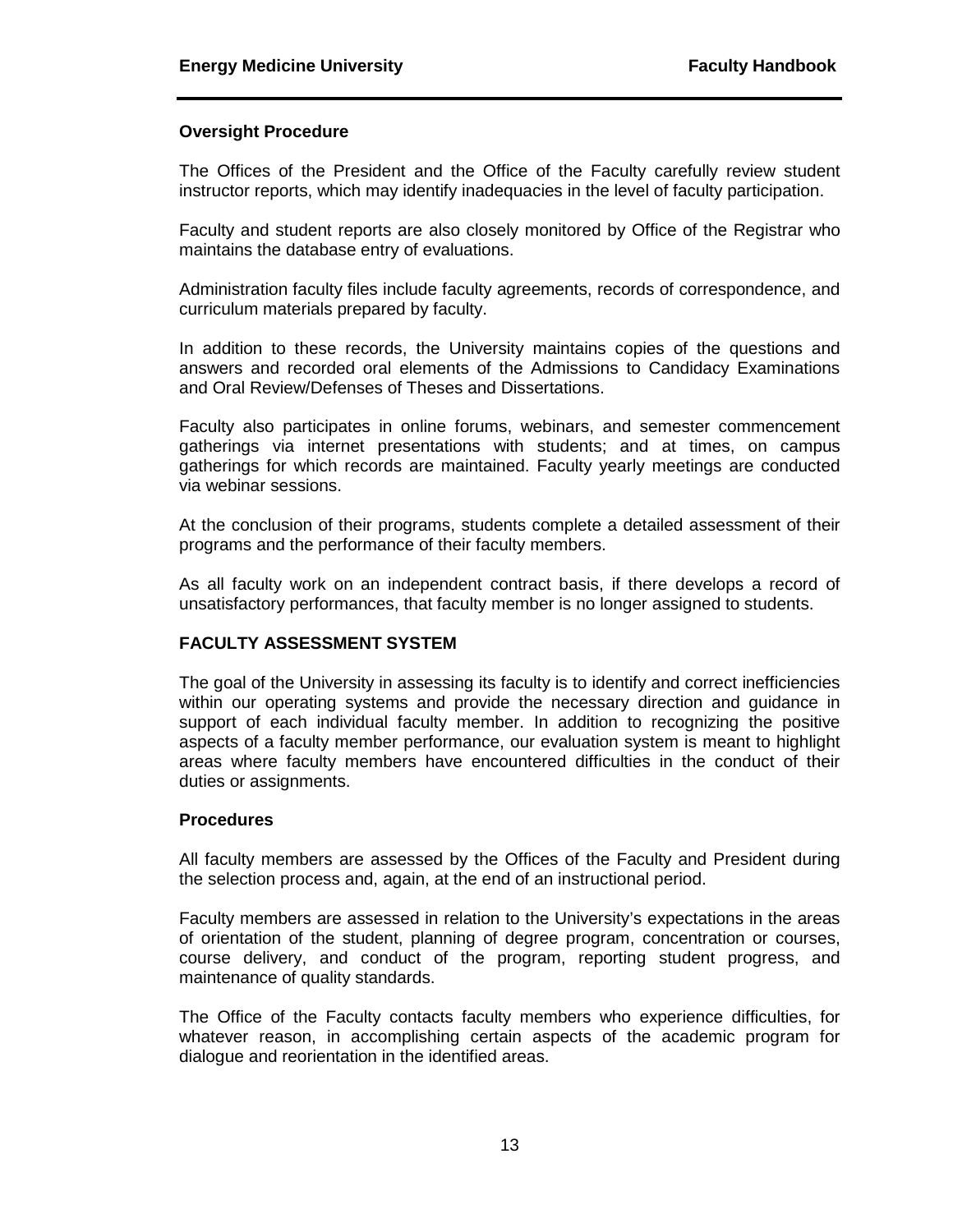As appropriate, specific interventions will highlight for the administration any areas within the program structure that need immediate attention.

In cases where faculty members fail to meet academic standards and are unable to make the necessary adjustments, the Office of the Faculty will consider discontinuing the assignment of students. The Dean of Faculty would consider this resolution only as a final action, after further orientation of the faculty member and careful intervention.

#### <span id="page-19-0"></span>**FACULTY GRIEVANCE PROCESS**

Should any member of the University community believe he/she has been unfairly accused of breaking the code of ethics and professional conduct, that person may submit a petition for grievance, according to the following guidelines.

#### <span id="page-19-1"></span>**Procedure**

#### <span id="page-19-2"></span>**Informal Negotiations**

The aggrieved individual is expected to first attempt to work out minor problems or disagreements through communication and informal negotiation directly with the individuals involved.

The individual will need to send a letter or other written communication to the appropriate individuals clearly outlining the nature of the disagreement and giving the full history.

Copies of all communications and essential documents must be kept in case administrative intervention becomes necessary.

#### <span id="page-19-3"></span>**Administrative Intervention**

After having first made every effort to negotiate the dispute with the involved parties, if the aggrieved individual remains discontent with the way things are progressing, he/she will need to address a formal letter to the Office of the President.

This letter should clearly present the facts as known and request administrative intervention to resolve the conflict.

The aggrieved individual will need to send copies of the letter to all parties directly involved in the dispute.

The President will assess the situation to determine the applicable policies and whether the policies have been rightfully and fairly applied.

Every endeavor should be made to resolve the conflict to the satisfaction of all parties.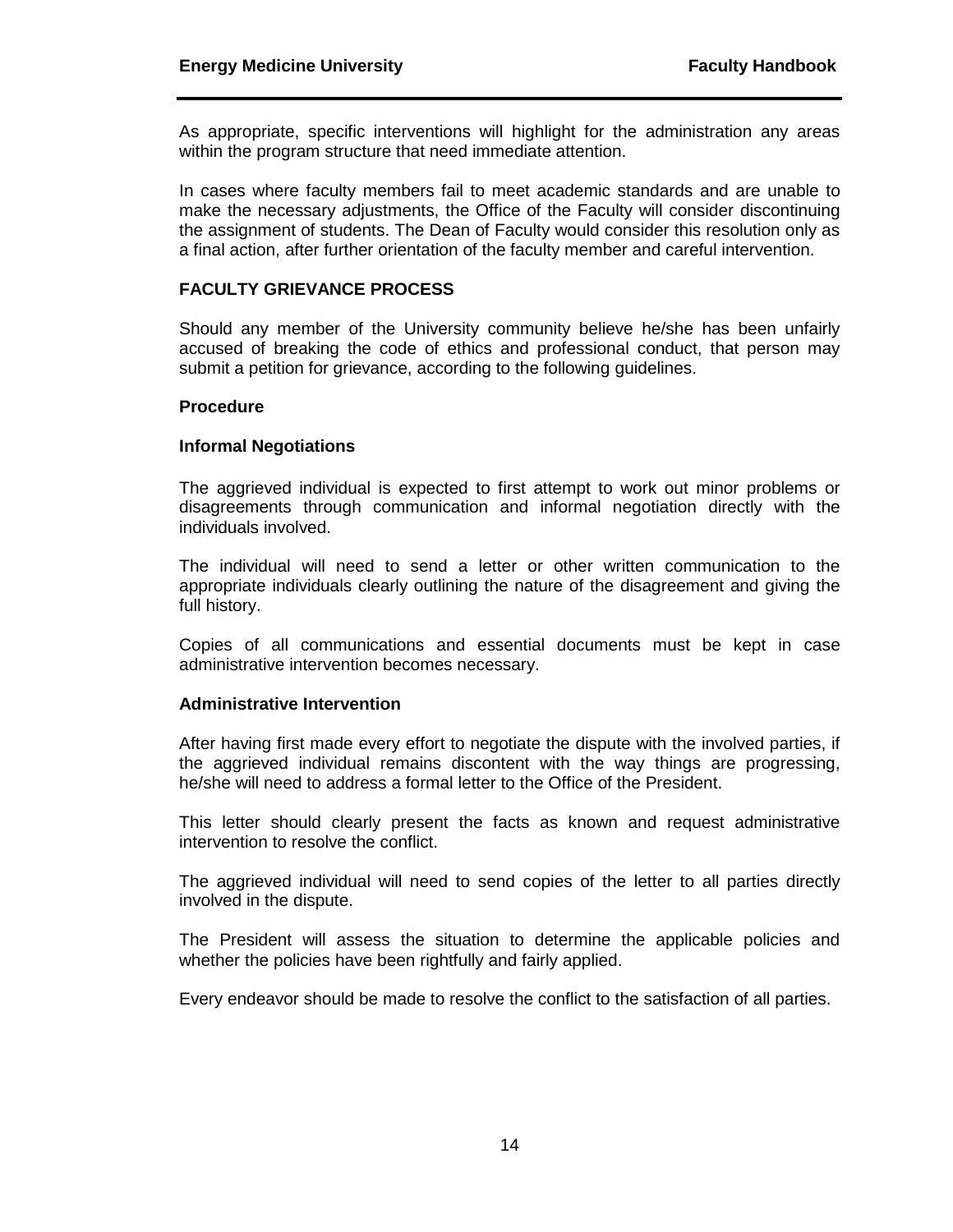#### <span id="page-20-0"></span>**Formal Mediation**

Should the aggrieved individual remain dissatisfied with the situation following the process of administrative intervention, an attempt should be made to reconcile the dispute or agreement.

One or more chief administrators of the University will conduct a formal mediation.

If this is unsuccessful, some other person or persons acceptable to both parties will intercede.

#### <span id="page-20-1"></span>**Binding Arbitration**

If mediation is not successful, the aggrieved individual and University administration must abide by the results of binding arbitration.

The disputing parties shall attempt to agree upon a single arbitrator.

If they cannot agree, both parties shall each choose one arbitrator.

The two arbitrators shall together attempt to agree upon a solution.

If the two arbitrators cannot agree, they then shall jointly choose a third arbitrator and the decision of a majority of the arbitrators shall be final and binding on all parties.

#### <span id="page-20-2"></span>**ASSESSMENT**

#### <span id="page-20-3"></span>**The Energy Medicine University Credit System**

The University has based its standard credit system upon the Carnegie System. Under the Carnegie System, colleges award one credit for each hour of class attendance per week over a 15-week period. In addition to class attendance, the Carnegie System also dictates that two hours of outside study time is expected to follow each classroom hour. Consequently, a commitment of 45 hours of total time is expected for each credit awarded. Energy Medicine University has adapted that total time commitment as the standard for the award of one credit.

#### <span id="page-20-4"></span>**Course Grading System**

Course grading of assignments and examinations of all students is based upon the following standard system of grading and awarding of credit. Student transcripts make note of these requirements, as appropriate.

Faculty will award letter grades under most circumstances.

Graduate students are expected to excel in each area of study attaining a competency grade of "B" or better within each course as a minimum standard of "good standing" within the University.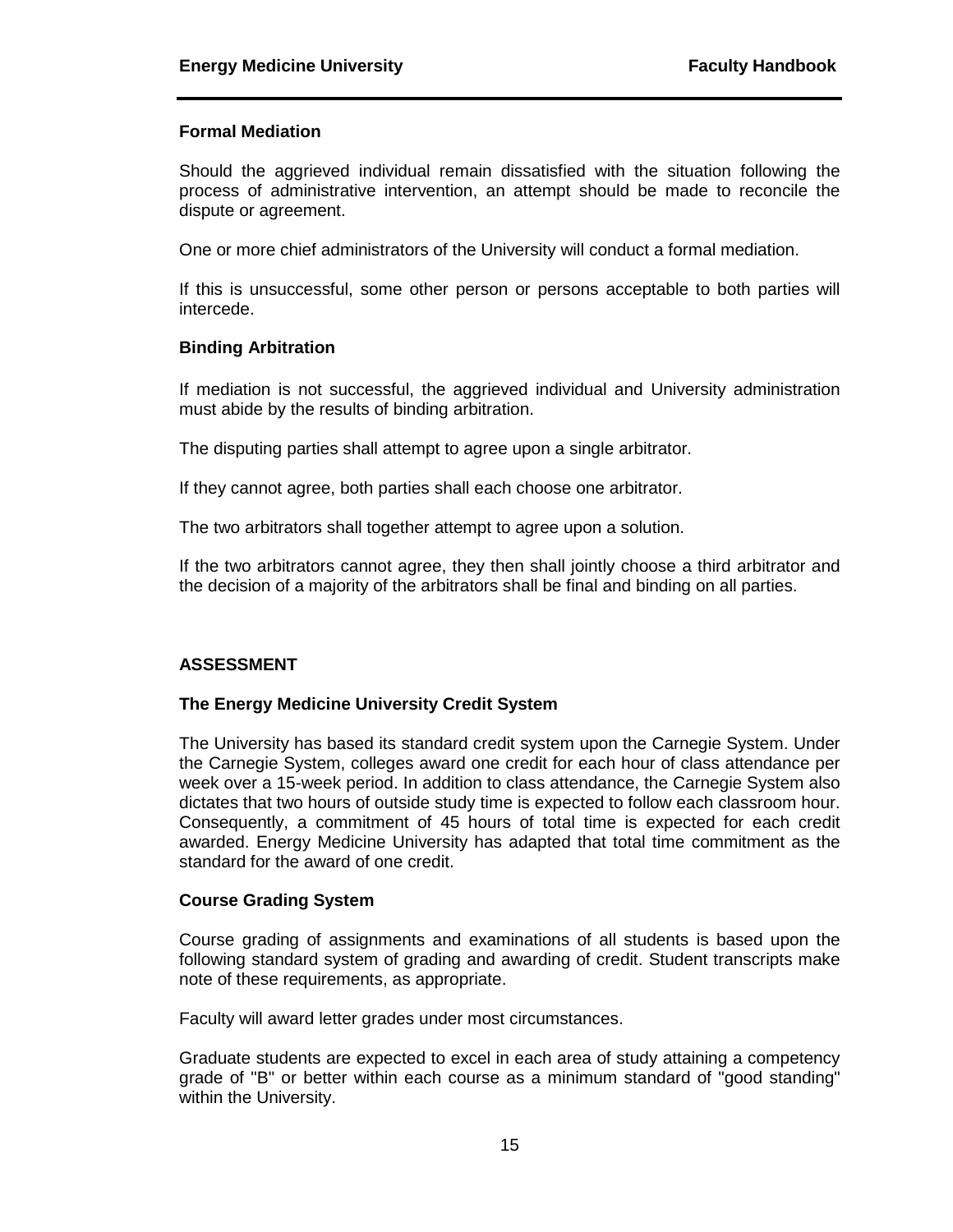As a guide for awarding letter grades, faculty should make use of the following percentage and grade point equivalence in grading the elements and in determining the final grade for each course:

| <b>Letter Grade</b> | <b>Percentage Grade</b> | <b>Grade Point</b> |
|---------------------|-------------------------|--------------------|
| $A+$                | above 97%               | 4.3                |
| A                   | $93 - 96%$              | 4.0                |
| A-                  | $90 - 92%$              | 3.7                |
| $B+$                | $87 - 89%$              | 3.3                |
| B                   | $83 - 86%$              | 3.0                |
| <b>B-</b>           | $80 - 82%$              | 2.7                |
| $C+$                | $77 - 79%$              | 2.3                |
| $\mathsf C$         | $73 - 76%$              | 2.0                |
| $C -$               | $70 - 72%$              | 1.7                |
| D+                  | $67 - 69%$              | 1.3                |
| D                   | $63 - 66%$              | 1.0                |
| D-                  | $60 - 62%$              | 0.7                |
| F                   | less than 60%           | 0.0                |

A grade of "A" would be equivalent to a 4.0, a "B" equivalent to a 3.0 and a "C" equivalent to a 2.0 within the grade point system, allowing the calculation of an overall grade point average for recording on the official transcript. A student's grade point average represents a weighted grade score, which takes into account the grades and credits for the courses completed through a simple weighted average conversion. A grade point average is computed by:

Multiplying each course grade point score by the course credit hours to produce a weighted grade point score.

Adding the weighted grade point scores for all courses.

Dividing the total weighted grade point score by the total credit hours for which the grade scores were awarded to produce a grade point average.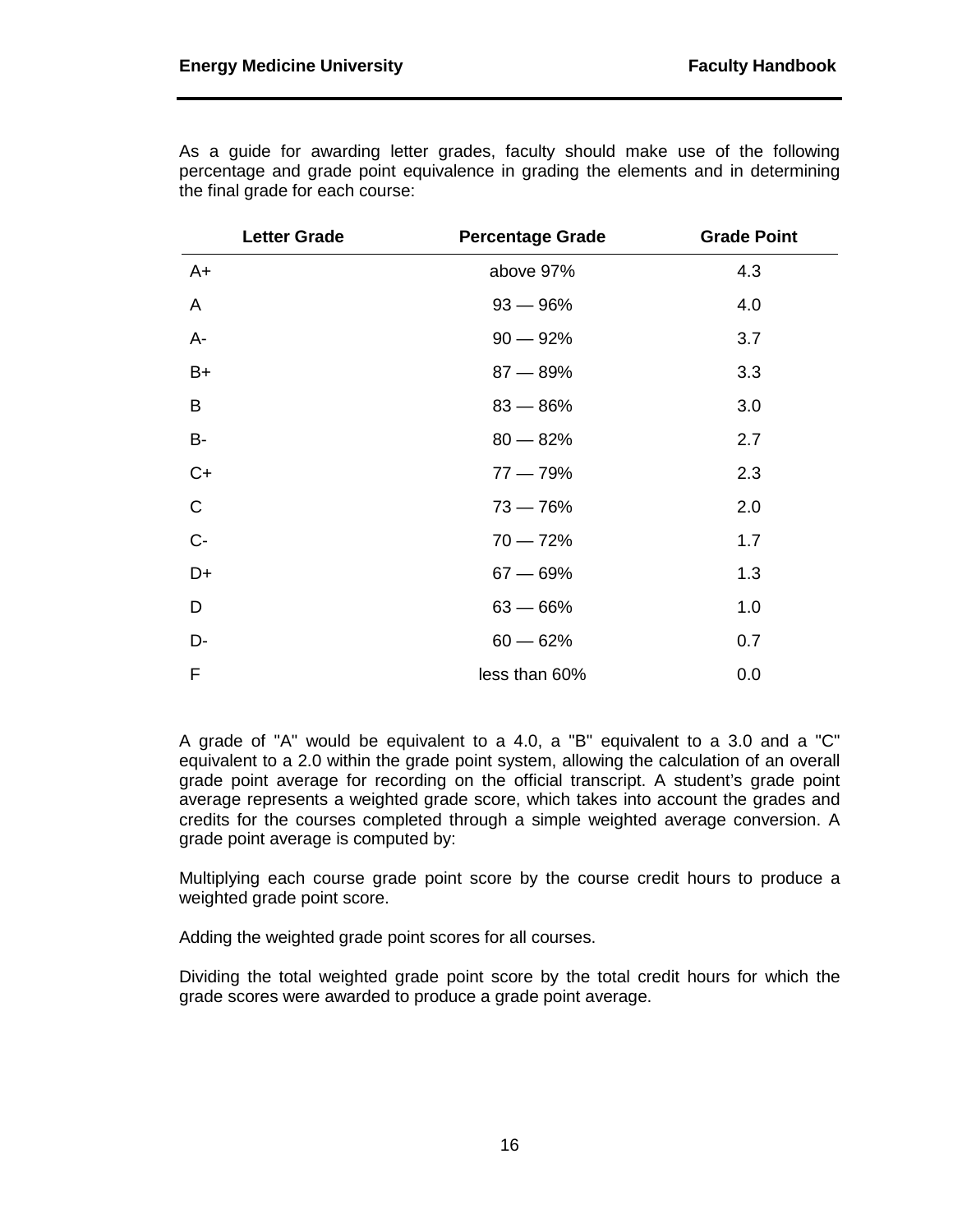#### <span id="page-22-0"></span>**Course Grade Reports**

The course instructor will determine the student's grades for any courses taught. The instructor will submit the grades electronically to the Registrar and during the Thesis and Dissertation phase, the Committee Chair using the [Grade Report](http://university.edu.nf/Faculty%20forms/grade%20report.pdf) form from the office of the Registrar within the first week following the completion of the course taught. Students will be issued grade reports by the administration only after completion of the required course evaluations.

#### <span id="page-22-1"></span>**Portfolio Course**

Any course requirements met by portfolio should be issued a grade. It should be indicated on the grade report form that the course was completed by portfolio.

#### <span id="page-22-2"></span>**GRADES FOR ADMISSION TO CANDIDACY**

#### <span id="page-22-3"></span>**Thesis Review and Oral Defense**

The only grade permissible for the Admission to Candidacy Exam (written and oral), Thesis Review and Oral Defense is a Pass or Fail. Upon successful completion of the Admissions to Candidacy Examination Faculty are required to submit the [Admissions](http://university.edu.nf/Faculty%20forms/Candidacy%20Report.PDF)  [to Candidacy Grade Report](http://university.edu.nf/Faculty%20forms/Candidacy%20Report.PDF) form to the Registrar.

#### <span id="page-22-4"></span>**Degree Overall**

The Chair of the Committee can choose to issue the overall degree with distinction.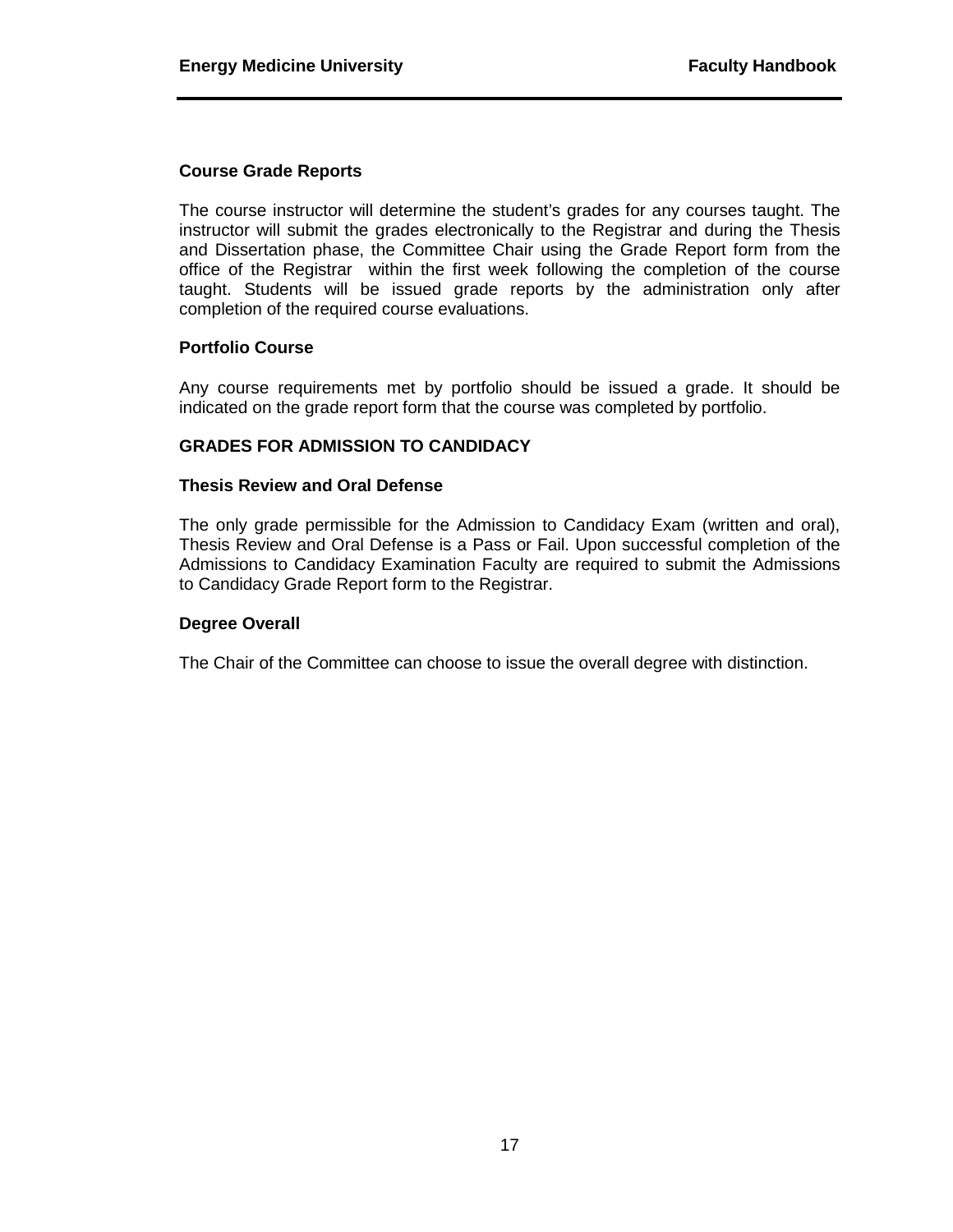#### <span id="page-23-1"></span><span id="page-23-0"></span>**ENERGY MEDICINE UNIVERSITY PROGRAM COURSES for Degree in INTEGRATIVE HOLISTIC HEALTH**

#### <span id="page-23-2"></span>**Program Statement**

A growing consensus among scientists, scholars, health-care practitioners and visionaries is that our understanding of the world is being transformed at an unprecedented evolutionary pace. From this transformation is evolving a renewed approach in these disciplines that recognize the causative centrality of consciousness, an approach which grounds us in a holistic understanding of our world and our role as human beings.

#### <span id="page-23-3"></span>**Program Overview**

Students focus on the nature of consciousness and healing in historical and contemporary context. Relationships are explored between the conscious and unconscious mind, health and harmony of the body, and spiritual and religious nature of the person. Students distinguish experiences and ways of being that transcend the limits of psychological, philosophical and social paradigms. Transformative approaches to spiritual and holistic counseling are examined. Students receive an integral education that honors scholarly texts and the wisdom voice of the person.

#### <span id="page-23-4"></span>**Program Concentrations**

Students pursue a sub-set specialty of Energy Medicine in conference with the Dean of Students during the Program Planning course. Concentrations are offered, however the students may upon advisement of the Dean of Students, create a Concentration in Energy Medicine which supports the student's chosen focus.

#### <span id="page-23-5"></span>**Required Courses**

See the current course requirements and all offered courses on the EMU website.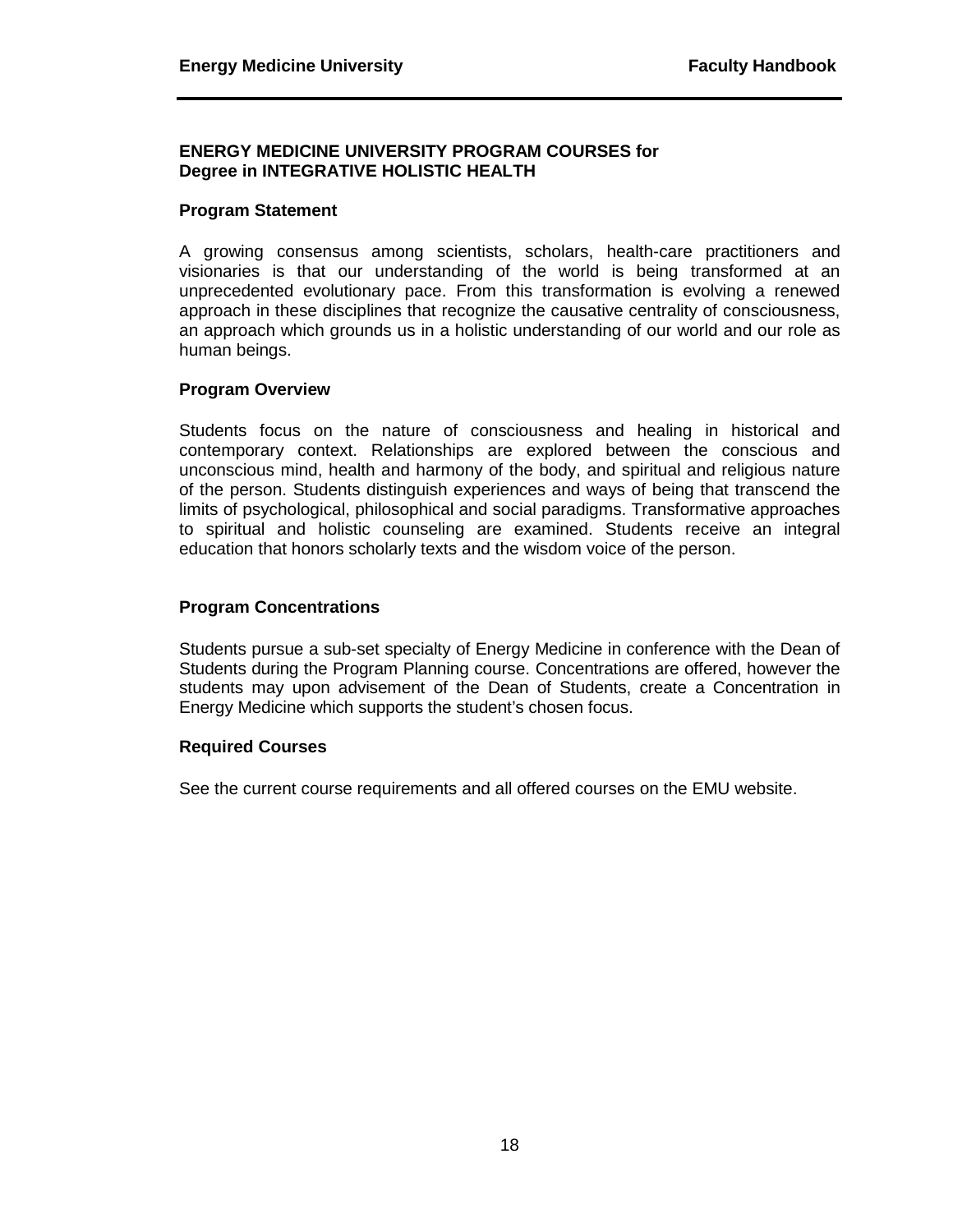#### NOTE:

As our University is an evolving entity refer to the website information for current course offerings and Concentrations

Master of Science in Integrative Holistic Health Courses 38 Semester Credit Hours required

Doctoral in Philosophy in Integrative Holistic Health 62 Semester Credit Hours required

#### NOTE:

Please refer to the current EMU SCHOOL CATALOG for the current information about the CERTIFICATE PROGRAM for Non-Degree & Post-Doctoral study.

Please refer to the current EMU SCHOOL CATALOG for the MS and PhD and combined MS/PhD course offerings.

#### <span id="page-24-0"></span>**TIME LIMITS**

#### <span id="page-24-1"></span>**Standard Degree Periods**

The standard degree enrollment period is two years for a Masters and three years for a Doctoral. The minimum enrollment period for a master degree is one full year. For Doctoral degree level the minimum enrolment period is one and a half years. The maximum period of enrollment is four years for a Masters and six years for a doctoral. Students requiring an extension beyond the maximum period of enrollment may petition the University Administration in writing for additional time.

| Degree Level | <b>Standard Period</b> | <b>Minimum Period</b> | <b>Maximum Period</b> |
|--------------|------------------------|-----------------------|-----------------------|
| Masters      | 2 years                | 1 year                | 4 years               |
| Doctoral     | 3 years                | 1.5 years             | 6 years               |

#### <span id="page-24-2"></span>**Course Load Limits**

Students may not enroll in excess of 15 credits for a semester.

#### <span id="page-24-3"></span>**Minimum Course Duration**

No student will be allowed to complete a course in less than 60 days. This standard will allow for maximum effectiveness on the part of course instructors for reviewing lessons and providing effective feedback on student assignment submissions. With written permission from the instructor, this minimum duration requirement may be waived.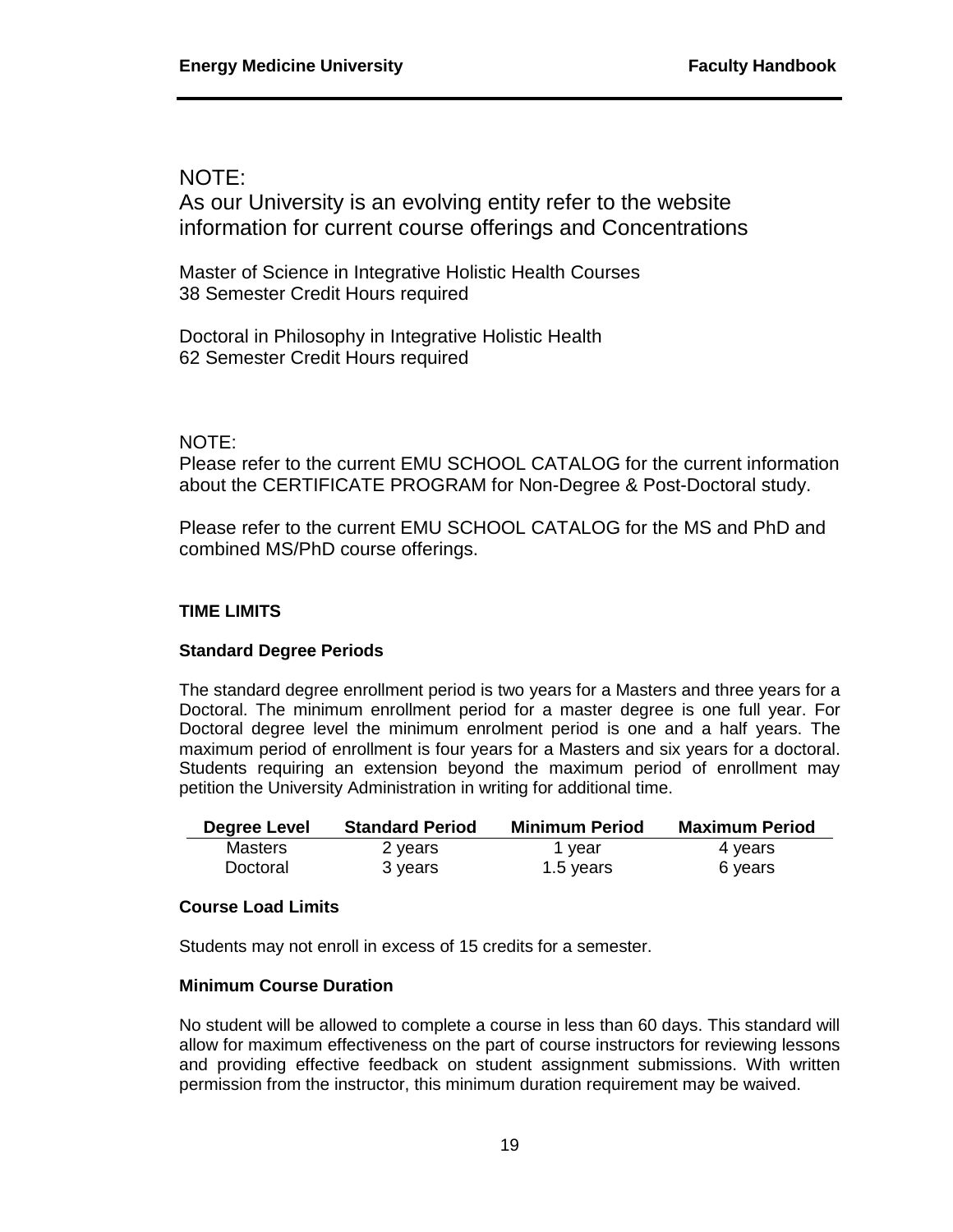#### <span id="page-25-0"></span>**Rolling Enrollment and Deadlines**

Students may apply for enrollment and be admitted into the University at any time during the calendar year but should schedule their activities so they submit enrollment forms at least 30 days in advance of the start date of the semester in which they wish to commence study. After admissions to the University the student may begin the Program Planning course with the Dean of Students.

#### <span id="page-25-1"></span>**Tuition Refunds**

Students may drop their university enrollment and receive a partial reimbursement of fees if a written request to withdraw is emailed to the Registrar within 30 calendar days following the formal course start date. Courses which a student has withdrawn from, within this 30-day period, will not show on the transcript.

#### <span id="page-25-2"></span>**Withdrawals**

Students may formally withdraw from a course if the written request to the University Administration is postmarked within 90 calendar days of the formal course enrollment date. Withdrawals will show as such on the student's official transcript, indicated by the letter "W", and will be removed from the transcript only upon the student's successful completion of the course.

#### <span id="page-25-3"></span>**Incompletes**

Students who remain enrolled, do not withdraw from the course within the time allowed and do not satisfactorily complete the course requirements within the allotted time frame, will fail the course. However, if an instructor specifically indicates that an incomplete status is not to count as a failure, this is indicated by the letters "I" on the transcript for that course. Incompletes will be removed from the transcript only upon the student's successful completion of the course. An incomplete status implying failure of a course will be indicated on the transcript by the letter "U".

The grade of Incomplete is not automatic and may be given only after discussion with the instructor and only if there is a good reason for such a grade. An incomplete will not be given because a student is "behind" in work, needs extra time, or simply because the student wants to delay the completion of the assignments. It may be granted in the case of illness, unforeseen tragedy or situations beyond the student's control. It is the responsibility of the student to communicate unusual circumstances at the earliest possible date.

#### <span id="page-25-4"></span>**Leaves of Absence**

Under special circumstances students may request, and can be awarded, formal leaves of absence from their studies. It is expected that a leave of absence would begin following completion of courses presently being undertaken by the student. If confronted with extreme conditions such as serious illnesses, family emergencies and other major crises which would prohibit students from continuing their studies, students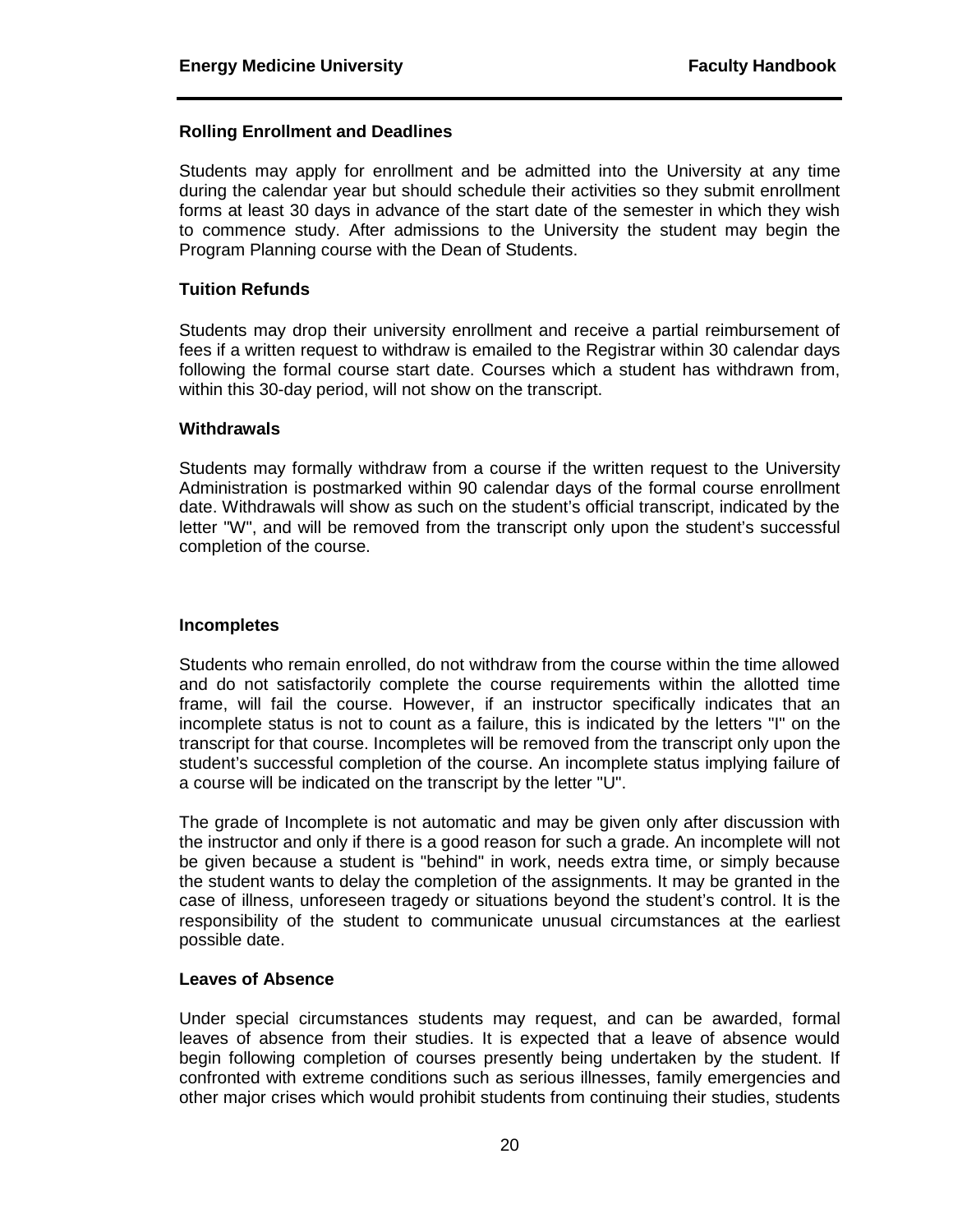would be allowed to exit their program without penalty, re-enrolling for the course when able to continue their studies. Under this latter situation, an indication of "Withdrawal" would be placed on the permanent transcript indicated by the letters "W-LA". Leaves of absence will count toward the maximum allowed period for completion of the degree, requiring a formal request for extension of time, should such be needed. Written requests for leaves of absence should be submitted to the Dean of Students for approval, copies are to be sent to the Registrar.

#### <span id="page-26-0"></span>**GOOD STANDING**

As the standard for determination of the status of "good standing" for students, Energy Medicine University uses the minimum expectations of the faculty as a guide. Students at all degree levels should maintain full time status by enrolling for a minimum of six credits. They should maintain a "B" average at this graduate level. In addition, students are expected to maintain communications with their instructors, the Dean of Students and the University Administration. Students should progress at a rate that allows completion of the program within the maximum degree period allowed for the degree level. They should abide by the standards for academic integrity and maintain a positive relationship with the University community.

#### <span id="page-26-1"></span>**MID-TERM PROGRESS REPORTS**

Faculty are asked to send Mid-Term Progress Reports. These reports are a required element of each student's program. This report will serve to notify the University regarding program delays and any difficulties they may have encountered with the faculty or administration.

#### <span id="page-26-2"></span>**CHANGES TO THE OFFICIAL STUDENT RECORDS**

The official student records (transcript and diploma) are based upon the complete course titles, credit award, grades and dates of completion. As such this information is reflected on the Grade Report forms, unless an approved grade report addendum designates official corrections.

The senior research project or thesis title as presented on the face page of the approved manuscript will be transferred to the student's transcript in its entirety, unless otherwise designated by written agreement between the student and Graduate Committee.

Once the University has received the concluding documents, students are limited in the changes they may request from the University. At that point, changes to the diploma or transcript are made only when errors or omissions are identified in transferring materials from the official documents.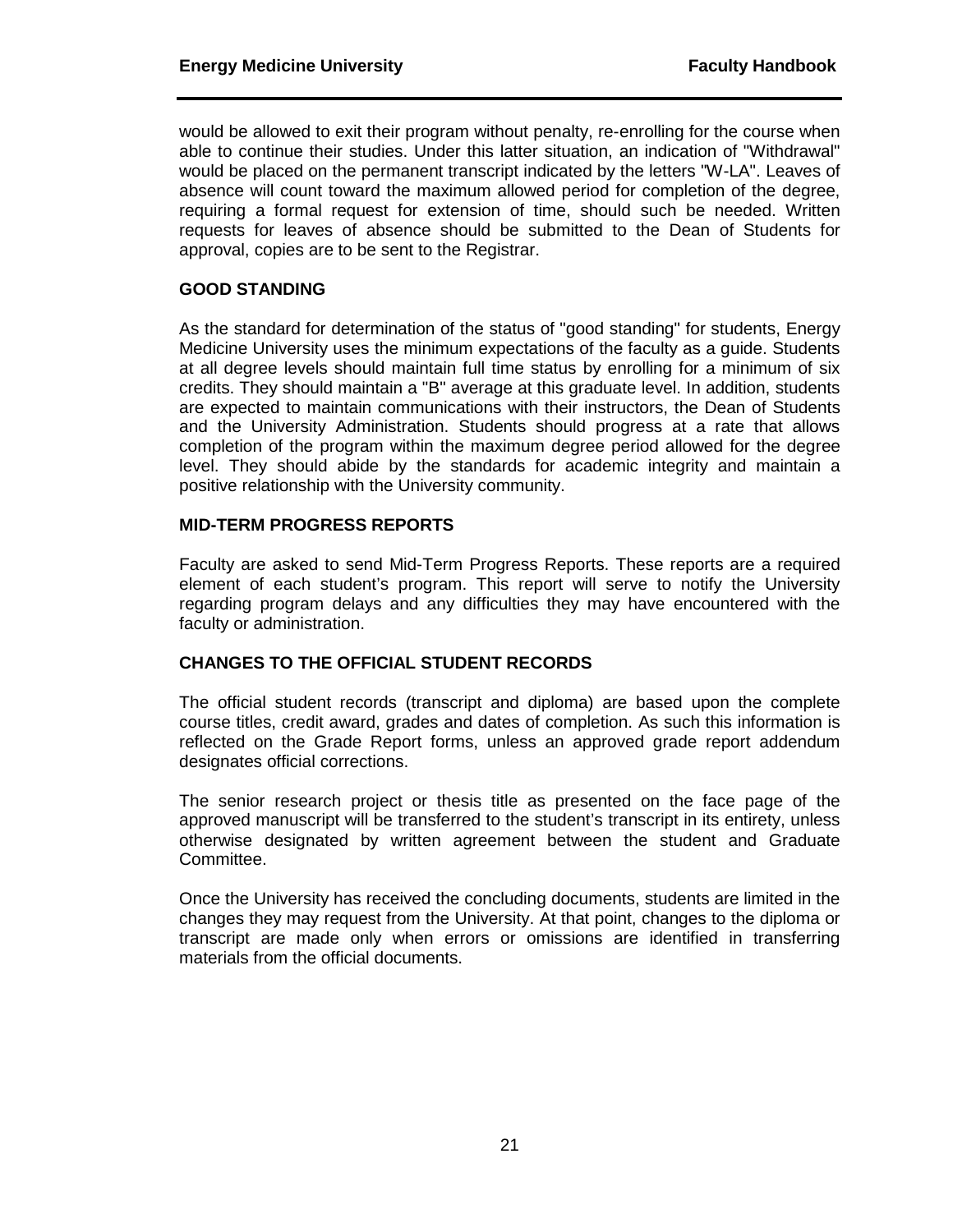#### <span id="page-27-0"></span>**GRADUATE PROGRAM FORMAT**

Please read the University Catalog and Student Handbook for the entirety of offerings. This is a partial list of the program format and offerings:

#### <span id="page-27-1"></span>**Program Planning Course**

This is a compulsory course, which provides the student with a thorough introduction to the University. In this course students complete planned semesters for the entire degree program. This planned schedule establishes the program courses both required a electives that establish the timeline for completion of the degree. As students progress in the degree program they have the option to change this program plan and there elective and concentration choices. A revised Program Plan must be approved by the Dean of Students and then submitted to the Registrar who records it in the student file.

#### <span id="page-27-2"></span>**Required Core Courses**

Core courses explore methods, principles, and practices, which reflect boundaries in the disciplines, as well as the historical, philosophical, cultural, and global implication of the program area.

#### <span id="page-27-3"></span>**Energy Medicine Internship**

The majority of Programs at the University are conducted by 100% distance learning and do not require field or practical studies. However the retention of field studies within the curriculum was deemed essential to retain program completeness and integrity thus the Energy Medicine Internship is a vital component of the program. Enrollment in these courses is therefore dependent upon the student obtaining prior comprehensive insurance coverage, which protects the student, the University, and any outside institution from liability claims. The insurance form must be submitted to the University before the student begins the University Internship course.

#### <span id="page-27-4"></span>**Research Preparation Courses**

These are courses, such as, survey of research methods or statistical techniques, which provide an overview of types and techniques of research.

#### <span id="page-27-5"></span>**Prior Learning Portfolio**

The portfolio course is available for advanced study within a program area. In some cases field studies by portfolio may be included as an optional 3 credit elective course. This course allows students to obtain credits for prior fieldwork by completing and submitting a portfolio of documented participation in external activities substantially related to the program. Only fieldwork conducted prior to the student's enrollment is acceptable for portfolio.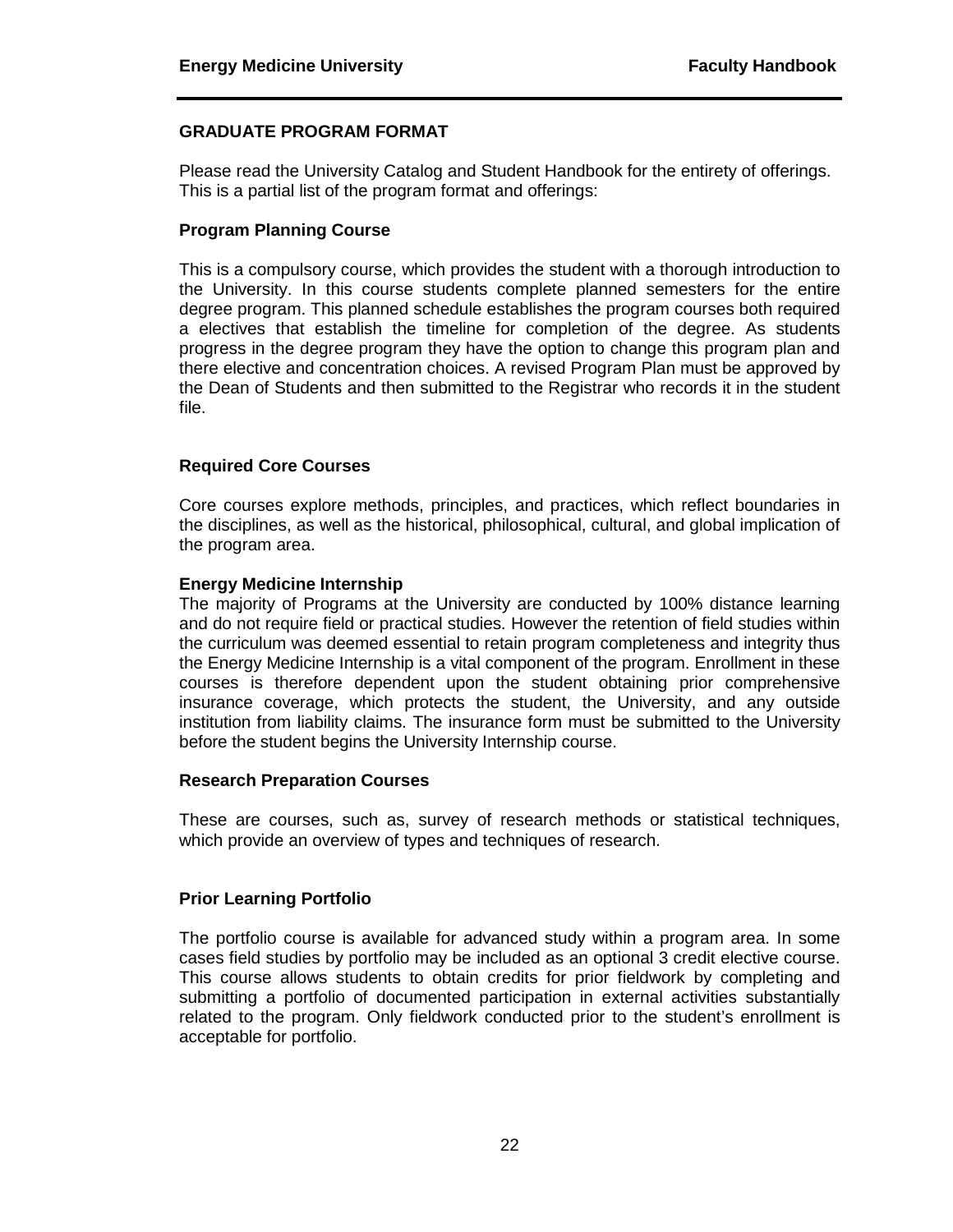#### <span id="page-28-0"></span>**Special Topics Course**

Students pursue advanced readings in specialty topics of Energy Medicine, as assigned by the faculty, conduct further library survey and reading of the research literature, conduct field investigation and prepare a scholarly paper suitable for publication.

#### <span id="page-28-1"></span>**Explorations in Energy Medicine Course**

Students pursue advanced readings in a sub-set specialty of Energy Medicine, as assigned by the faculty, conduct further library survey and reading of the research literature, conduct field exploration and prepare a scholarly paper that may be suitable for publication.

#### <span id="page-28-2"></span>**Admission to Candidacy Examination**

The Admissions to Candidacy Examination is the evaluative vehicle through which the University determines the fitness of candidates to undertake major graduate research.

#### <span id="page-28-3"></span>**Thesis/Dissertation Proposal**

The objective of this course is for graduate students to prepare a manuscript proposal.

#### <span id="page-28-4"></span>**Oral Review/Defense**

This is the final stage of the graduate program involving the student and Graduate Committee. The committee directs questions to the student about their manuscript in a conference setting.

#### <span id="page-28-5"></span>**GRADUATE DEGREE REQUIREMENTS**

#### <span id="page-28-6"></span>**Masters Program Prerequisites**

Successful participants have extensive prior training in an Energy Medicine specialty, are computer literate and, for the duration of their program, should maintain access to a computer, electronic mail and the Internet as well as have a current Microsoft Word program. As a prerequisite for acceptance to the Masters program, participants should have completed a recognized undergraduate degree in an appropriate field of study and have at least two years of professional career experience and two years of career related experience. On occasion, selected students are accepted into the Masters program lacking a few elements of preparation, when they are deemed highly likely to succeed in the program, due to the strength of their overall background. In the event that specific prerequisites are absent at the time of enrollment, participants will need to add these as required elements to their program.

#### <span id="page-28-7"></span>**Masters Program Requirements**

All Masters students will need to accumulate a minimum of 38 credits. Students accumulate 30 credits plus the 8 credit Thesis Project which includes an Oral Review of Thesis with their Graduate Committee.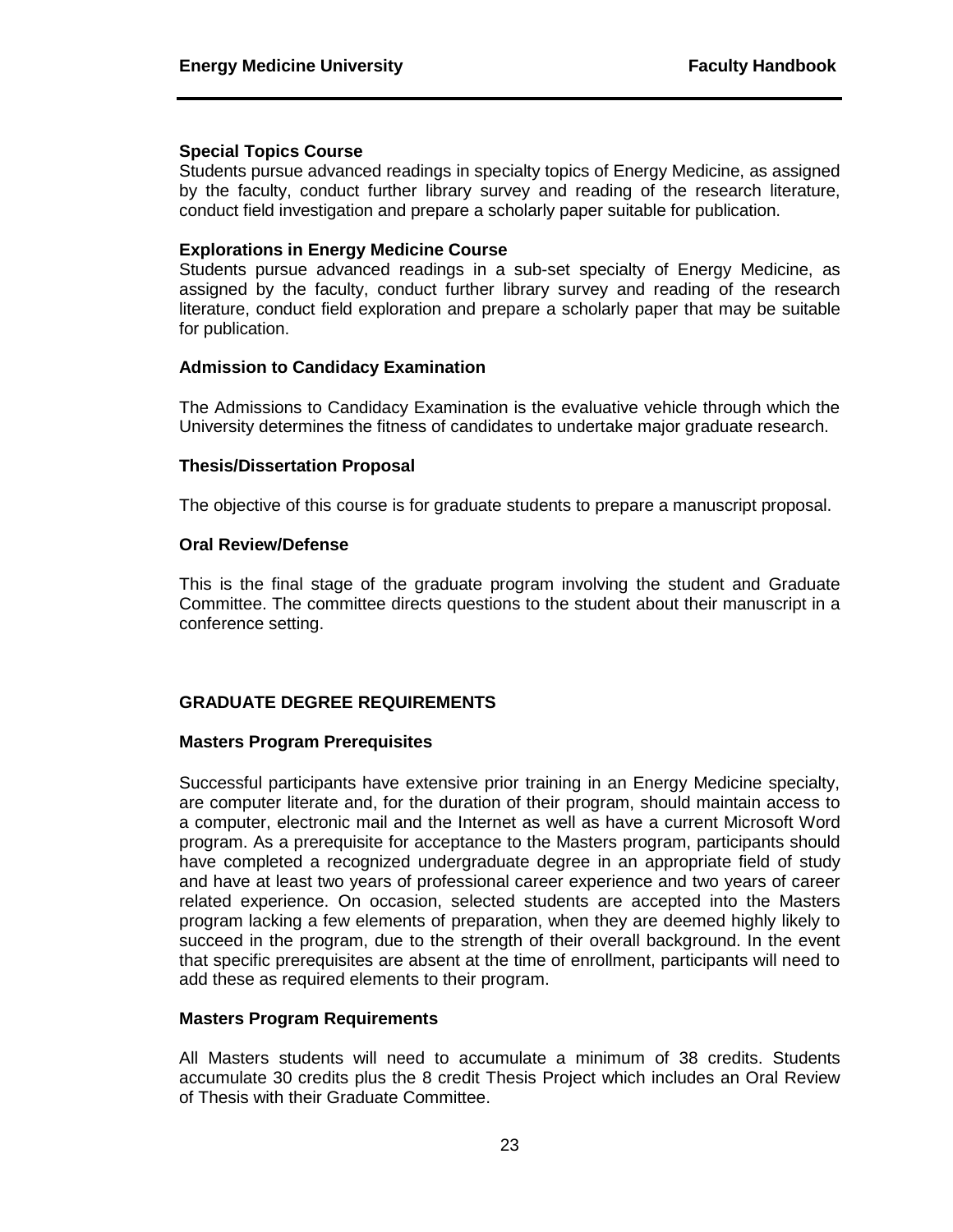Required elements of the Masters program include the Program Planning course, the required core courses, and additional elective courses, as needed, to satisfy the minimum credit requirements.

Regardless of total transfer credits and credits awarded for prior learning, as a minimum degree requirement, students are expected to complete at least 18 credits at Energy Medicine University and the Thesis Research component of the degree. The minimum enrollment period is one year or two semesters.

#### <span id="page-29-0"></span>**Doctoral Program Prerequisites**

Successful participants have extensive prior training in the field of Energy Medicine, are computer literate and, for the duration of their program, should maintain access to a computer, electronic mail and the Internet. As a prerequisite for acceptance to the Doctoral program, participants must have completed a recognized Masters degree in an appropriate field of study and have at least two years of progressively more responsible career related experience. On occasion, selected students are admitted to the Doctoral program lacking a few elements of preparation when they are deemed highly likely to succeed in the program due to the strength of their overall background. In the event that specific prerequisites are absent at the time of enrollment, participants will be required to add these as necessary elements to their program.

#### <span id="page-29-1"></span>**Doctoral Program Requirements**

Doctoral degrees combine research and coursework. All Doctoral students will need to accumulate a minimum of 52 credits plus the 10 credit dissertation according to University guidelines. Required elements of all Doctoral programs include the required core courses, research preparation courses, including the Dissertation Research course and additional elective courses, as needed, to satisfy the minimum credit requirements.

Immediately following completion of their basic academic program, and before undertaking the Dissertation Research course, all Doctoral students must pass the Admissions to Candidacy Examination. Following attainment of "candidacy," they may complete their Dissertation Proposal courses.

Regardless of total transfer credits and credits awarded for prior learning, as a minimum degree requirement, students are expected to complete at least 21 credits at Energy Medicine University, and the research component of the degree. The minimum enrollment period is one and a half years.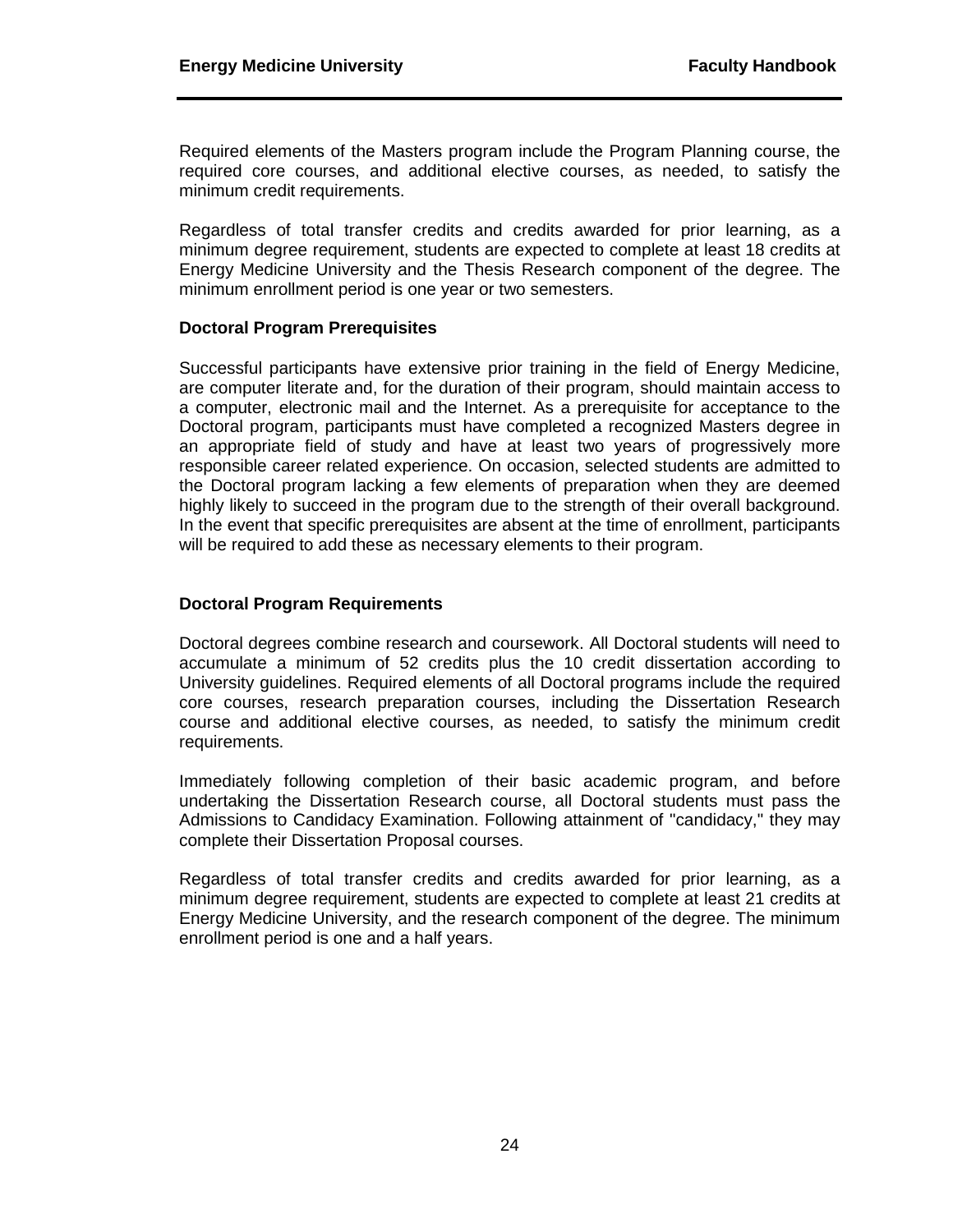#### <span id="page-30-0"></span>**FACULTY PROCEDURES FOR STUDENT PROGRAMS**

#### <span id="page-30-1"></span>**Faculty-Student Communication**

It is essential that all parties respond quickly to correspondence from students, faculty or administration. Reply to a written communication within one week of receipt. A message by telephone, email and fax should be acknowledged within three days of receiving the message. If an answer cannot be given immediately to a communication, at least indicate that the message has been received and give an idea as to when the request will be addressed in greater detail. When faculty will be away for a period of time it is expected that they communicate the dates of their absence to their student and also to the administration by contacting the Administration.

#### <span id="page-30-2"></span>**Faculty Course Planning**

It is recommended that you prepare a course packet for each of your classes that require the student to read articles, passages in texts and specific papers. The preparation of your course pack will save you valuable teacher-student communication time. Information for this service: *Campus Course Packs* follows. Instead of having to copy materials that they borrow from the reserve desk, your students will have the option of purchasing a course packet of required readings which will be custom made for your class. If you have any questions or need more information Phone 1-800-254-PAKS Website<http://www.ccpaks.com/>

Or Email [customerservice@ccpaks.com](mailto:customerservice@ccpaks.com)

#### <span id="page-30-3"></span>**Program Planning Communication**

This is the first required Dean of Students communication which all students complete during their first semester of enrollment and prior to beginning any course. The student should work closely with Dean of Students and other faculty members to develop a planned program of course study, which will be achievable and thereby finalize their program schedule and timeline.

The Program Planning course communication is carried out through an ongoing dialogue with the Dean of Students. The essential outcome for the course is the completion of the formal Program Plan Schedule, which establishes the program elements and the timeline for completion of the Master or Doctoral degree. During the course communication students will be asked to read assigned textual materials including the University Program Catalog and the Energy Medicine University website and to participate in dialogue with the Dean of Students and other faculty. This is the appropriate forum for discussing general required program prerequisites. This is the time to explore the acceptability of course transfers and the approval of course waivers and to discuss elements of work experience and non-college training which might be eligible to receive college equivalency credit. This is also the stage at which ideas are discussed regarding the program courses and the final project as well discussing ideas related to special student-designed courses and individualization of course assignments across the degree program. Students will also be guided in the selection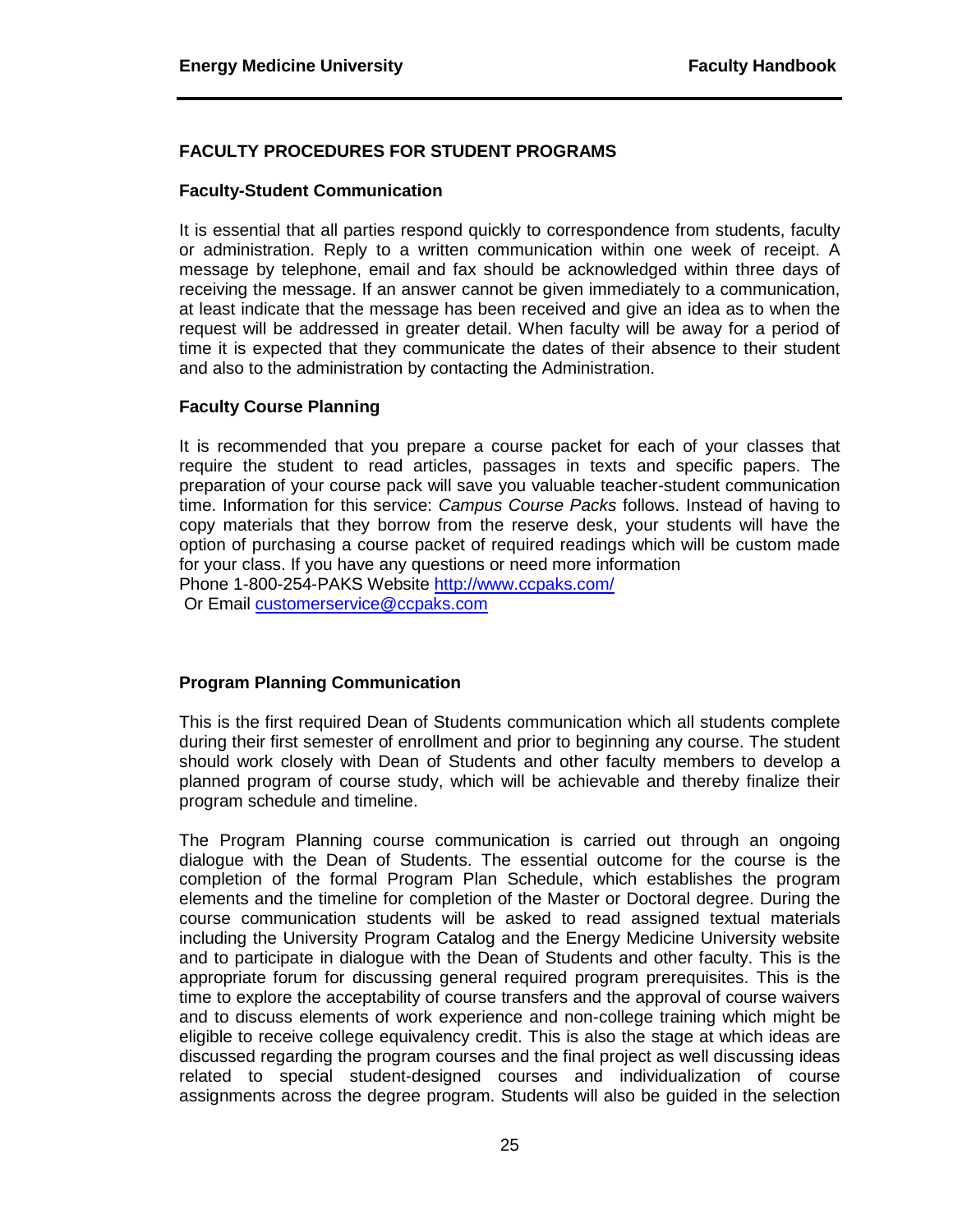of materials to guide their scholarly writing, manuscript preparation, and literature search and study skills.

#### <span id="page-31-0"></span>**Completing the Program Planning Schedule**

#### <span id="page-31-1"></span>**Discussing Policies and Procedures**

The Dean of Students should ensure the student clearly understands the degree requirements and the University's policies and procedures.

#### <span id="page-31-2"></span>**Identify Prerequisites**

Students are directed to carefully review the University Program Catalog with the Dean of Students to determine the minimum entry requirements for the degree program. The Dean of Students will help to identify any required program prerequisites lacking in the student's background and preparation and will arrange to have these missing elements included in the program. This might include courses needed to fulfill general education requirements or theoretical or foundational studies needed as a basis for the successful completion of required elements of the program. The Dean of Students will help the student in clarification of the entry prerequisites.

#### <span id="page-31-3"></span>**Program Planning Course**

During the Program Planning course students complete the Program Planning Schedule for their entire degree program. The Program Plan Schedule will be signed by the Dean of Students for review and final approval. If all is found in good order, the Dean of Students submits to the Registrar for entry into the student record. All parties will receive approved copies of the Program Planning Schedule.

#### <span id="page-31-4"></span>**Modifying the Program Planning Schedule**

In the progression of the student's program, it sometimes becomes necessary to add or delete courses or to reschedule certain elements of the program. The Dean of Students must approve changes to the Program Plan Schedule and approval is usually automatic, so long as the overall program retains its integrity. Although students are given maximum latitude to study at their own pace, it is an essential element of each program that work and progress are scheduled based upon a realistic timeline. Faculty will consider these matters when making their final determination concerning the acceptability of changes to the Program Plan Schedule.

All alterations to the content or timeline of the official Program Plan Schedule should be initiated through renewed discussion with the Dean of Students. Once changes are agreed upon the student is expected to rewrite the Program Plan Schedule in its entirety and resubmit the document for review and approval, using a cover letter to make note of all altered sections. Once approved by the Dean of Students notation will be made of the revision date and the Revised Program Plan Schedule will be reviewed and approved by the Dean of Students and the document forwarded to the Registrar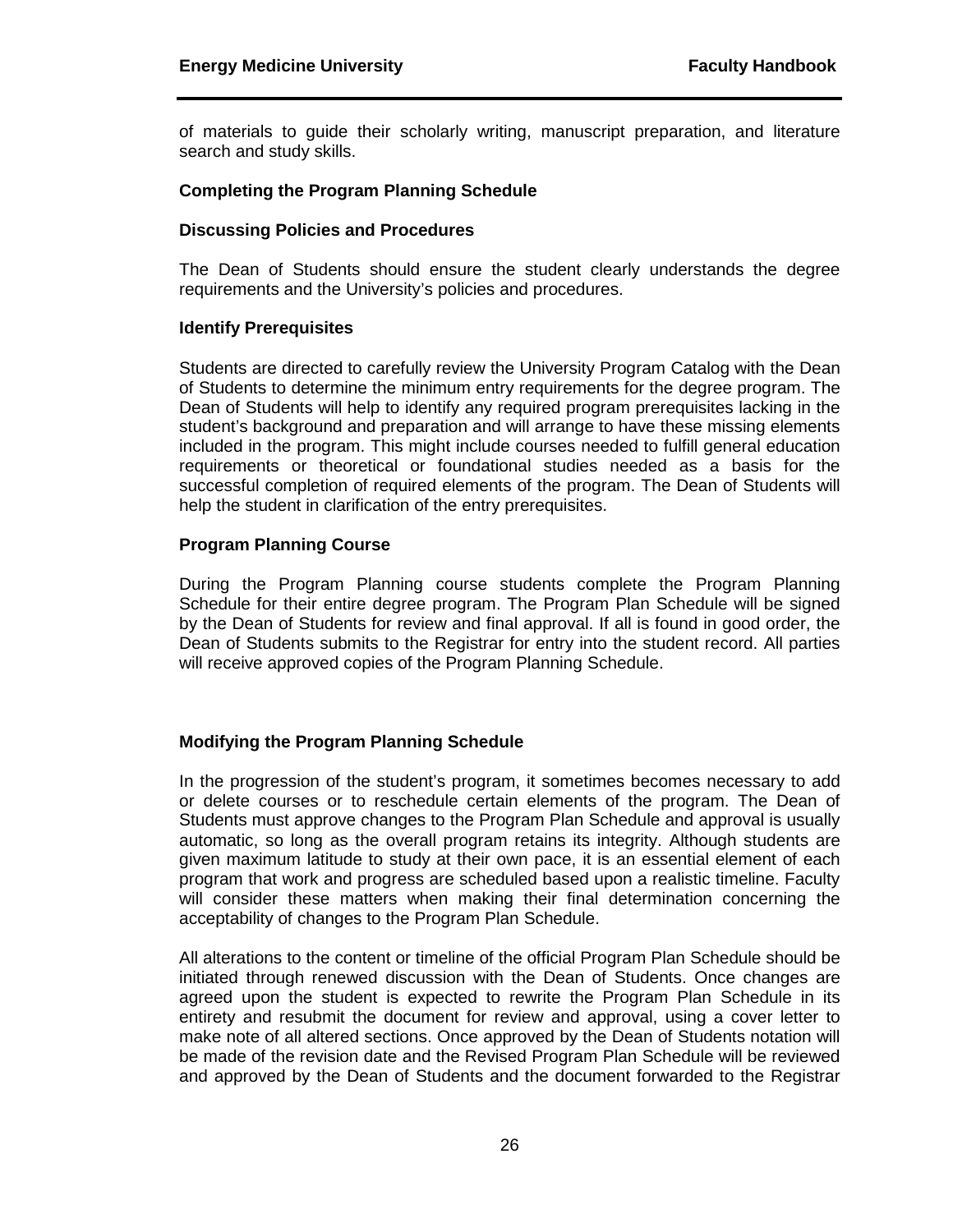for entry to the student record. All parties will receive copies of the Revised Program Plan Schedule.

#### <span id="page-32-0"></span>**TRANSFER COURSES AND WAIVERS**

#### <span id="page-32-1"></span>**Acceptability of Transfer Courses and Waivers**

The review and determination of the acceptability of transfer credits or the waiver of course requirements will take place after enrollment within the student's admission process according to an academic policy of assurances. If a course completed at an outside institution is the same as the course it is proposed to replace the transfer will be allowed only if not applied to a prior degree. The transfer course acceptability must also be approved by the Dean of Students and course instructor as well as the University administration.

#### <span id="page-32-2"></span>**Determining Transfer Courses and Waivers**

The University administration will provide the Dean of Students and appropriate Faculty instructor with copies of student transcripts and other course completion materials from student admission applications. This might include copies of college transcripts and official completion records related to certification training and proficiency examinations. It is the student responsibility to provide the administration and faculty with any further documentation needed to make determinations concerning the awarding of transfer credits. Information needed may include course descriptions, verification of classroom contact hours, and statements from authorities concerning credit recommendations for formal non-college training and certifications. Students may also be asked to provide written statements concerning prior college courses, formal training and examinations to support final decisions related to credit transfers. Once transfers and waivers have been determined, the appropriate information should be noted on the Program Plan Schedule form.

#### <span id="page-32-3"></span>**Credits**

As a guideline for determining the credit allowance for courses, the University has derived a standard from the Carnegie System by adapting that total time commitment to our independent study model. However, it is not expected that either the instructor or the student should maintain an exact calculation or complete record of time.

Courses are awarded in credits and designed in such a way to permit them to be interchangeable with all other credit systems worldwide and to be easily translatable into other credit systems. Our system allows a credit award at Energy Medicine University to be equivalent to the same value credit award at any other college conforming to the Carnegie system.

Approximately one Energy Medicine University credit may be awarded for each 45 hours of total time in independent study, including time spent in library research, reading and reflection, construction of course papers or other written materials, completion of assignments, projects and field placement activities, research and other academic investigations, professional enhancement activities, attendance at lectures,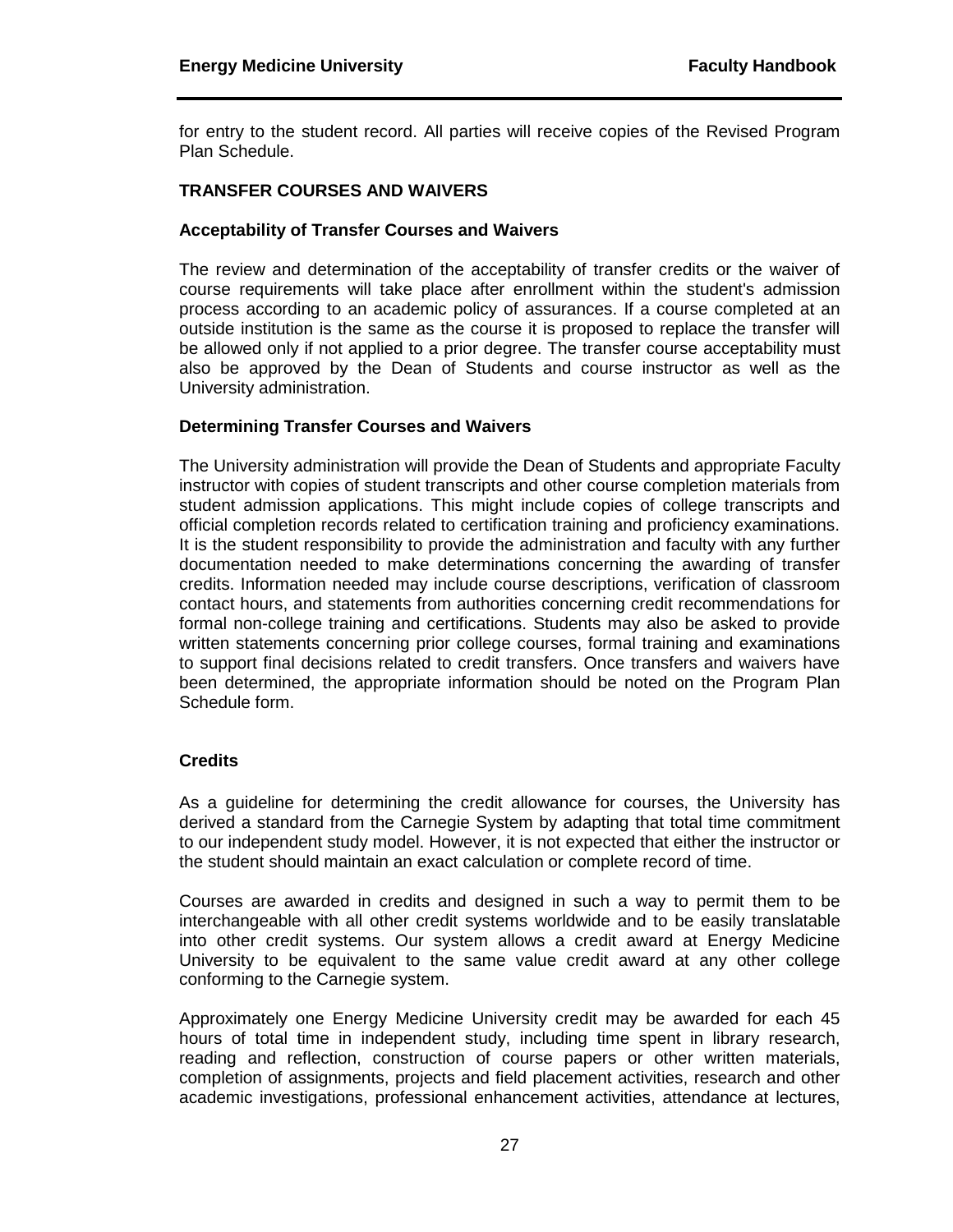classes, seminars and conferences, or any other form of study or investigation that is included as a planned, allowed or required element of the course.

#### <span id="page-33-0"></span>**Determining Credit for Classroom-Based Transfer Courses**

For transfer of credit from classroom based colleges that follow the Carnegie system, it is customary to transfer the courses credit-for-credit. However, since not all classroom based colleges have adopted the Carnegie credit system, credit from other systems must be translated. When determining credit allowance for trimester, quarterly or other systems, the total hours of classroom time must be calculated, taking into consideration the number of weeks of instruction and the length and frequency of classes. These figures are totalled and divided by fifteen. It is appropriate to round the credit award to the nearest tenth of a point. If the college or certification transcript does not indicate the classroom contact expectations or length of term for the non-semester system, students must obtain this information in writing from the institution issuing the transcript.

#### <span id="page-33-1"></span>**Determining Credit for Non-Traditional Transfer Courses**

For credit transferred from distance learning schools, independent study colleges and other self-paced external and non-traditional degree colleges, the translation of transfer credit is as follows. Following the Carnegie standard, approximately one Energy Medicine University credit may be awarded for each 45 hours of total time in independent study activities. If the transcript does not list minimum study time requirements or length of term, this information must be obtained from the institution. If the transcript indicates that the institution follows a standardized system, it is acceptable to transfer the courses credit-for-credit. For institutions that offer the same courses through both classroom based and external study programs the equivalency calculations use the parameters of their classroom based program. Courses taken at an institution that is not yet fully accredited or state approved will be evaluated on an individual basis. Students should provide a course description for these courses to clarify the academic material covered.

#### <span id="page-33-2"></span>**Transfer Courses from Foreign Institutions**

With regard to the transferability of college courses conducted in countries that do not have a comparable transcript system, students will be asked to submit an official educational credential evaluation document at the time of enrollment. This credential evaluation report may be produced by any recognized credential evaluator organization in the United States of America.

#### <span id="page-33-3"></span>**Regarding Limits on Transfer Credits**

The University has established limits on accepting transfer credits. It is essential that our students be required to pursue studies with Energy Medicine University for a sufficient length of time to allow adequate association between the student and faculty. It is our responsibility as a degree granting institution to be assured that our student's competencies in core areas of study are sufficient to recommend the awarding of the degree. To accomplish this assessment, it is essential students commit to completing at least one calendar year of full time enrollment (eighteen credits minimum) at the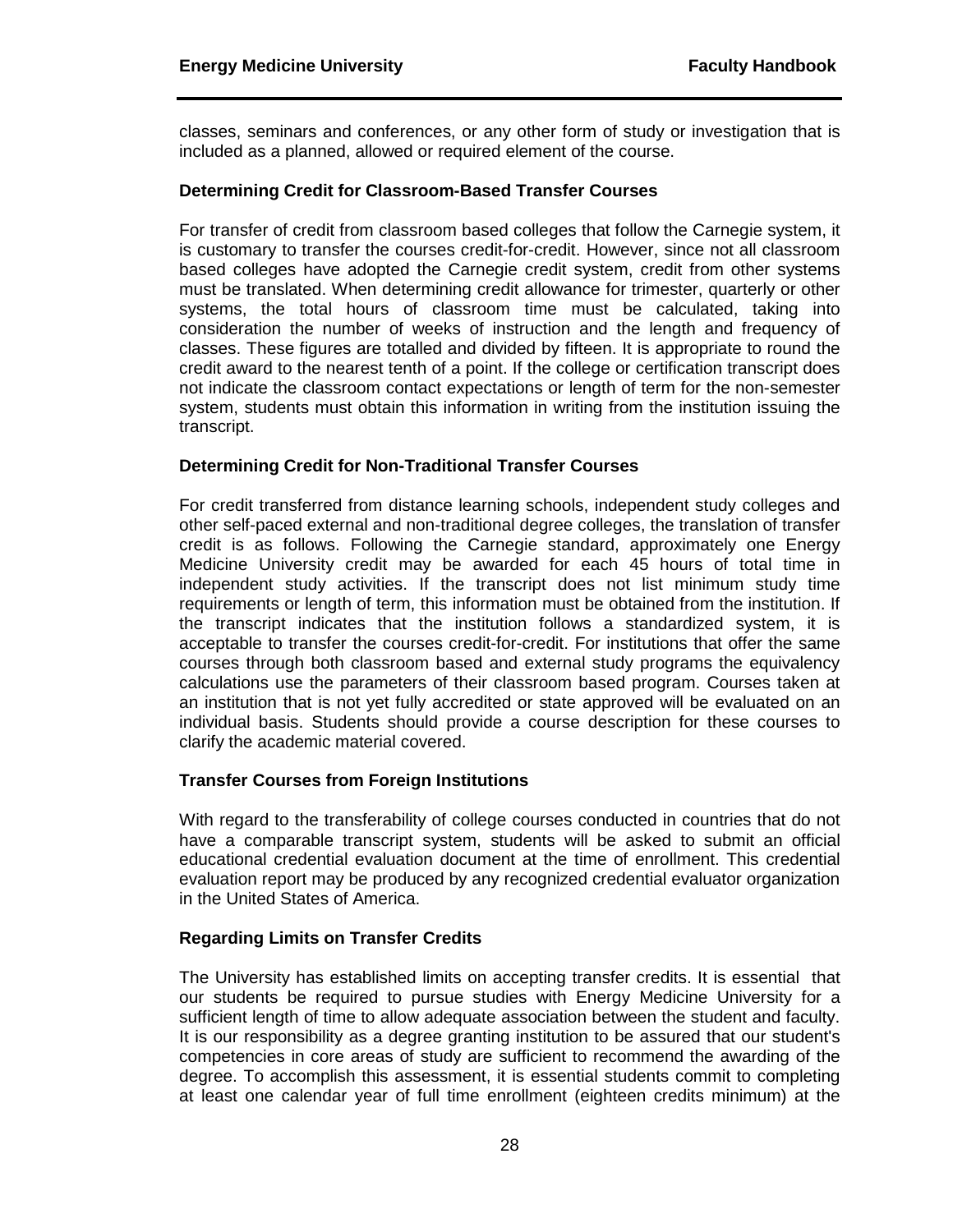Masters level and one and a half years ( thirty credits minimum) at the Doctoral level at Energy Medicine University. Regardless of the number of transfer credits students need to complete this minimum enrollment period.

#### <span id="page-34-0"></span>**Transfer Credit Hours**

Energy Medicine University courses are unique and specialized to the degree of Integrative Holistic Health. Transfer of credits is allowed only for a comparable course from an accredited university or college. The course equivalency must also be approved by the University administration. Transfer credits may not exceed 6 hours for the Master; or 30 for Doctoral degree program. A transfer of equivalency course fee of \$400.00 per course is incurred.

#### <span id="page-34-1"></span>**Accepted Equivalencies**

Students who have earned a Master in Intuition Medicine® (MIM) diploma and completed the equivalent EMU courses at the Academy of Intuition Medicine may petition to transfer up to (six) 6 credit hours of Academy equivalency courses toward the 38 credit Energy Medicine University Master degree. A MIM diploma student entering the Doctoral program with an additional Masters degree from an accredited university may petition to transfer up to (eighteen) 18 MIM credit hours toward the Energy Medicine University Doctoral degree.

No transfer course fee is incurred for Academy of Intuition Medicine alumni students. These equivalency credits are registered in the Master and Doctoral student program only after courses totaling 15 credits for the Master and 24 credits for the Doctoral are completed. These equivalency credits are registered in the program schedule in the final semester of the degree program.

#### <span id="page-34-2"></span>**Prior Learning Portfolio**

Some students may have appropriate college level learning from prior non-college training, work experience, unaccredited college studies, independent learning and professional achievements. If these elements of prior learning are determined to satisfy the learning objectives for any course the students may qualify for equivalency credit toward their degree and the study requirements for the related courses would be waived. Prior learning is eligible for credit equivalency evaluation through formal portfolio assessments and course challenge examinations. However, credit from prior learning assessment is limited at all degree levels and must compare to the specialized courses in the Energy Medicine University program. The acceptance of prior learning is reviewed by the offices of Dean of Students and President. Each 3 credit prior learning equivalency is incorporated into the students' program schedule and incurs the standard 3 credit course tuition fee.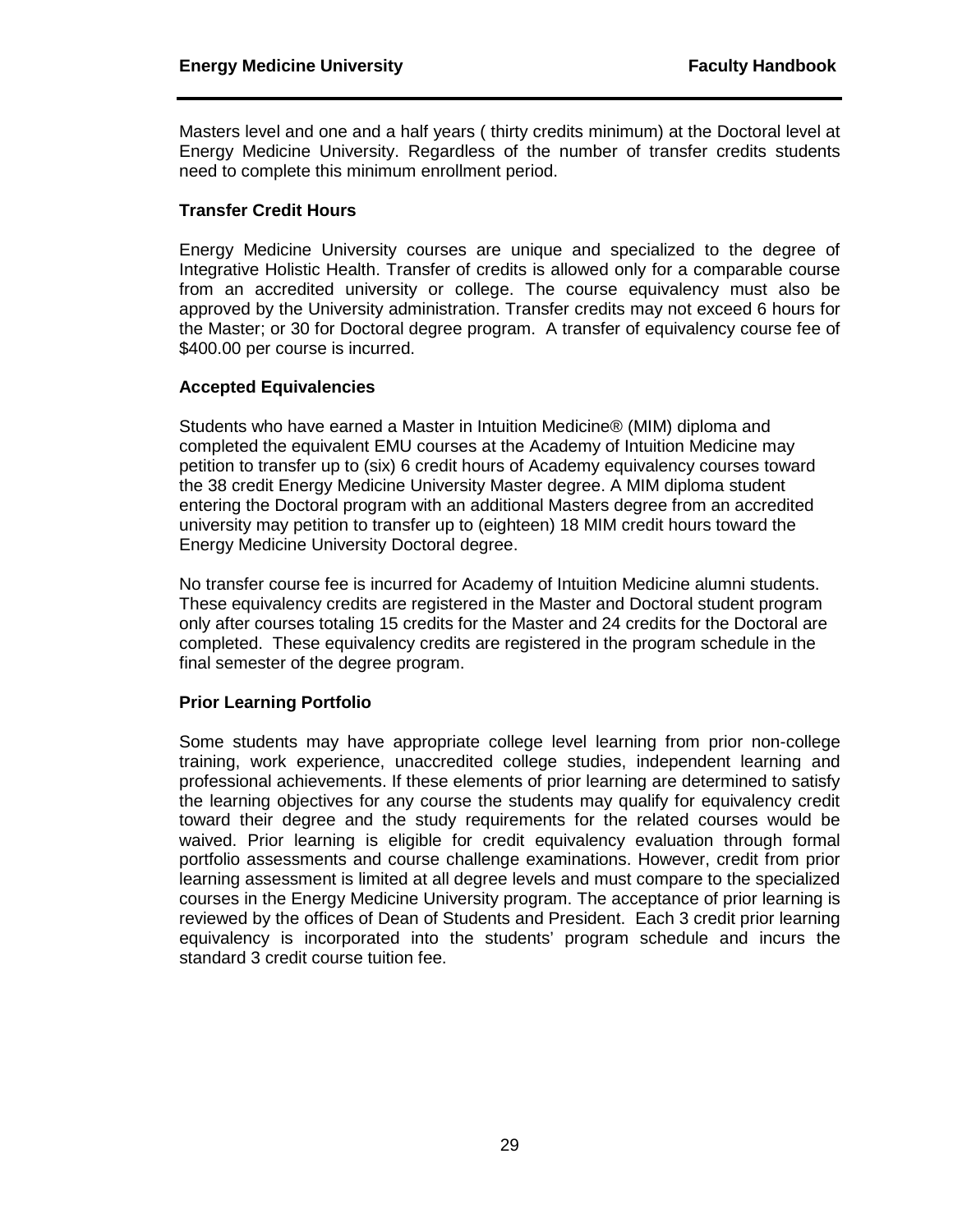#### <span id="page-35-0"></span>**Prior Learning Portfolio Credit Limit:**

Masters Degree - 6 credits maximum Doctoral Degree - 9 credits maximum

Students should carefully review the opportunities for prior learning assessment with the Dean of Students during the Program planning course.

#### <span id="page-35-1"></span>**Prior Learning Portfolio Assessment**

The types of prior learning eligible for portfolio assessments include work experience, continuing education, employment training, conferences, seminars and workshops, and preparation for licenses, registrations and certifications. Portfolio materials are needed relative to each learning objective for each course involved with portfolio assessment. Credit is more likely to be awarded when copies of official documents and signed references and affidavits are available.

The portfolio assessment is a detailed evaluation of a student's prior learning in any defined area, including the gathering together of authentic documents to validate or demonstrate advanced level learning. The task of the faculty is to guide the students in the presentation and documentation of those experiences, as a prerequisite for the recommendation of college credit. To be awarded credit, all prior learning must fulfill the major elements of the course objectives listed in the course syllabus and reflect the appropriate level of academic learning. Duplicative credit may not be awarded. Each course approved for portfolio assessment is evaluated separately and is assigned for review by the most appropriate member of the University faculty or the Dean of Students.

The Dean of Students will direct students to prepare formal presentations of their prior learning which address all course objectives. Students will be required to attach copies of the necessary documentation, affidavits and a student narrative, which compares the prior learning experiences to the course objectives.

The portfolio document must allow a detailed formal evaluation to be made of the prior learning. While the portfolio document must include authentic documentation, the more important element is the student's narrative, which summarizes and discusses the knowledge, skills and competencies acquired in the professional setting, or through non-college training. Portfolios are allowed in all academic fields and are usually designed to permit the student to demonstrate higher levels of cognition where they have used the subject matter to address real world situations in a creative manner. Permission to submit a portfolio for assessment should be requested by the student at the time the program schedule is established.

Students who successfully pass course portfolio assessments have the study requirements waived for the courses in question, the courses are deemed complete and the specified credits are awarded on the student's permanent record. If a student is unsuccessful at passing the portfolio assessment, the instructor will assign additional text and journal readings and other exploratory activities in order to prepare the student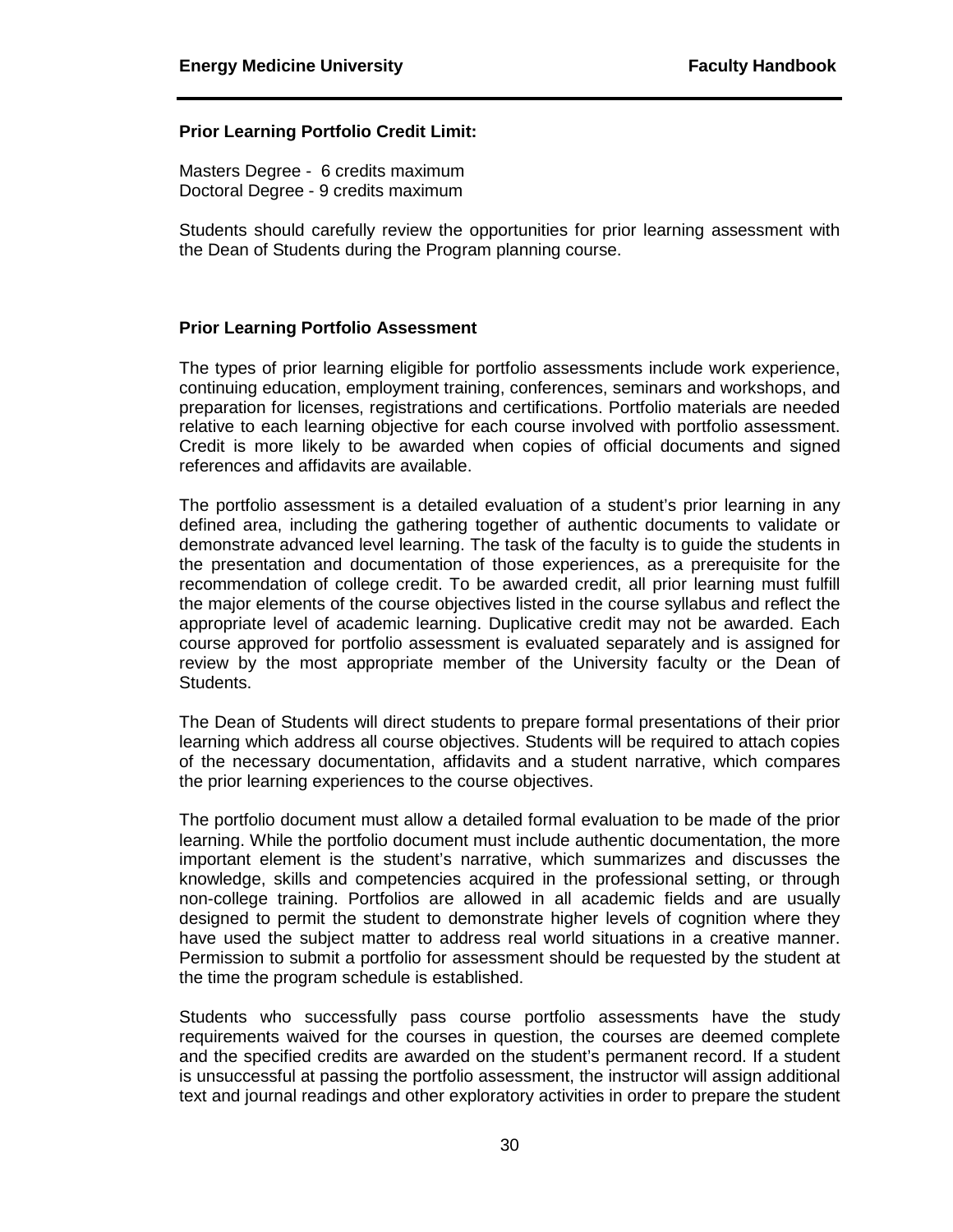for an additional course assessment. After successfully completing these additional assignments and assessments, course credit will be granted.

#### <span id="page-36-0"></span>**Course Challenge Examinations**

Prior learning may also be awarded college equivalency credit through conduct of course challenge examinations. Challenge examinations are the appropriate means for prior learning assessment when students have extensive college-level learning from non-formal training, unaccredited college studies, independent study and professional development and when sufficient documentation is unavailable relative to these learning activities to pursue a portfolio assessment. Challenge examinations are intended to allow the student to have study requirements waived in certain courses by passing an over-arching final examination conducted by the instructor. The actual course challenge may be an oral or written examination coupled with documentation in support of the prior learning, or it may be an assessment, by scholarly paper, covering the topics of the course or a project demonstrating the competencies expected in the course objectives. Each course topic and objective should be addressed and evaluated individually within the challenge examination. Students should enter the appropriate courses in the Prior Learning Assessment section of the Program Schedule, indicating whether a portfolio assessment or course challenge examination will be undertaken.

Upon completion of the challenge examination, course instructors prepare and send a written determination to the student. If the student has successfully passed the examination, course credit is awarded. If the student has not successfully passed the examination, a letter of determination prescribes corrective actions. These may include additional text and journal readings and other exploratory activities that serve to prepare the student for re-examination.

#### <span id="page-36-1"></span>**College Proficiency Examinations for Bachelor Degree**

The following information is given in order to assist a student who has not completed a bachelor degree. College level proficiency and equivalency examinations are available across North America and in many locations around the world. These examinations include general education assessments in the areas of basic mathematics, basic English composition, humanities, natural sciences, social sciences and history. They cover a wide variety of specialized subject area assessments, such as composition and literature, foreign languages, history and social sciences, physical science and mathematics and business. They also provide job readiness assessments and experienced worker certifications in many occupational fields including business and office skills, drafting and design, electricity and electronics, agriculture, trade and industry, health occupations, vocational home economics and computer sciences.

Credits for equivalency examinations are applied to a student pursuing a Bachelor degree outside of the University program and on occasion to satisfy the prerequisites for entry at the Masters level, based upon the credit value recommendations of the American Council on Education (ACE) or the testing authority governing such examinations. Students may acquire credit through equivalency examinations taken before University enrollment.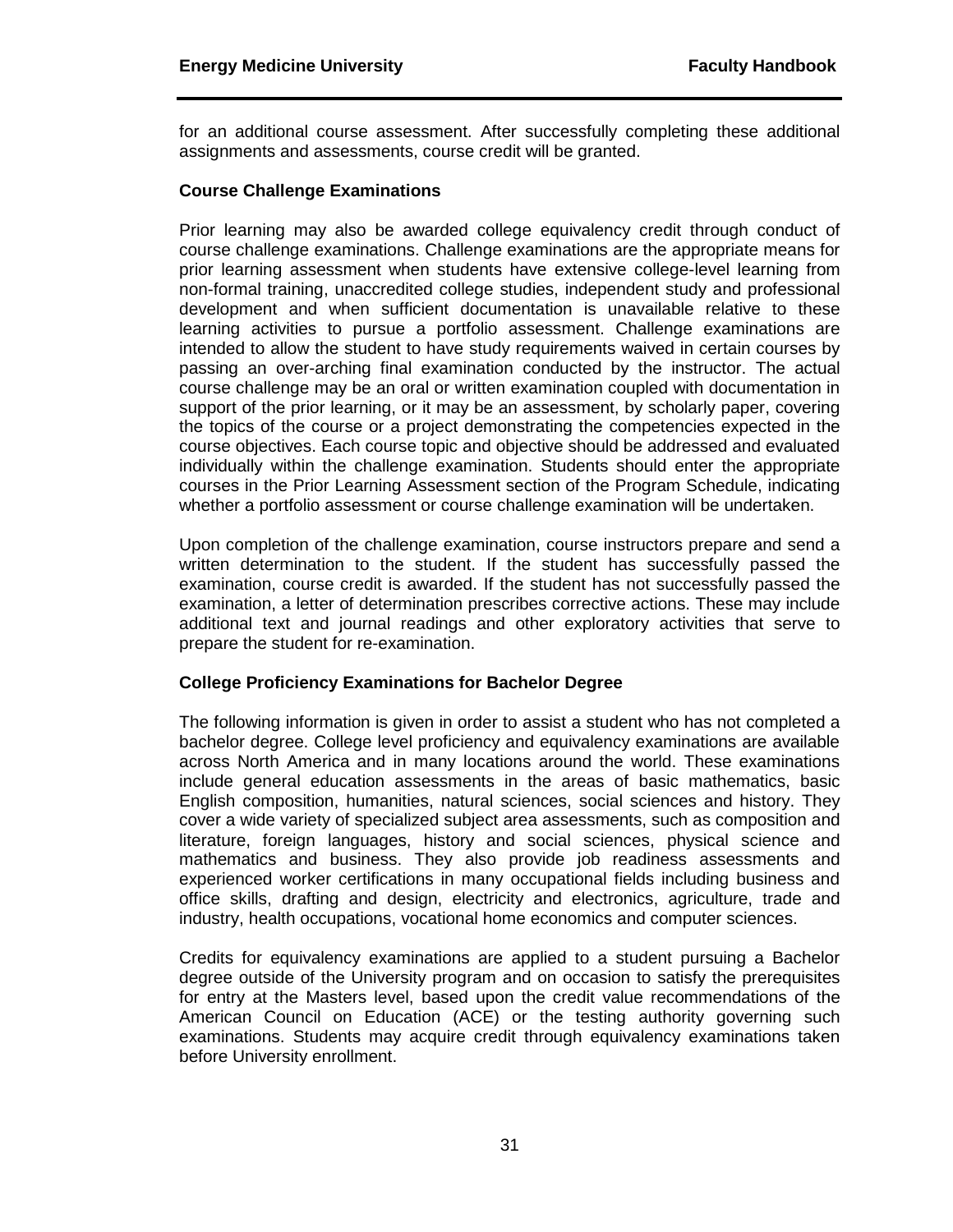The college equivalency testing services frequently used by undergraduates include:

College Level Examination Program (CLEP) College Entrance Examination Board CN 6600, Princeton, New Jersey, 08541-6600 Tel: (609) 771-8765 / Email: CLEP@ets.org

American College Testing Proficiency Examination Program (ACT PEP) American College Testing Program P. O. Box 4014, Iowa City, Iowa, 52243 Graduate Record Examination (GRE)

Educational Testing Service P.O. Box 955, Princeton, New Jersey, 08541 Tel: (212) 966-5853

Regents College Examinations Regents College Proficiency Examinations 7 Columbia Circle, Albany, New York, 12203

Defense Activity for Non-Traditional Education Support (DANTES) DANTES Program Mail Stop 3/X Educational Testing Service Princeton, New Jersey, 08541 USA

National Occupational Competency Testing Institute (NOCTI) NOCTI 500 N. Bronson Avenue, Big Rapids, MI 49307-2737 Tel: (800) 334-6283 Tel: (616) 796-4695 Internet: www.nocti.org

Institute for Certification of Computing Professionals (ICCP) ICCP 2200 East Devon Avenue, Suite 247 Des Plaines, IL 60018 USA Tel: (800) U-GET-CCP Fax: (847) 299-4280 Email at 74040.3722@compuserve.com

Energy Medicine University does not have information related to these organizations or provide counseling for a bachelor degree. Students seeking information should be advised to contact these organizations directly for introductory packets.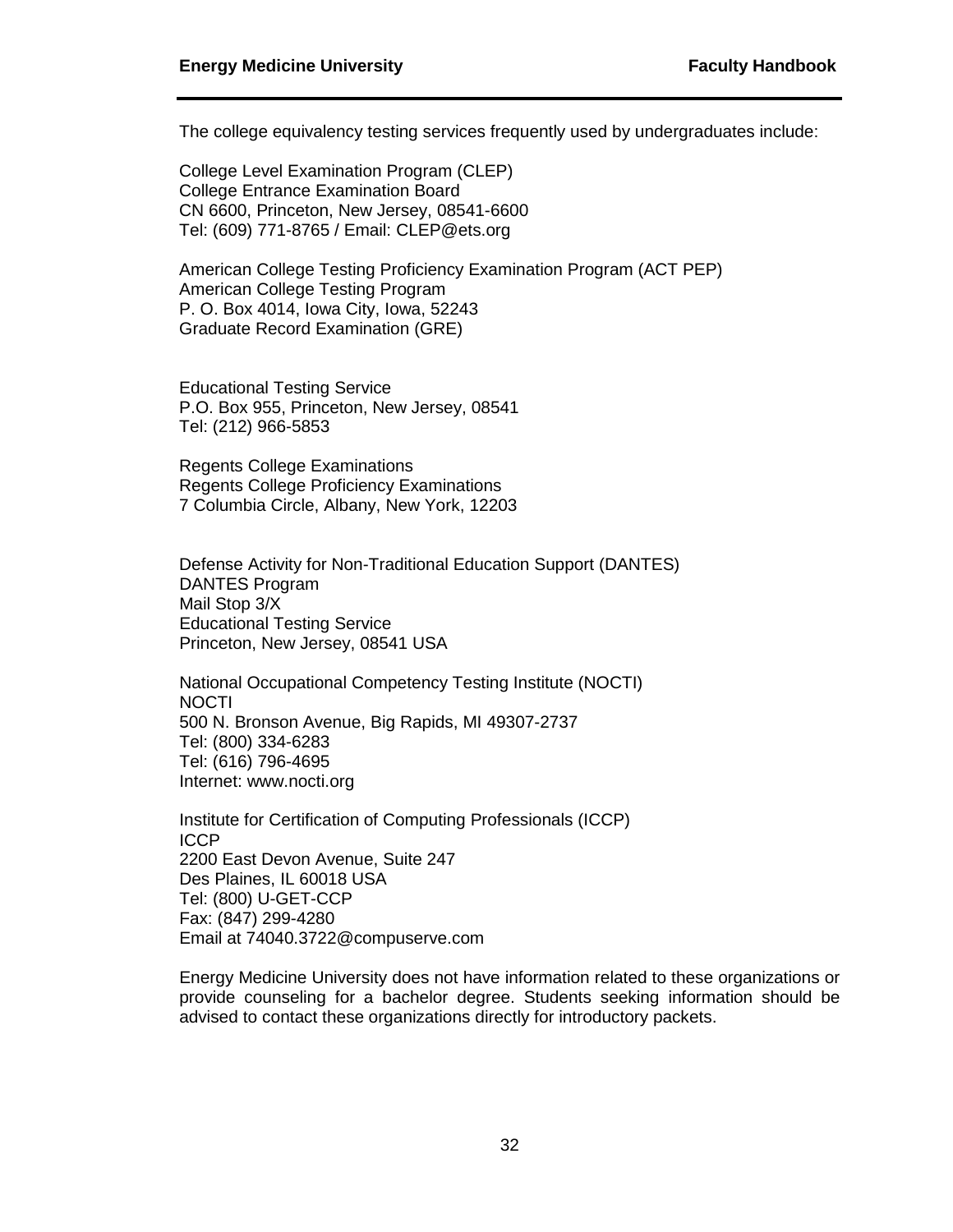#### <span id="page-38-0"></span>**Required Research Preparation Courses**

Graduate students will explore with the Dean of Students during the Program Planning course the courses needed for the type of degree research project planned. Research preparation might emphasize data collection, case study techniques, system and database modeling, data analysis, biological illustration, scientific literature, scientific writing, scientific and statistical methods, or introductory and advanced statistics. Such courses may be selected from outside the program area during the Thesis and Dissertation phase of the program under the direction of the Dean of Academics. Students who have adequate prior college preparation to undertake their proposed research project may have certain of the research preparation courses waived only under advisement of the Dean of Academics. Students should enter the necessary courses in the Research Preparation section of the Program Schedule.

#### <span id="page-38-1"></span>**Selecting the Advanced Study Electives**

Students will need to work with the Dean of Students to determine the remaining elective courses needed to satisfy the minimum credit requirements for their degrees. Electives may be drawn from all appropriate course offerings.

#### <span id="page-38-2"></span>**Energy Medicine Internship**

The majority of Programs at the University are conducted by 100% distance learning and do not require field or practical studies. However the retention of field studies within the curriculum was deemed essential to retain program completeness and integrity thus the Energy Medicine Internship is a vital component of the program.

#### <span id="page-38-3"></span>**Internship Placement**

It is the responsibility of the student to locate a professional organization for internship. The organization and placement of student must be approved by the faculty professor assigned to monitor the internship. Student must be under the guidance of an approved sponsor or mentor at the field internship site. A written provision of your internship signed by your on-site supervisor or mentor must be provided to your instructor before approval to commence the internship is granted.

#### <span id="page-38-4"></span>**Internship Insurance**

Enrollment in the Internship course is dependent upon the student obtaining prior comprehensive insurance coverage, which protects the student, the University, and any outside institution from liability claims.

#### <span id="page-38-5"></span>**Insurance Procedure**

The student will, in consultation with the Office of the Registrar, submit an application to an appropriate insurance company in his or her region, requesting comprehensive insurance coverage for proposed field or practical activities. This coverage must protect the student, the University, and any host institution in which field studies are to be conducted. Insurance is at the student's expense.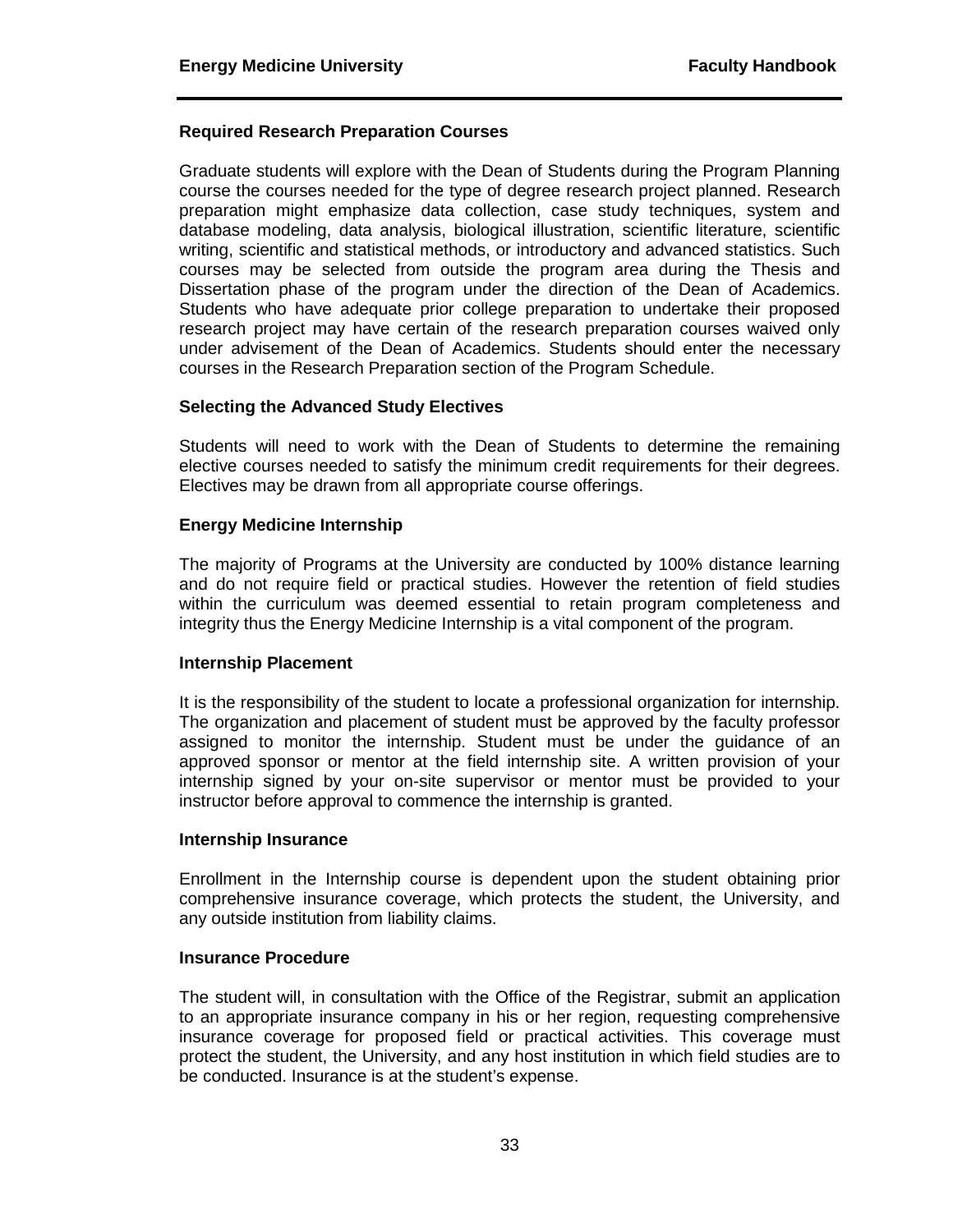Documentation must be approved and signed by the Office of the Registrar and then added to the student file.

#### <span id="page-39-0"></span>**UPON COMPLETION OF COURSEWORK: THESIS and DISSERTATION**

Chair and Committee Members are given a documentation Timetable from the Office of the Registrar which is found on the Faculty Page. The documentation timetable must be followed in sequence to assure compliance with integrity of the process. This becomes archived documentation of the graduate student's research project planning.

#### <span id="page-39-1"></span>**Admissions to Candidacy Examination: Masters and Doctoral**

The Doctoral Degree level requires all graduate students in the Doctoral degree programs, to submit to an 'Admissions to Candidacy examination' (A-Exam) at the completion of their coursework.

The Graduate Committee, Chair and Members, oversees the Admissions to Candidacy Examination under the leadership of the Committee Chair. The Admissions to Candidacy Examination is the evaluative vehicle through which the University determines the fitness of candidates to undertake major graduate research. The examination is administered in two parts including written and oral components. The written examination, administered in the form of open book essays, requires the student to creatively address the Graduate Committee's probing questions related to the core subject matter. By exploring real world situations, defining the problem, explaining the options, reflecting as a practitioner, proposing innovative solutions and problem solving, the student will demonstrate mastery of the subject matter. The oral component of the examination provides an opportunity for the Graduate Committee to meet with the student by telephone conference, video conference, or in person to creatively explore in careful detail the student's professional maturity and understanding of the subject matter. Successful completion of the Admissions to Candidacy Examination recognizes the student's academic competencies and readiness to undertake the thesis or dissertation process.

#### <span id="page-39-2"></span>**Procedures for the Written Component of the A-Exam**

#### <span id="page-39-3"></span>**The Written Questions**

The written examination is administered in the form of open book essays, requiring the student to address the Graduate Committee questions related to the core subject matter. Three essay type questions are presented to the students by email.

The questions are selected and prepared by the Committee Chair with written input by each of the Committee members. The essay questions should be rigorous and meaningful, requiring mature responses, and be drawn from within the Energy Medicine field of study and Integrative Holistic Health specialty of the student. The three essay questions should require the student to respond to the subject matter in a creative manner, addressing real world problems and situations, through professional reflection, decision making, and problem solving, and drawing upon the theories,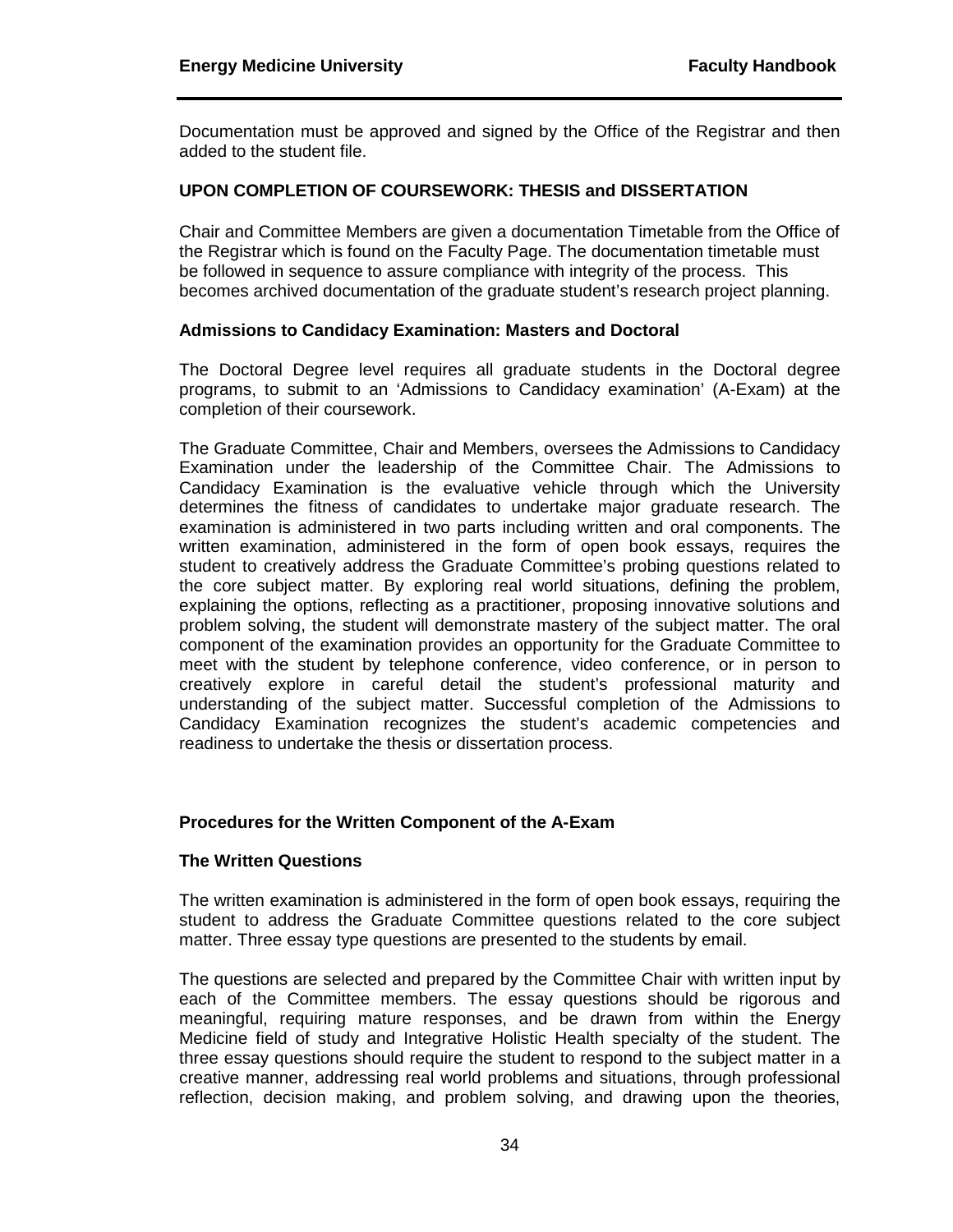principles and practices which set the foundation for their program of study. Students are instructed in writing by the Committee Chair to submit their answers in complete and concise written form to each member of the Graduate Committee, by email, within two weeks of their presentation. Students are also advised to support their answers with recent and effective citations and references to the academic literature. No more than two weeks is allowed for the preparation of the student's written answers.

#### <span id="page-40-0"></span>**Graduate Committee Assessment of A-Exam**

Members of the Graduate Committee should prepare written commentary on the student's written submissions, and send these to the Chair by email within one week of receipt. The Committee Chair, drawing consensus from the commentary of the Graduate Committee, determines the final grade of Pass or Fail. The Committee Chair should inform all parties of the decision in writing by email within one week of receipt of the Graduate Committee recommendations. The Chair of the Graduate Committee would need to assign the student additional coursework should a graduate student fail to achieve a Pass to merit movement to the Oral Comprehensive Examination. Following completion of the additional assignments, the student may petition the Chair to undertake the oral portion of a new comprehensive examination.

#### <span id="page-40-1"></span>**Procedures for the Oral Component of the A-Exam**

Should the graduate student receive a Pass for the oral comprehensive examination the Chair will negotiate with the student a time frame for the voice or visual conference call. It is the graduate student's responsibility to arrange a suitable time when all members of the Graduate Committee would be available for the oral comprehensive examination and to schedule the conference call with a teleconference company. If circumstances do not allow a conference call to be made then other methods such as rapid-fire email can be used. In such cases a printed transcript of the event should be submitted in place of the required audio recording. The students are also required to send a reminder email to all committee members approximately three days prior to the voice or visual conference. At the time of the oral comprehensive examination the Chair will moderate the oral examination conference. Under the leadership of the Chair, each member of the Graduate Committee may ask one overarching question and pursue follow-up inquiries to gain maximum understanding of the student's responses. The oral comprehensive examination should not exceed one hour in duration, should be audio recorded by the teleconference company and be conducted at the student's expense. The audio recording must be postal mailed or electronically delivered to the administration of Energy Medicine University in California. At the completion of the oral examination, the student will depart the conference to allow the committee members a brief time for follow-up discussion before closing. Immediately following the oral examination, each member of the Graduate Committee will prepare and submit written commentary on the student's performance, and send these to the Chair by email within one week, including also a recommended Pass or Fail. The Chair will determine the final grade, drawing consensus from the commentary of the Graduate Committee. The Committee Chair should inform all parties of the decision in writing by email within one week of receipt of the Graduate Committee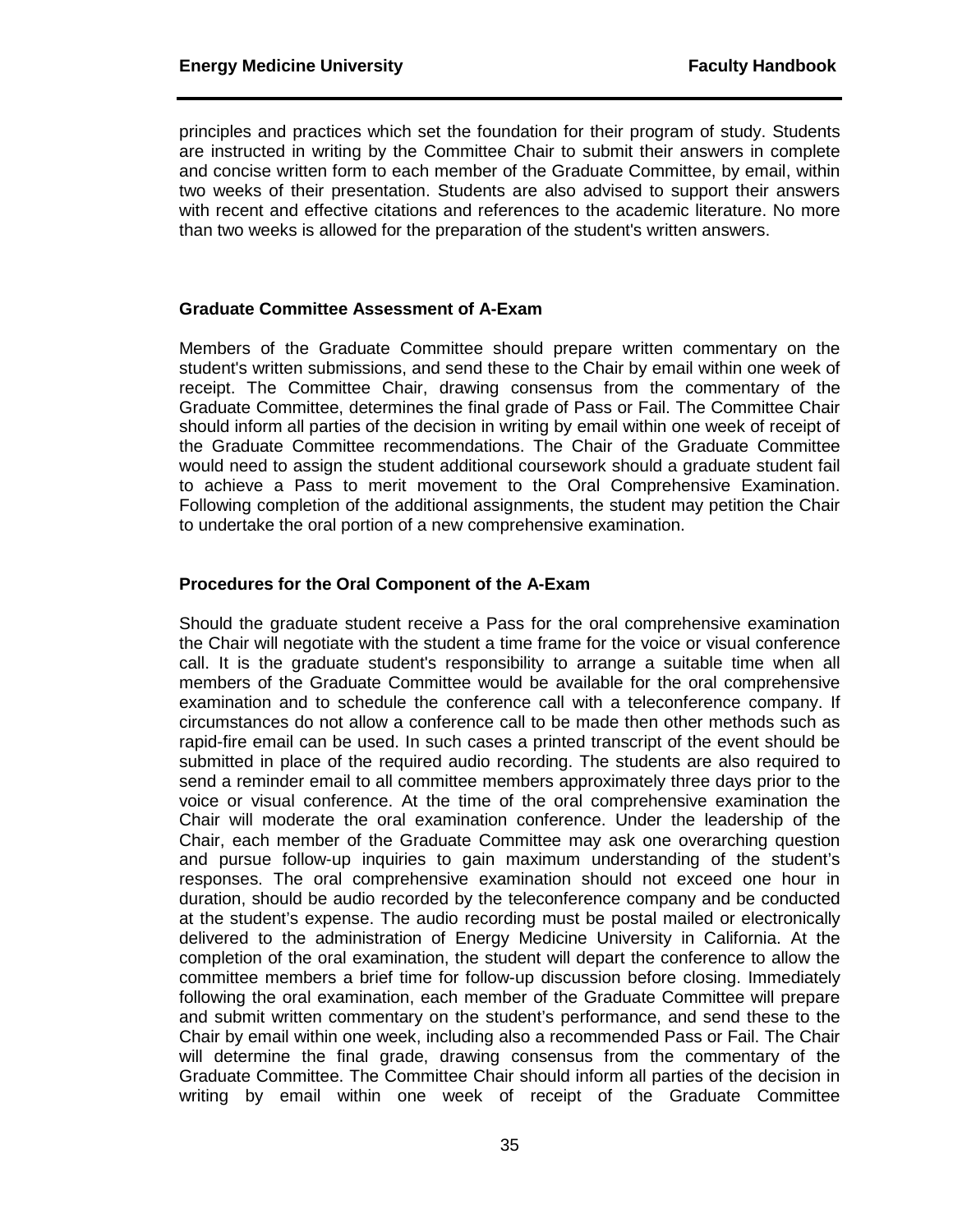recommendations. The Academic Dean will provide mediation services, so a final decision can be reached in the case of opposing opinions on the committee.

#### <span id="page-41-0"></span>**Administration Procedures**

Upon successful completion of the Admissions to Candidacy Examination the Graduate Committee Chair is required to submit the Admissions to Candidacy Grade Report form to the Registrar. And at this stage administration direct the student to the appropriate curriculum for the Research Proposal Course and Guidelines for final Manuscript.

#### <span id="page-41-1"></span>**Denial of Candidacy**

Should the student fail to successfully pass the Admissions to Candidacy Examination, the Chair of the Graduate Committee will assign additional coursework as a corrective measure. Upon successful completion of the assigned coursework, the student will be advanced to "candidacy" and allowed to enroll for the Thesis Research or Dissertation Research course, whichever is appropriate. If the student is unsuccessful at the second attempt candidacy will be denied candidacy and a transcript reflecting the courses completed will be issued.

#### <span id="page-41-2"></span>**Final Thesis and Dissertation Project Courses**

#### <span id="page-41-4"></span><span id="page-41-3"></span>**Thesis Research and Writing Dissertation Research and Writing**

At each degree level students are required to complete selected final project coursework, which provides a solid focus for effective planning and conduct of the final research. For Master students, the Thesis Proposal course is preparation for the final Thesis Research Paper or Project. Students should enter the appropriate final project Title in the Final Project Coursework section of the Program Planning Schedule. The Chair submits this Title to the Registrar for recording in the student file. The proposal is prepared as the primary assignment for the final course, Thesis Research and Writing for the Masters degree. Upon formal approval of the proposal, students are "released" to begin their work on the approved project or paper

And at the Doctoral level, Dissertation Research and Writing course is scheduled to immediately follow completion of the Admissions to Candidacy Examination. Students should enter the appropriate final project Title in the Dissertation Research and Writing course section of the Program Planning Schedule. The Chair submits this Title to the Registrar for recording in the student file. Following successful completion of the Admission to Candidacy Examination, the Committee Chair will guide the student in the submission of a formal research or project proposal. The proposal is prepared as the primary assignment for the final course, Dissertation Research and Writing Doctoral degree. Upon formal approval of the proposal, students are "released" to begin their work on the approved project.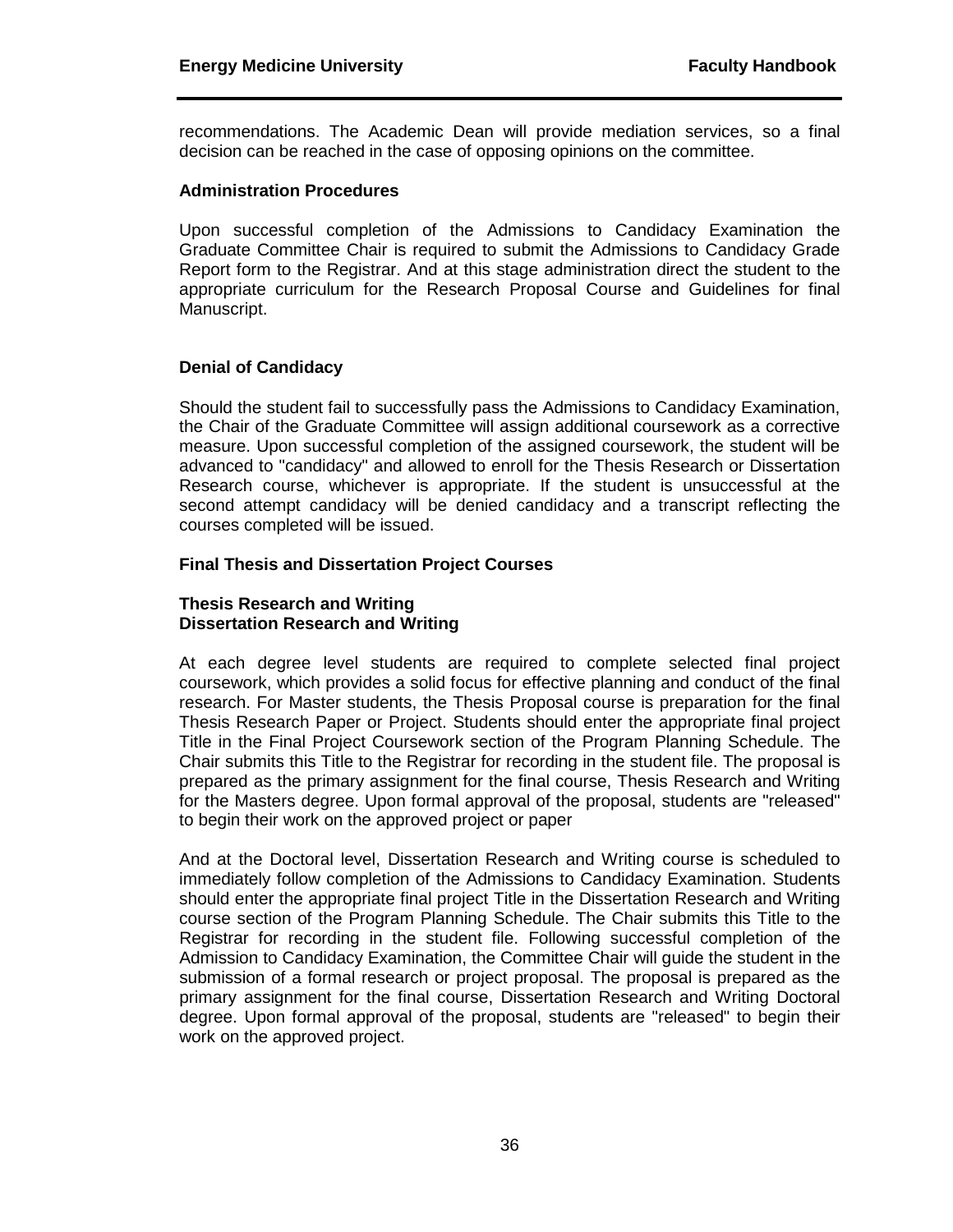#### <span id="page-42-0"></span>**Overseeing the Final Project**

The Chair remains available to direct the student's project, even if the student receives a leave of absence for a time to conduct the project. The Chair should be consulted immediately if the student has any concerns with regard to conforming the project to the approved proposal, or with regard to reconciling the manuscript to an approved [style manual.](http://university.edu.nf/manuscriptprep.PDF)

#### <span id="page-42-1"></span>**THESES AND DISSERTATIONS**

#### <span id="page-42-2"></span>**Minimum Standards for Theses and Dissertations**

After all of the courses have been completed, the cornerstone of graduate degree work is the final project. It may take any of several forms, quantitative or qualitative research, participatory action research, or a major project demonstrating excellence, depending upon the specialty field of study and the expectations of faculty. But whatever form the final project takes it must represent the student's original work. At the Masters level, it is the demonstration of the mastery of a body of knowledge in a given field. The manuscript should be in the form of 50 or more double-spaced, typewritten pages. At the Doctoral level, it is an original contribution to the field. The final project may take the form of a dissertation of 100 or more double-spaced, typewritten pages.

Students are not to begin formal work on the final project until approval of the project proposal has been received in writing from the Committee Chair. It is best if students begin to think about their final projects as early as possible. The Graduate Committee Chair will begin exploring possibilities with the students from the start, so that their program plans might effectively serve as preparation for their final projects. Certain coursework will often be applicable toward the work, which must be done to best prepare for the final project such as completing bibliographic readings and gaining clarity on research methodologies. Students are advised to carefully review with faculty their expectations for the preparation of the thesis and dissertation manuscript. Students are also advised to obtain an approved style manual before the onset of the research proposal process.

Dissertations and theses allow students a controlled opportunity to demonstrate excellence in the discipline covered by the degree. The final project allows each student an opportunity to make an original contribution to the field and provides a uniform process through which to determine that the student has met minimum standards of competence.

The University need not be unreasonably rigid in its oversight of the process nor make undue assumptions, but Committee Members must be able to clearly determine that each student has met all of the minimum standards through a demonstration of scholarly excellence or an original contribution to the academic field.

#### <span id="page-42-3"></span>**Research Parameters**

Each student is expected to learn the critical features of sound quantitative or qualitative research including subject selection, research design and statistical analysis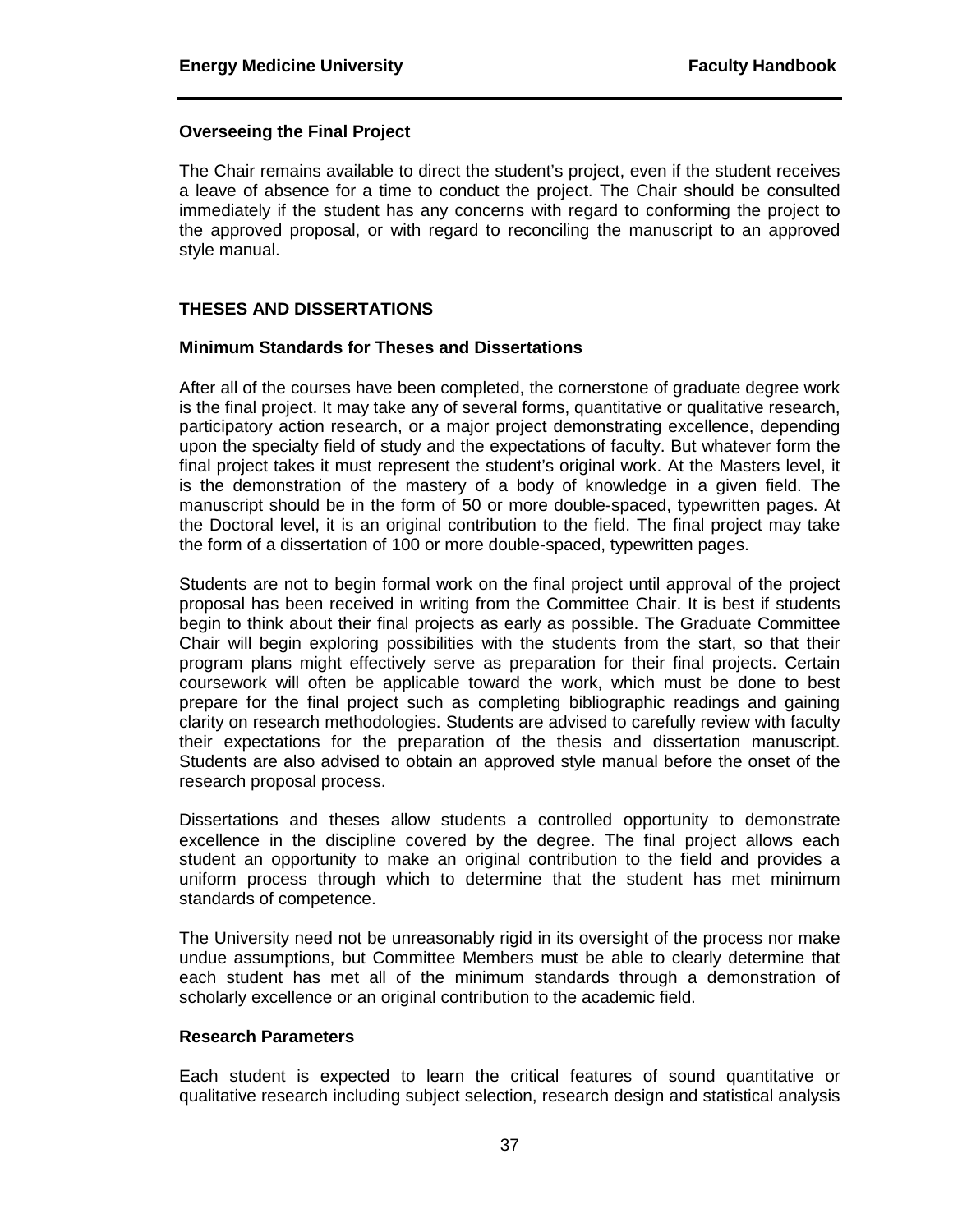in order to develop a sound thesis/dissertation or project proposal. Each student will be expected to define an applied problem or theoretical issue which they wish to investigate, articulate a rationale for the study of the problem or issue and propose and implement a quantitative or qualitative method of evaluation of the issue or problem. Students will demonstrate the ability to complete a thorough scholarly literature review on the topic they wish to present. Students are encouraged to select research methodologies, which will assure valid and reliable evaluations of the effects of variables on individuals or groups being studied. The intent is to ensure that students have the competency to examine applied or theoretical issues in their fields of study and implement programs of intervention that are cogent, scholarly and make an original contribution to the body of information available in their fields.

#### <span id="page-43-0"></span>**Policy on Empirical Studies**

All Energy Medicine University graduate students proposing to conduct empirical studies for their thesis or dissertation must have accomplished a satisfactory level of course work in statistics, data collection and research methodology. Identification of these prerequisites should be done with the Committee Chair. Where appropriate, the student must obtain prior comprehensive insurance coverage for research work, which protects the student, the University, and any outside institution from liability claims. Full documentation must be submitted to Administration prior to research commencement. Acquiring the insurance coverage is the responsibility of the graduate student.

Dissertations and theses, which do not meet the minimum standards for empirical research, will be denied approval until minimum standards have been properly addressed.

#### <span id="page-43-1"></span>**Regarding Human Subjects and Use of Live Animals**

Committee Chair will address with their students, as needed, all issues related to research protocols concerning human subjects and use and care of live animals, and the securing of necessary equipment and facilities. Students will be required to present evidence of permits and outside agreements, which should be attached to the proposals, indicating that all legal and administrative arrangements have been finalized prior to commencement of the project. Acquiring any necessary permits, agreements and IRB approval is the responsibility of the graduate student.

#### <span id="page-43-2"></span>**Manuscript Outline**

As an essential element of the proposal package, each student is asked to prepare an outline of the thesis or dissertation argument in the form of an extended outline which mirrors what will actually be presented in the document, chapter by chapter, section by section, issue by issue. This will serve to strengthen the student's scholarly presentation, allowing the Committee Chair to more easily determine weaknesses in the academic argument and permit substantive discussion to be carried out before any actual writing begins.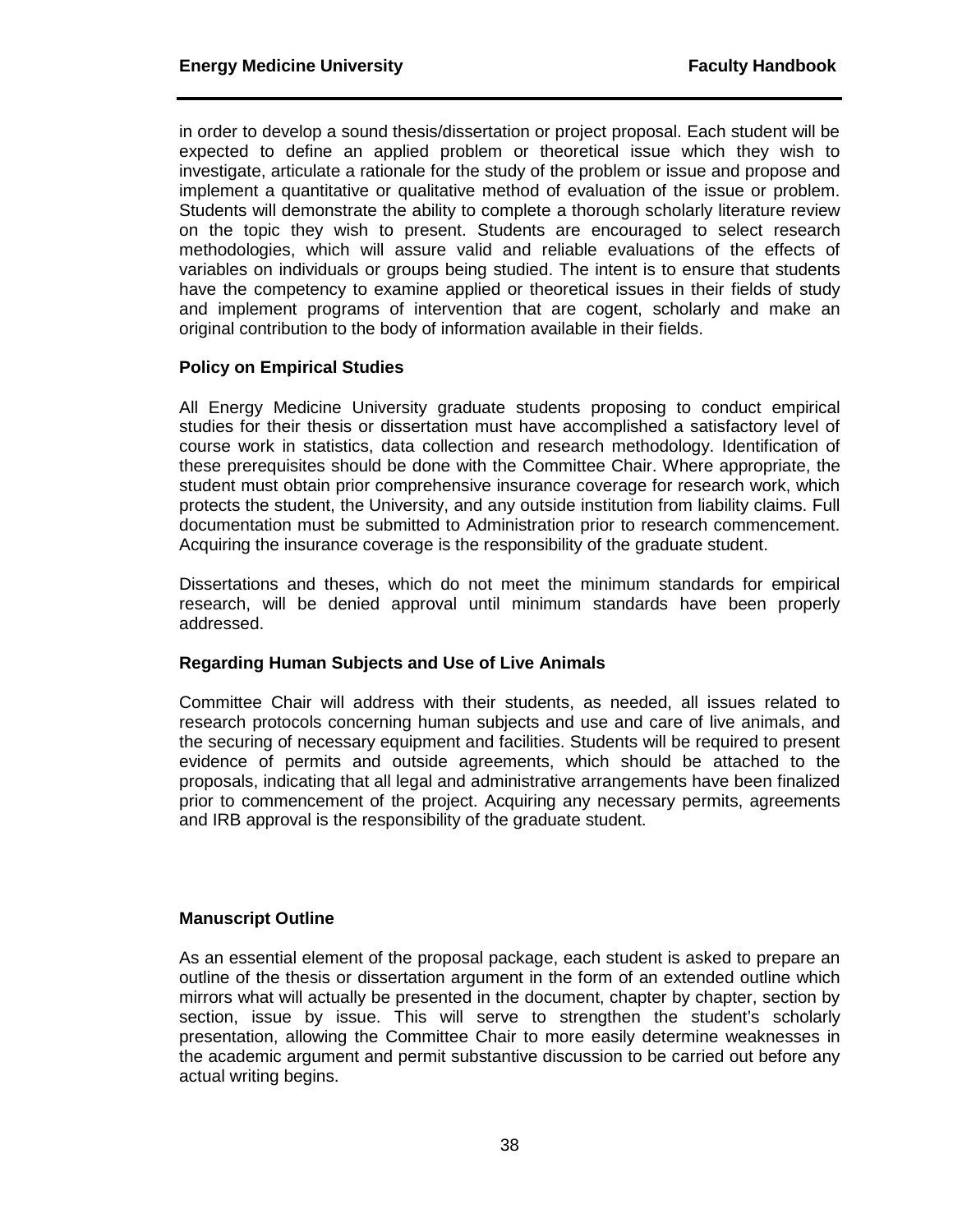Most students benefit greatly from having their manuscript outline critiqued early in the research stage of their program. To learn more about effective academic argument and referencing, students are advised to inspect a number of theses, dissertations and journal articles within their academic field. They should model their work after what is found to be effective within the work of others. If students are vague about any point of protocol, they should state their questions in writing and ask their Committee Chair for references.

#### <span id="page-44-0"></span>**Conducting the Research Project**

Once the Committee Members have approved the project proposal, students may initiate the research project. It is vital to the effective conduct of the final project for students to follow the procedures approved through the research proposal. It is strongly recommended that students acquire and take guidance from appropriate research guidebooks, which can inform their work. This includes the methodologies related to development of data gathering instruments, useful scales for use on questionnaires, classification of qualitative data, regression analysis and other statistical tests, analysis of data and effective presentation of findings in charts, graphs and tables. Many other aspects of your program can be helped by a careful review of available literature on research techniques.

#### <span id="page-44-1"></span>**Preparing the Manuscript**

The preparation of the manuscript should be guided by the manuscript outline from the approved research proposal and conform to an approved style manual selected in collaboration with the faculty Chair. Most style manuals have complete guidelines for the preparation of the manuscript, chapter by chapter and include guidelines concerning format, margins, pagination, and fonts, paper quality and countless other issues. Students are cautioned to make extensive notations concerning the literature, which has informed every aspect of the manuscript, and make every effort to present correct and complete citations and references to the scholarly literature.

#### <span id="page-44-2"></span>**Review of First Draft**

During the process of the actual review of the first draft of the thesis or dissertation, some Committee Members wish to have the document prepared and submitted in sections. Others choose to wait and review the entire document as a first draft. In any case, it should be clear to the student what the Committee Members expect before any writing begins.

#### <span id="page-44-3"></span>**Preliminary Pages of Manuscript**

The student's preliminary pages are the title page, copyright notice, table of contents, acknowledgements, list of figures, list of tables, abstract, preface and other special sections. The page numbering and order of these pages and information pertinent to the style and structure of the manuscript are outlined in the approved style manuals.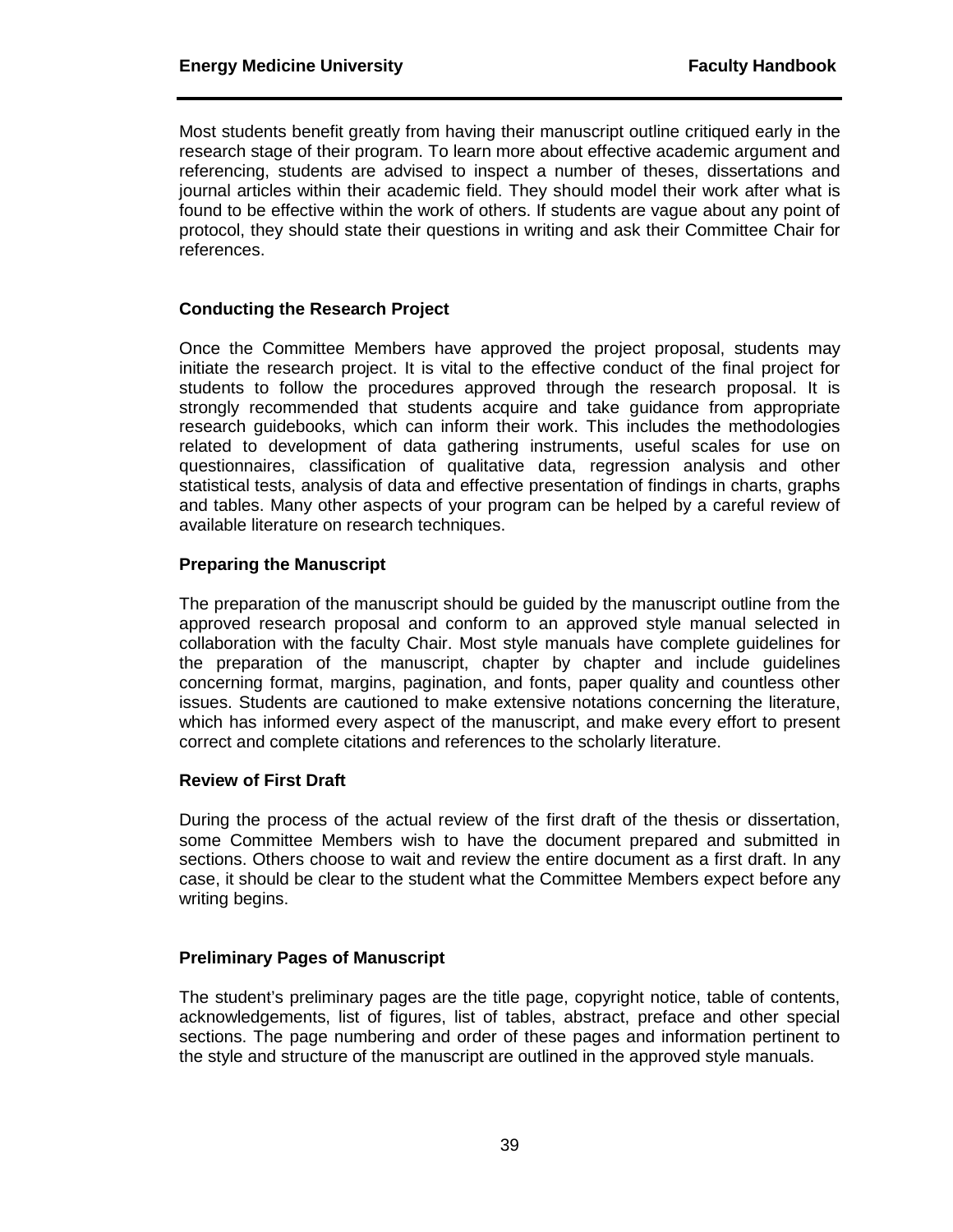#### <span id="page-45-0"></span>**Abstract of Thesis or Dissertation**

The abstract is a very clear and concise summary of the thesis or dissertation and is to be submitted at the same time as the finished work. It should be no longer than 300 words.

#### <span id="page-45-1"></span>**RESEARCH PROPOSAL PHASE**

Once graduate students in the Energy Medicine program are admitted to Candidacy, they may immediately enroll for their final course and undertake the research proposal phase of the degree program.

#### <span id="page-45-2"></span>**Procedures for the Preparation of the Research Proposal**

Students will be guided in the submission of a formal research or project proposal by their Committee Chair. The minimum proposal shall include the tentative title of the project, a compelling statement justifying the importance of the project, an explanation of the primary research questions and an extensive discussion of the methodology and research instruments. The actual format and content of the proposals are assigned by the Committee Members in writing, and are usually dictated by the traditions, standards and expectations of the degree field. Committee Chair will address research protocols and ethical issues with their students as required. Students also must attach the required information relative to the University's policies on research with human subjects and live animals. Acquiring any necessary permits, agreements and IRB approval is the responsibility of the graduate student. At this stage the student should also identify the style manual to be used to guide the preparation of the manuscript.

#### <span id="page-45-3"></span>**Procedures for the Presentation of the Proposal**

Every student is required to present a proposal submission prior to commencing the research project. A required element of the proposal package is the student's preparation of an annotated bibliography. The bibliography need include only those citations that represent the foundational works underlying the theoretical argument being presented in the manuscript. The annotations are usually a one paragraph statement covering the content of the literature, its importance to the field, and its contribution to the research study or major project. As an essential element of the proposal package, each student is asked to prepare an outline of the thesis argument in the form of an extended outline which mirrors what will actually be presented in the document, i.e. chapters, sections and issues. This will serve to strengthen the student's scholarly presentation, allowing the Committee Members to determine more easily weaknesses in the academic argument, and permit substantive discussion to be carried out before any actual writing begins. Most students benefit greatly from having their manuscript outline critiqued early in the research stage of their program. To learn more about effective academic argument and referencing, students are advised to inspect a number of theses, dissertations, and journal articles within their academic field. Students should model their work after what is found to be effective within the work of others. If students are vague about any point of protocol, they should state their questions in writing, and ask their Committee Chair for references. The proposal is prepared as the primary assignment for the final course Masters Thesis or Doctoral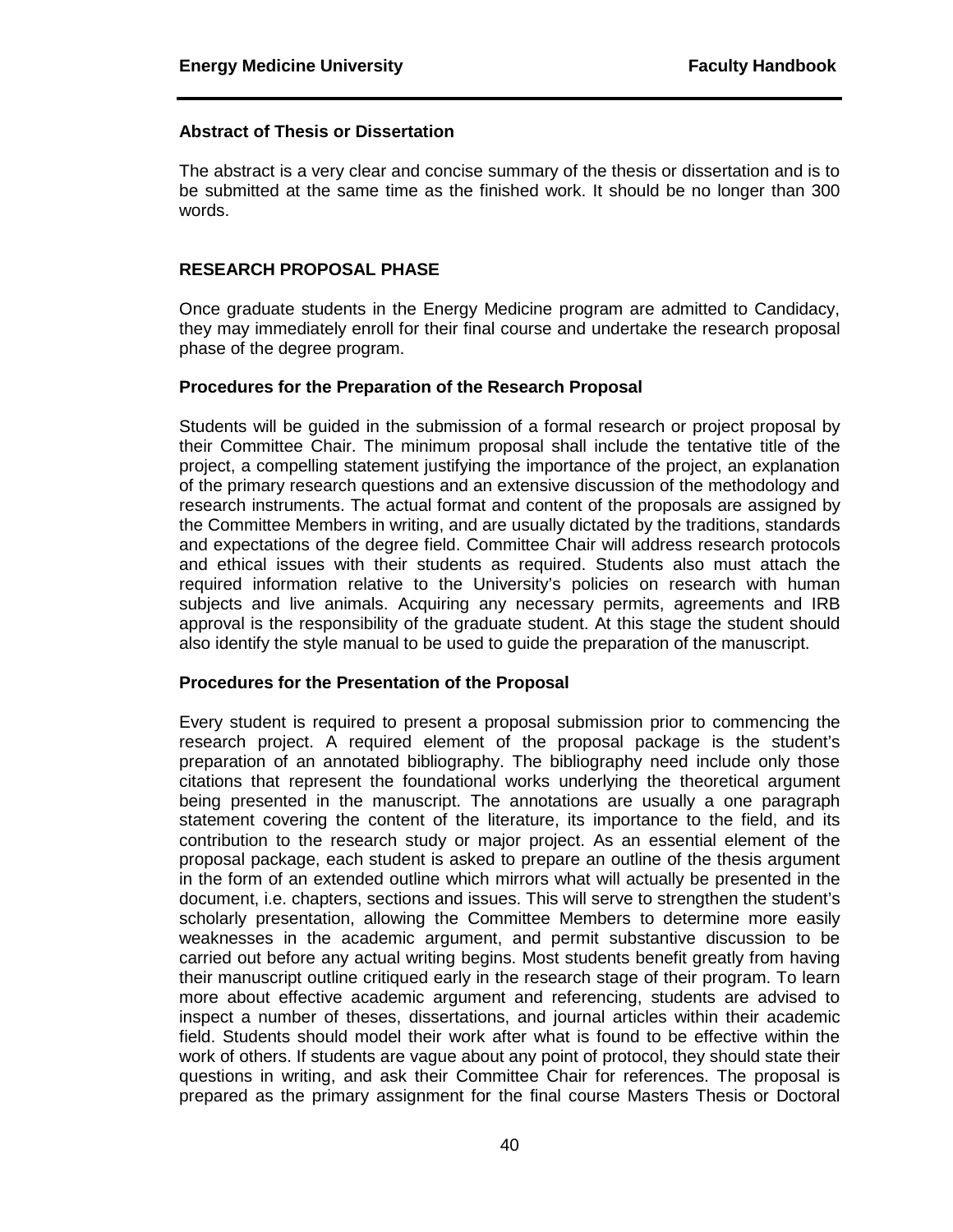Research. Once the f Committee Chair has given final approval for the research proposal, the student is then authorized to submit the research protocol to an Institutional Review Board (IRB). With IRB approval the student is then authorized to conduct the project according to the approved research proposal and to prepare the first draft of the manuscript.

#### <span id="page-46-0"></span>**Procedures for Conducting the Research Project**

Once the faculty chair has approved the project proposal, the student may initiate the research project. It is vital to the effective conduct of the final project for the student to follow the procedures approved through the research proposal. It is strongly recommended that the student acquires and takes guidance from appropriate research guidebooks that can inform their work. This includes the methodologies related to development of data gathering instruments, useful scales for use on questionnaires, classification of qualitative data, regression analysis and other statistical tests, analysis of data and effective presentation of findings in charts, graphs and tables. Many other aspects of the program can be helped by a careful review of available literature on research techniques. Throughout the project, the student must maintain contact with committee members and the Administration of the University.

#### <span id="page-46-1"></span>**Procedures for the Final Stages of the Project**

The Graduate Committee Members do preliminary reviews and commentary and recommendations are provided. The graduate student must effectively address the concerns of the Committee Members and submit a corrected draft of the manuscript.

#### <span id="page-46-2"></span>**ORAL REVIEW OF THESIS and DEFENSE OF DISSERTATION**

Upon completion of the manuscript the student will undertake the Oral review of Thesis or Dissertation. Although members of Administration do not take part in the formal Oral Review, they should be aware of the student's progress through the process. This is a very stressful time for the students and faculty and administration should be available to give students support and encouragement.

#### <span id="page-46-3"></span>**Procedure for Oral Review of Dissertation Qualifying Exam:**

#### <span id="page-46-6"></span><span id="page-46-5"></span><span id="page-46-4"></span>**California Code of Regulations Title 5. Education Division 7.5. Private Postsecondary Education**

The formal evaluation procedures shall provide the committee as a whole with the opportunity to jointly examine the candidate.

If the candidate is not physically present and the evaluation must take place by telephone or other means of electronic communication, one of the following shall apply: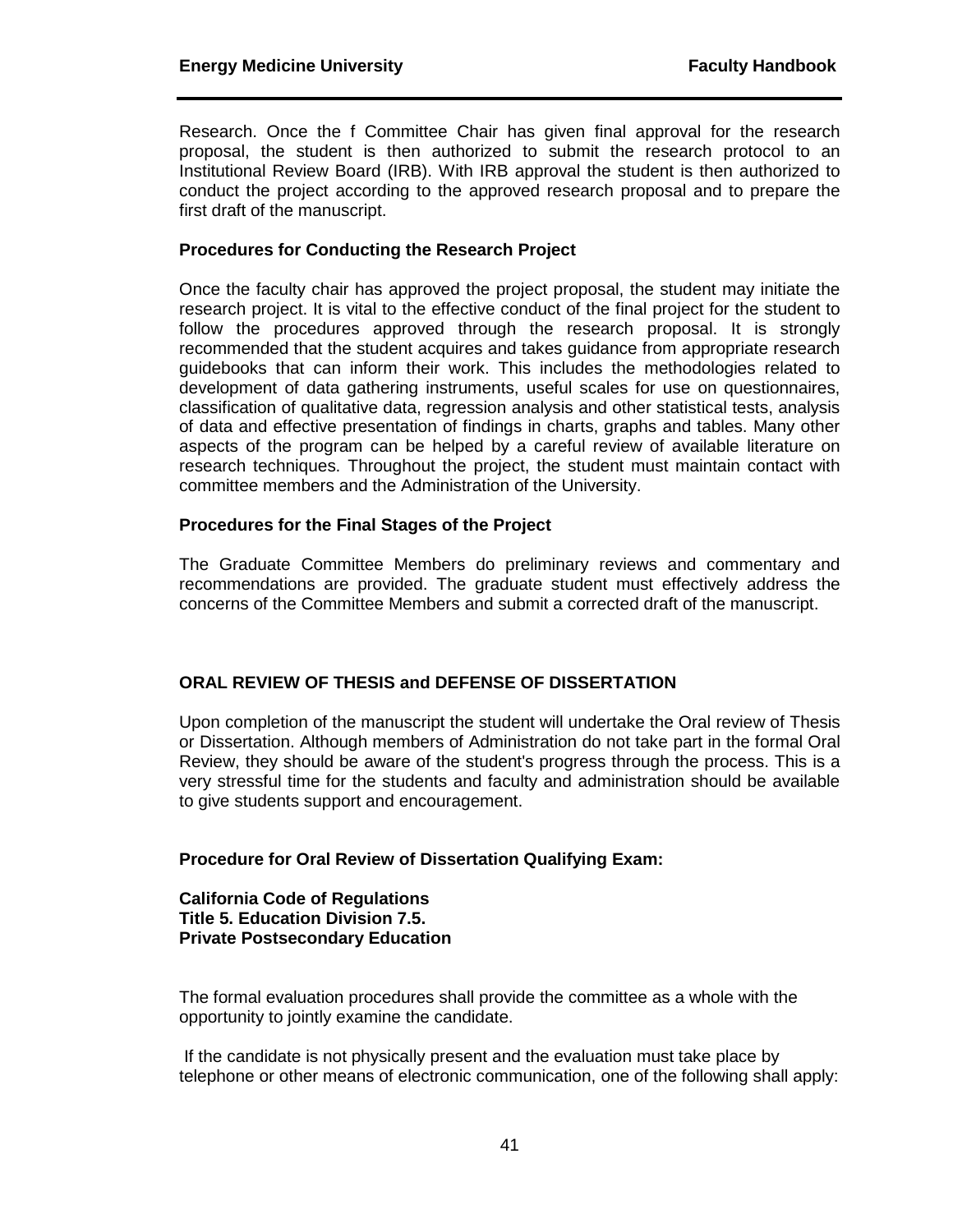- (A) One faculty member on the student's doctoral committee from the main location (i.e., the state in which the program is licensed or otherwise officially approved) must be present at the location where the doctoral student is examined.
- (B) A proctor, selected and approved by the doctoral committee, shall sit as an observer with the student at the distant location and verify, under penalty of perjury under the laws of the State of California, the identity of the student and the facts that the student received no prompting by anyone and did not have access to unallowed materials during the evaluation process.

#### <span id="page-47-0"></span>**Scheduling the Review**

Immediately upon receipt of the email authorizing the Oral Review by the Dean of Academics, the graduate student should prepare and distribute complete copies of the final research manuscript to all members of the Graduate Committee. Once the manuscript has been delivered to the Graduate Committee, the graduate student should work with the Committee Chair to determine a suitable date and time for the Oral Review of Thesis /Defense of Dissertation. The Oral Review/Defense should be scheduled approximately twelve weeks from the date the manuscript was finally approved. The Committee Chair shall communicate the details of the Oral Review/Defense to the student and all committee members by email at least three weeks prior to the event. The graduate student will make the actual arrangements, under the direction of Committee Chair. The Oral Review/Defense must be recorded. If circumstances do not allow an audio or video conference then other methods such as instant live Internet email can be used. In such cases a printed transcript of the event should be submitted in place of the audio or video recording.

#### <span id="page-47-1"></span>**Preparing for the Examination**

The Committee Chair should direct the committee members to complete the manuscript reading within sufficient time before the Oral Review/Defense. This will enable them to prepare and send general comments, and a single focus question, which can be used to explore a salient aspect of the student's project and manuscript. The Chair should provide the Graduate Committee with instructions relative to the conduct of the Oral Review/Defense.

#### <span id="page-47-2"></span>**The Examination**

During the Oral Review/Defense, committee members will present their focus questions relative to the research manuscript in an order determined by the Chair who assures that the important issues are covered in an expedient manner. The committee members will then have an opportunity to provide focused follow-up questions to the student. The Oral Review/Defense should not usually exceed one and one-half hour.

#### <span id="page-47-3"></span>**Graduate Committee Assessment**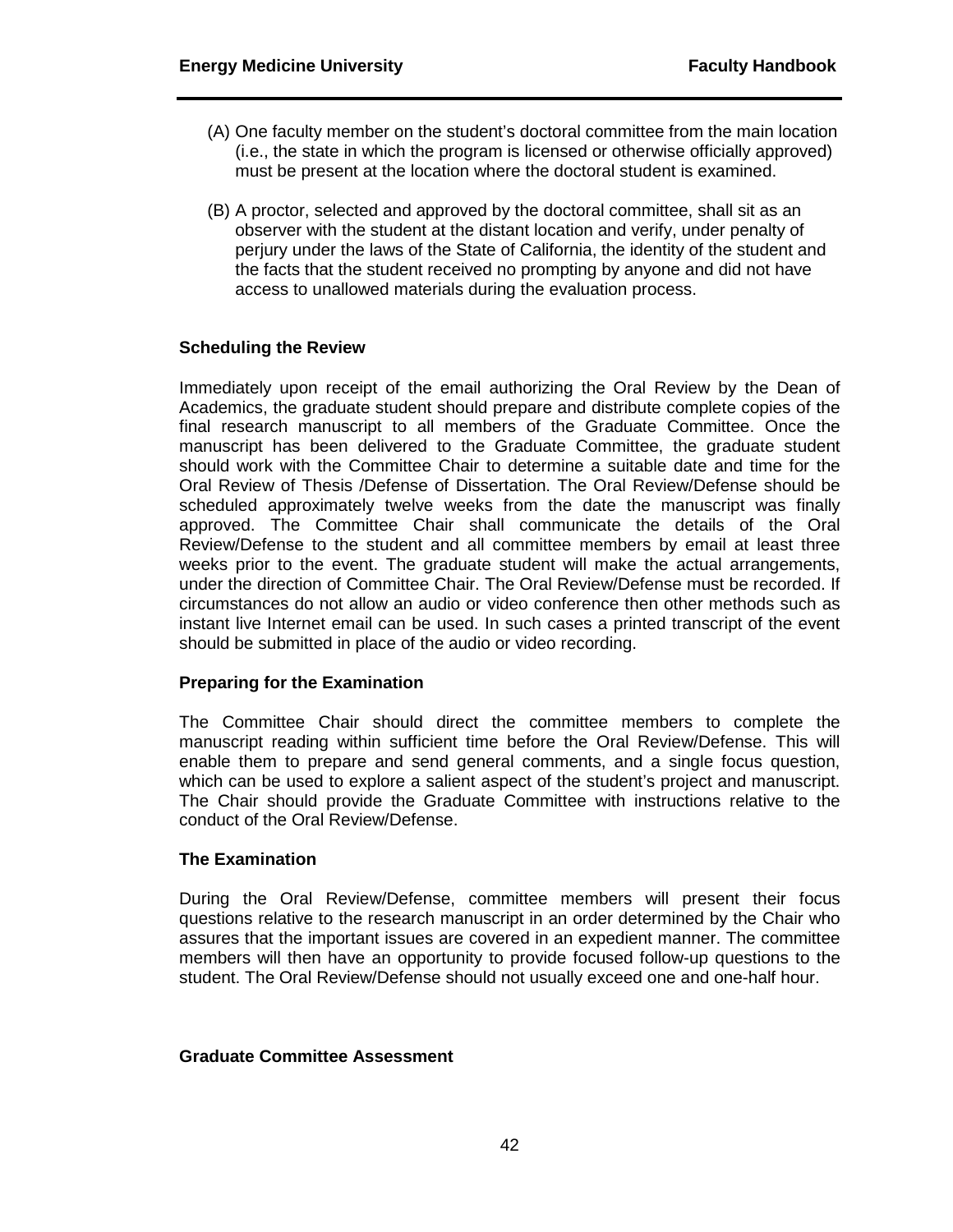At the completion of the Oral Review/Defense, the student will depart the conference, allowing the committee members a brief time for follow-up discussion before closing. The final grade for the Oral Review/Defense shall be determined by consensus or vote of the committee. When the student returns to the conference they will be informed of the committee's decision.

#### <span id="page-48-0"></span>**In the Case of a Failure**

Should a graduate student fail the Oral Review/Defense the Chair of the Graduate Committee would need to assign the student corrective actions which must be satisfactorily completed before the student may be authorized to complete the manuscript and receive final approval leading to the awarding of the degree. The Graduate Committee Chair may require the student to again undertake the full process of the Oral Review/Defense, at the student's expense.

#### <span id="page-48-1"></span>**Final Approval**

The Program Completion form is completed by the Chair following the commentary and recommendations of the Committee. The Degree Program Completion form is then forwarded to the Administrative Office by whatever electronic or postal direction is in place. At that conclusion the Chair recommends to the Office of the President that the degree be awarded.

The Office of the Registrar:

- Reviews the completeness of the student's record.
- Verifies that the final manuscript and other necessary documents have been delivered to the University.
- Once satisfied that all elements on the form are in order the Chair of the graduate Committee signs and dates the final approval section. At this stage the Chair will determine whether the degree is to be awarded with distinction, taking into account the final evaluation report of the committee members.
- The Chair delivers the original to the Office of the Registrar. A copy of the final approval should be mailed to the student.

Once final approval is awarded, the student must email send one unbound copy without the signature page to the University for library archival. And postal mail one bound copy with the signature page. Printed Diploma not awarded until unbound and bound copies, as well as, the audio or video recording or printed transcript of Examination are received by the Office of the Registrar.

Binding is to be organized by the student at the student's expense.

The student must make arrangements directly with members of the Graduate Committee to provide bound copies of the final manuscript.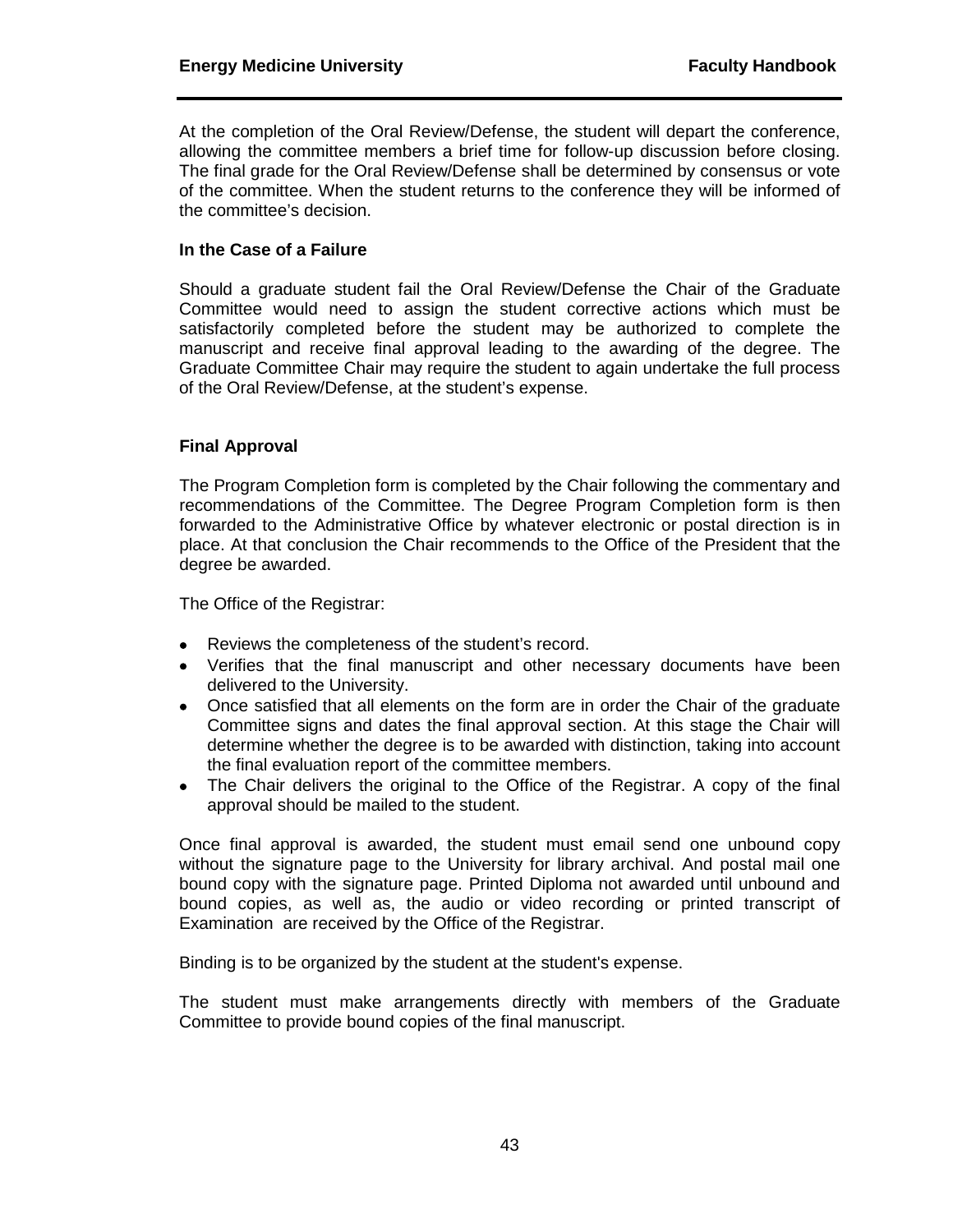#### <span id="page-49-0"></span>**END OF PROGRAM PROTOCOL**

#### <span id="page-49-1"></span>**End of Program Procedures**

This is a very important time for both the student and the faculty because it marks the end of a substantial period of study and hard work. It is a time for celebration and congratulations. For Energy Medicine University it represents the successful conclusion of the educational program of a student. During this period all University documentation pertaining to the student should be checked for completion prior to the issuing of the transcript and diploma. No diplomas or transcripts will be issued unless the student file contains all relevant information. At the conclusion of the program Graduates will receive from the Registrar alumni forms to be completed as indicated in order to assess program completion and to provide valuable benchmarks for work accomplished toward degree award.

#### <span id="page-49-2"></span>**Graduate Questionnaire**

At the conclusion of the program, graduates are asked to evaluate the Energy Medicine University program. As well as, the courses and tutoring they received from supervising faculty, and the support and service they have received from Administration.

#### <span id="page-49-3"></span>**Personal Questionnaire**

This form provides the opportunity to gather personal background about the students with reference to age, race, country of origin and so forth. The information helps to establish the profile of the student body and provides data for future planning.

#### <span id="page-49-4"></span>**Peer Advisory Network**

This document invites graduates to join the group of graduates who have volunteered to help counsel new students and inquirers about studying at Energy Medicine University.

#### <span id="page-49-5"></span>**Alumni Network Directory**

This form gathers personal and professional information from graduates who wish to network with other Energy Medicine University graduates. As the information is published electronically or in paper form only graduates who have given written consent will be included in the Directory.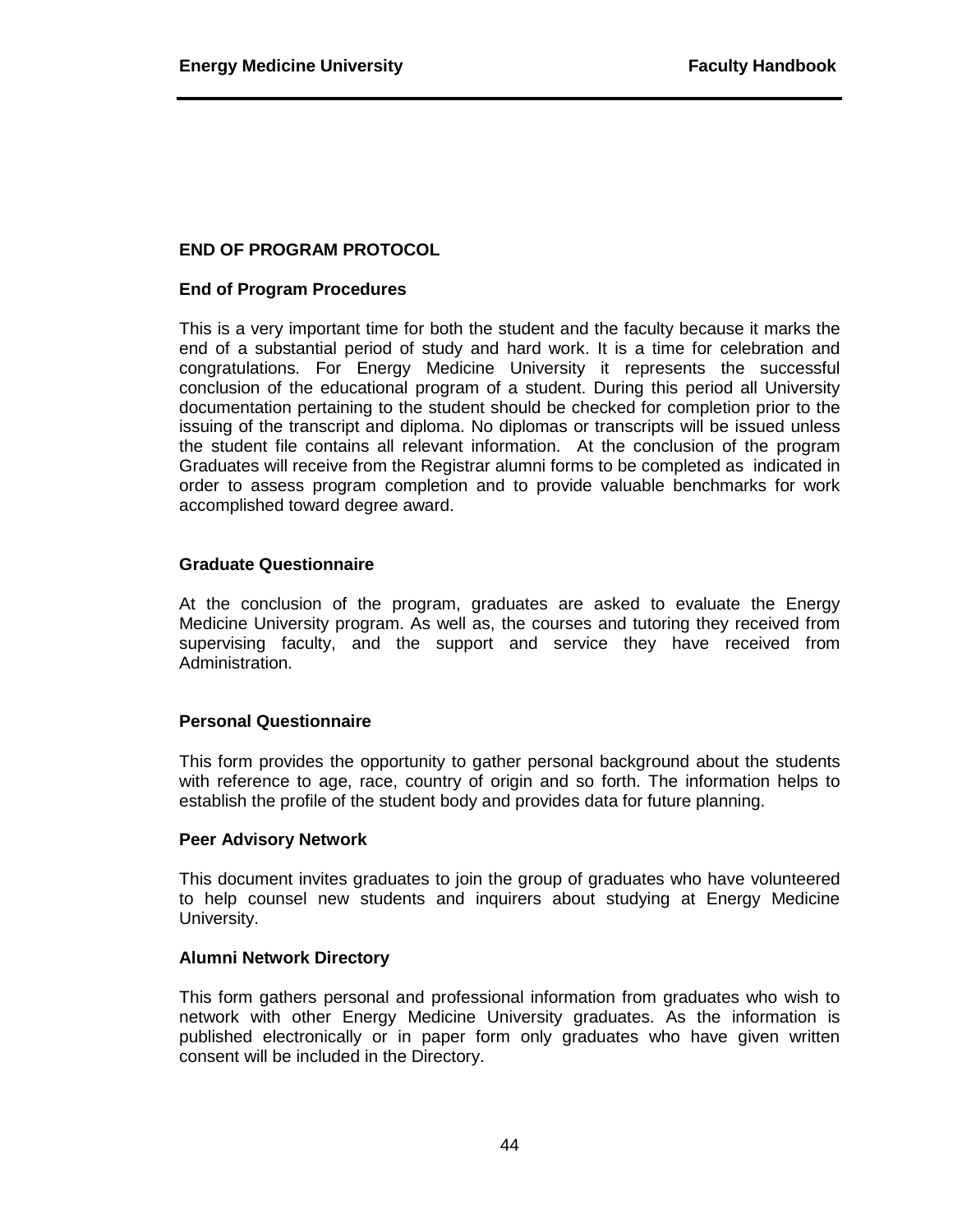#### Faculty Handbook

It is our hope that the Faculty Handbook has provided you with complete information on the administrative systems in place at Energy Medicine University and the overall structure of the Masters and Doctoral Degree program so that you may be an informed, functioning member of the University community. Your faculty membership is valued. Please respond at any time with comments, questions or suggestions regarding this handbook and our University.

#### Energy Medicine Faculty Handbook Signature Form

I have received, read and understood the Faculty Handbook which provides information on the administrative systems in place at Energy Medicine University and the overall structure of the Masters and Doctoral Degree program. Furthermore I have read the School Catalog, Student Handbook and have familiarized myself with the EMU website.

|                                                               | Print Name: |                                                            |
|---------------------------------------------------------------|-------------|------------------------------------------------------------|
|                                                               | Signature:  | Note: E-Signature is accepted by EMU as legal and binding. |
| Faculty Position and Courses or Concentration of Instruction: |             |                                                            |

Date: **Date: Date: Date: Date: Date: Date: Date: Date: Date: Date: Date: Date: Date: Date: Date: Date: Date: Date: Date: Date: Date: Date: Date: Date: Date: Date: Date:**

Please submit with e-signature via email or with hand signature via postal mail to:

\_\_\_\_\_\_\_\_\_\_\_\_\_\_\_\_\_\_\_\_\_\_\_\_\_\_\_\_\_\_\_\_\_\_\_\_\_\_\_\_\_\_\_\_\_\_\_\_\_\_\_\_\_\_\_\_\_\_\_\_\_\_\_\_\_\_

Email: Registrar@EnergyMedicineUniversity.org Postal Mailing: EMU PO Box 564, Mill Valley, CA 94942 USA